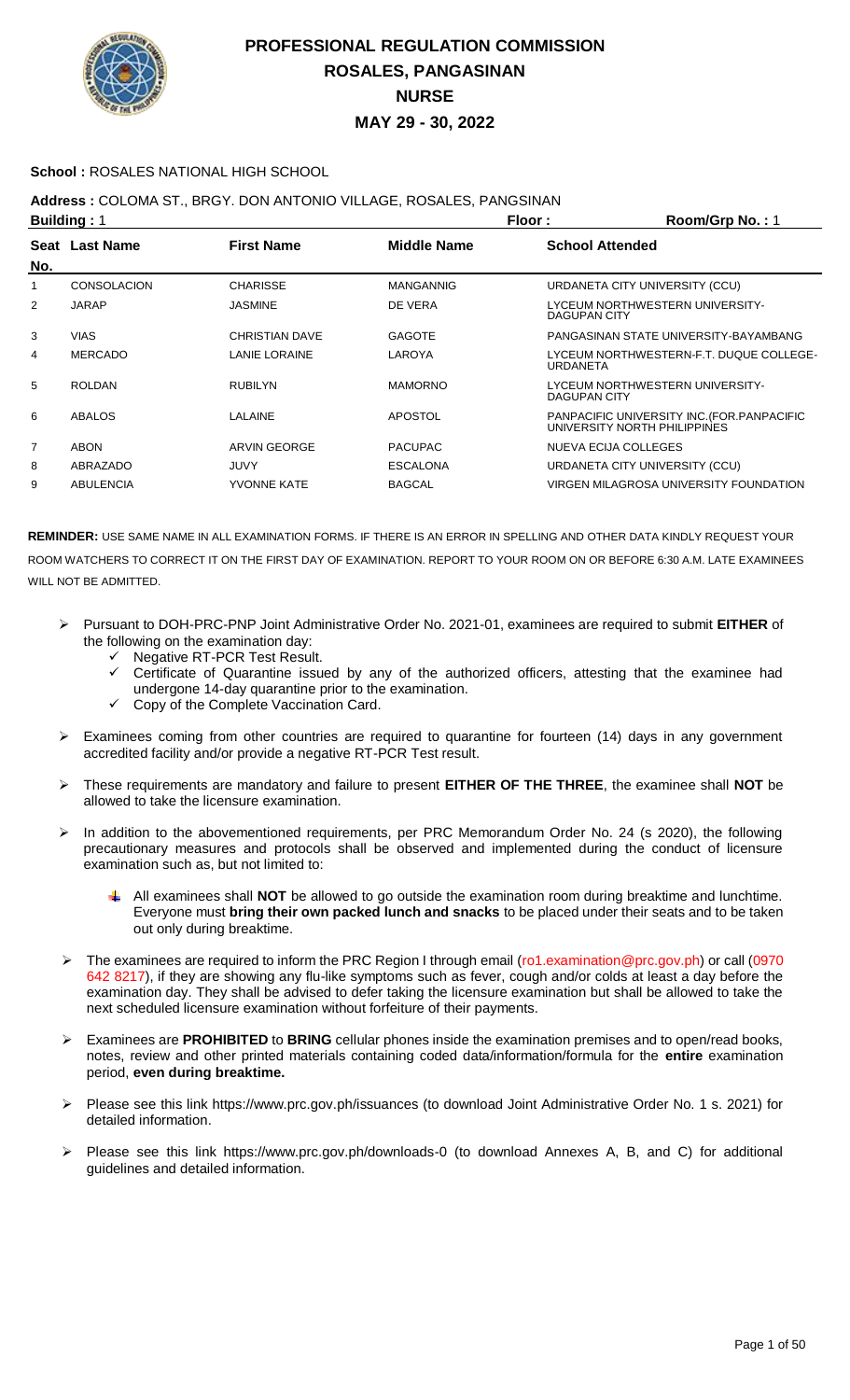

### **School :** ROSALES NATIONAL HIGH SCHOOL

### **Address :** COLOMA ST., BRGY. DON ANTONIO VILLAGE, ROSALES, PANGSINAN

|                | Floor:<br><b>Building: 1</b> |                        | Room/Grp No.: 2    |                                                             |
|----------------|------------------------------|------------------------|--------------------|-------------------------------------------------------------|
| No.            | Seat Last Name               | <b>First Name</b>      | <b>Middle Name</b> | <b>School Attended</b>                                      |
| 1              | <b>AGNE</b>                  | ANABELLE               | <b>MAGADDON</b>    | URDANETA CITY UNIVERSITY (CCU)                              |
| 2              | <b>AGUADO</b>                | <b>JEANIROSE ANNE</b>  | <b>PEDROZO</b>     | VIRGEN MILAGROSA UNIVERSITY FOUNDATION                      |
| 3              | AGUID                        | <b>PRINCESS</b>        | <b>TACLAS</b>      | URDANETA CITY UNIVERSITY (CCU)                              |
| 4              | AGUILAR                      | <b>WILHELMINA</b>      | CALUGAY            | VIRGEN MILAGROSA UNIVERSITY FOUNDATION                      |
| 5              | AGUIRRE                      | <b>JOSETTE</b>         | <b>CASAS</b>       | SYSTEMS PLUS COLLEGE FOUNDATION.INC-<br>ANGELES CITY(SPCCF) |
| 6              | AGUIRRE                      | ROSE ANN               | <b>BALMOJA</b>     | URDANETA CITY UNIVERSITY (CCU)                              |
| $\overline{7}$ | <b>AGUSTIN</b>               | <b>LESLIE JOY</b>      | <b>GABUTEN</b>     | ARELLANO UNIVERSITY-MANILA                                  |
| 8              | <b>AGUSTIN</b>               | <b>MERRY GRACE</b>     | VANAG              | PANPACIFIC UNIVERSITY-NORTH PHILIPPINES-<br><b>TAYUG</b>    |
| 9              | <b>AGUSTIN</b>               | <b>PRECIOUS NELLIE</b> | TANDOC             | OUR LADY OF GUADALUPE COLLEGES                              |

- Pursuant to DOH-PRC-PNP Joint Administrative Order No. 2021-01, examinees are required to submit **EITHER** of the following on the examination day:
	- $\checkmark$  Negative RT-PCR Test Result.
	- Certificate of Quarantine issued by any of the authorized officers, attesting that the examinee had undergone 14-day quarantine prior to the examination.
	- Copy of the Complete Vaccination Card.
- Examinees coming from other countries are required to quarantine for fourteen (14) days in any government accredited facility and/or provide a negative RT-PCR Test result.
- These requirements are mandatory and failure to present **EITHER OF THE THREE**, the examinee shall **NOT** be allowed to take the licensure examination.
- > In addition to the abovementioned requirements, per PRC Memorandum Order No. 24 (s 2020), the following precautionary measures and protocols shall be observed and implemented during the conduct of licensure examination such as, but not limited to:
	- All examinees shall **NOT** be allowed to go outside the examination room during breaktime and lunchtime. Everyone must **bring their own packed lunch and snacks** to be placed under their seats and to be taken out only during breaktime.
- The examinees are required to inform the PRC Region I through email (ro1.examination@prc.gov.ph) or call (0970 642 8217), if they are showing any flu-like symptoms such as fever, cough and/or colds at least a day before the examination day. They shall be advised to defer taking the licensure examination but shall be allowed to take the next scheduled licensure examination without forfeiture of their payments.
- Examinees are **PROHIBITED** to **BRING** cellular phones inside the examination premises and to open/read books, notes, review and other printed materials containing coded data/information/formula for the **entire** examination period, **even during breaktime.**
- Please see this link https://www.prc.gov.ph/issuances (to download Joint Administrative Order No. 1 s. 2021) for detailed information.
- Please see this link https://www.prc.gov.ph/downloads-0 (to download Annexes A, B, and C) for additional guidelines and detailed information.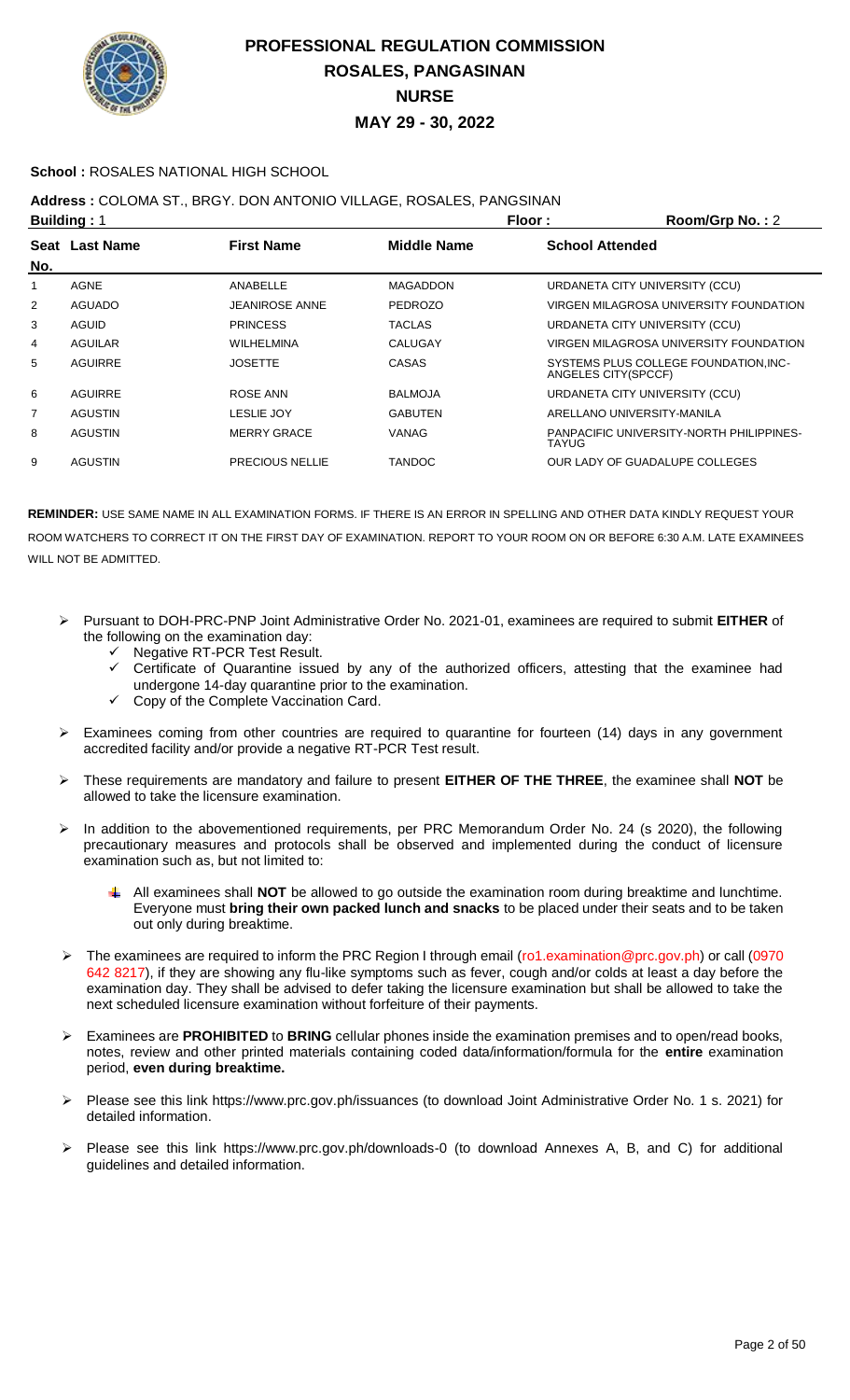

### **School :** ROSALES NATIONAL HIGH SCHOOL

## **Address :** COLOMA ST., BRGY. DON ANTONIO VILLAGE, ROSALES, PANGSINAN

| <b>Building: 1</b> |                 |                   | Floor:            | Room/Grp No.: 3                                            |
|--------------------|-----------------|-------------------|-------------------|------------------------------------------------------------|
| No.                | Seat Last Name  | <b>First Name</b> | Middle Name       | <b>School Attended</b>                                     |
|                    | <b>ALIADO</b>   | <b>JOCELYN</b>    | DELA CRUZ         | M. V. GALLEGO FOUNDATION COLLEGES                          |
| $\overline{2}$     | <b>ALMIRON</b>  | <b>MARY GRACE</b> | <b>PAGALING</b>   | CENTRAL LUZON DOCTOR'S HOSPITAL<br>EDUCATIONAL INSTITUTION |
| 3                  | ALVAREZ         | <b>LORINE</b>     | <b>CAGUNOT</b>    | VIRGEN MILAGROSA UNIVERSITY FOUNDATION                     |
| 4                  | <b>ALZUELO</b>  | <b>STEPHANIE</b>  | <b>MANINGAS</b>   | LYCEUM NORTHWESTERN-F.T. DUQUE COLLEGE-<br>URDANETA        |
| 5                  | AMANSEC         | LUZ MINDA         | CANSINO           | VIRGEN MILAGROSA UNIVERSITY FOUNDATION                     |
| 6                  | AMIGABLE        | <b>MARICEL</b>    | <b>MENGUITA</b>   | LYCEUM NORTHWESTERN UNIVERSITY-<br>DAGUPAN CITY            |
| 7                  | ANDONGO         | MA. LEA LORENCE   | <b>BAUZON</b>     | LYCEUM NORTHWESTERN UNIVERSITY-<br>DAGUPAN CITY            |
| 8                  | ANDRADA         | <b>BEA</b>        | <b>MONTEMAYOR</b> | UNIVERSITY OF BAGUIO                                       |
| 9                  | <b>APOLONIO</b> | <b>ROMA</b>       | <b>NAGUIMBING</b> | THE GOOD SAMARITAN COLLEGES-CABANATUAN<br><b>CITY</b>      |

- Pursuant to DOH-PRC-PNP Joint Administrative Order No. 2021-01, examinees are required to submit **EITHER** of the following on the examination day:
	- ← Negative RT-PCR Test Result.<br>← Certificate of Quarantine issue
	- Certificate of Quarantine issued by any of the authorized officers, attesting that the examinee had undergone 14-day quarantine prior to the examination.
	- $\checkmark$  Copy of the Complete Vaccination Card.
- Examinees coming from other countries are required to quarantine for fourteen (14) days in any government accredited facility and/or provide a negative RT-PCR Test result.
- These requirements are mandatory and failure to present **EITHER OF THE THREE**, the examinee shall **NOT** be allowed to take the licensure examination.
- In addition to the abovementioned requirements, per PRC Memorandum Order No. 24 (s 2020), the following precautionary measures and protocols shall be observed and implemented during the conduct of licensure examination such as, but not limited to:
	- All examinees shall **NOT** be allowed to go outside the examination room during breaktime and lunchtime. Everyone must **bring their own packed lunch and snacks** to be placed under their seats and to be taken out only during breaktime.
- > The examinees are required to inform the PRC Region I through email (ro1.examination@prc.gov.ph) or call (0970 642 8217), if they are showing any flu-like symptoms such as fever, cough and/or colds at least a day before the examination day. They shall be advised to defer taking the licensure examination but shall be allowed to take the next scheduled licensure examination without forfeiture of their payments.
- Examinees are **PROHIBITED** to **BRING** cellular phones inside the examination premises and to open/read books, notes, review and other printed materials containing coded data/information/formula for the **entire** examination period, **even during breaktime.**
- Please see this link https://www.prc.gov.ph/issuances (to download Joint Administrative Order No. 1 s. 2021) for detailed information.
- Please see this link https://www.prc.gov.ph/downloads-0 (to download Annexes A, B, and C) for additional guidelines and detailed information.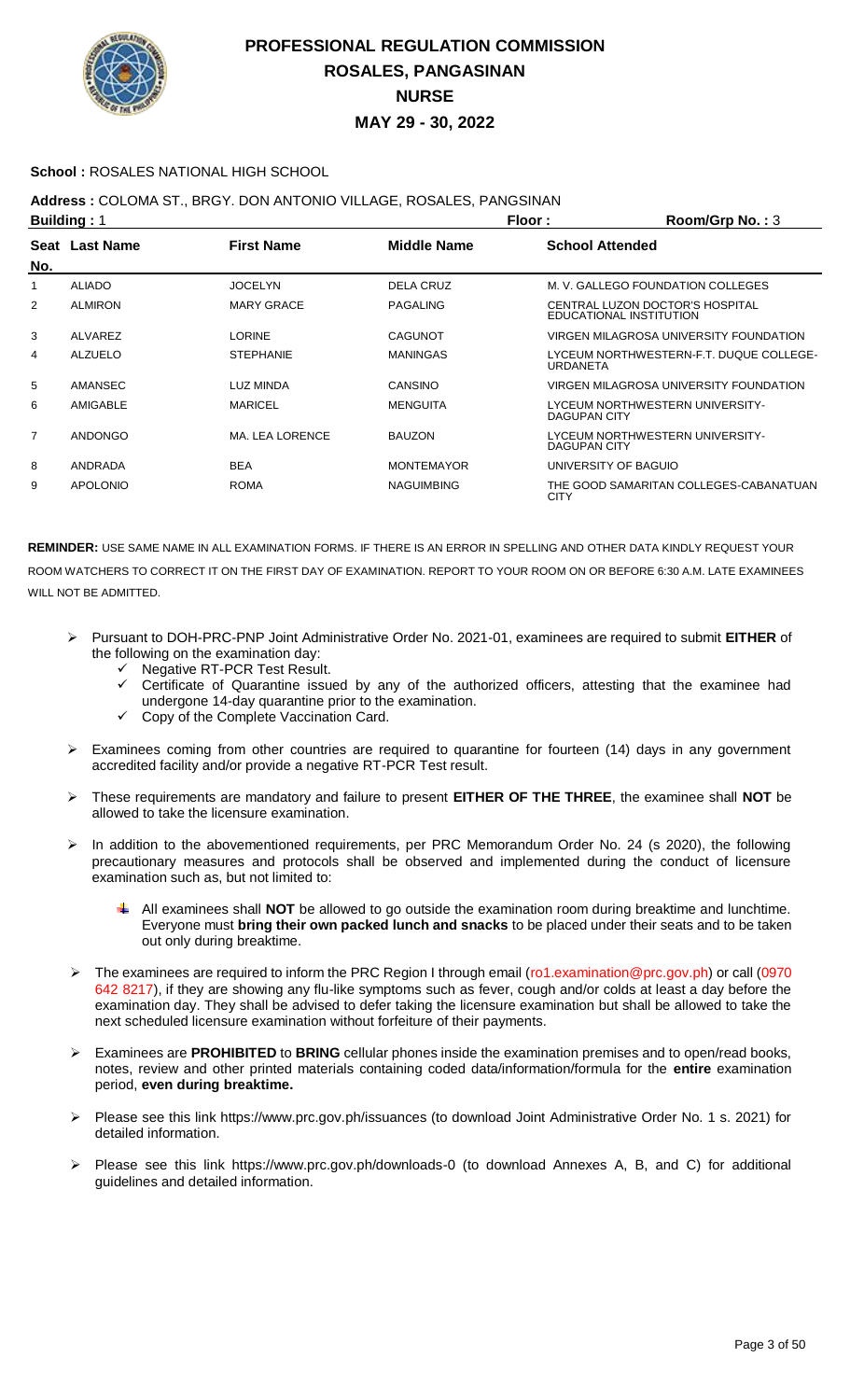

### **School :** ROSALES NATIONAL HIGH SCHOOL

### **Address :** COLOMA ST., BRGY. DON ANTONIO VILLAGE, ROSALES, PANGSINAN

| <b>Building: 1</b> |                       |                     | Floor:             | Room/Grp No.: 4                                              |
|--------------------|-----------------------|---------------------|--------------------|--------------------------------------------------------------|
| No.                | <b>Seat Last Name</b> | <b>First Name</b>   | <b>Middle Name</b> | <b>School Attended</b>                                       |
| 1                  | <b>APOSTOL</b>        | <b>JOVITO JR</b>    | <b>MIRADOR</b>     | URDANETA CITY UNIVERSITY (CCU)                               |
| 2                  | APOSTOL               | LAILA               | <b>ABALOS</b>      | PERPETUAL HELP COLLEGE OF PANGASINAN                         |
| 3                  | <b>AQUINO</b>         | <b>JUSTINE JANE</b> | <b>PERALTA</b>     | VIRGEN MILAGROSA UNIVERSITY FOUNDATION                       |
| 4                  | <b>AQUINO</b>         | <b>MICHELE</b>      | <b>MIRANDA</b>     | NUEVA ECIJA COLLEGES                                         |
| 5                  | ARELLANO              | <b>JAYROME</b>      | <b>DUMLAO</b>      | DR. GLORIA D. LACSON FOUNDATION COLLEGES.<br>INC-NUEVA ECIJA |
| 6                  | ARENAS                | MARVELYN            | <b>FONTANILLA</b>  | LYCEUM NORTHWESTERN UNIVERSITY-<br>DAGUPAN CITY              |
| $\overline{7}$     | ARENAS                | MARY JANE           | <b>MANTO</b>       | URDANETA CITY UNIVERSITY (CCU)                               |
| 8                  | AREOLA                | <b>CHARLENE</b>     | <b>BRAVO</b>       | PINES CITY COLLEGE (PCEC)                                    |
| 9                  | ARQUERO               | <b>CHERRY</b>       | <b>GALIAS</b>      | URDANETA CITY UNIVERSITY (CCU)                               |
|                    |                       |                     |                    |                                                              |

- Pursuant to DOH-PRC-PNP Joint Administrative Order No. 2021-01, examinees are required to submit **EITHER** of the following on the examination day:
	- $\checkmark$  Negative RT-PCR Test Result.
	- $\checkmark$  Certificate of Quarantine issued by any of the authorized officers, attesting that the examinee had undergone 14-day quarantine prior to the examination.
	- $\checkmark$  Copy of the Complete Vaccination Card.
- Examinees coming from other countries are required to quarantine for fourteen (14) days in any government accredited facility and/or provide a negative RT-PCR Test result.
- These requirements are mandatory and failure to present **EITHER OF THE THREE**, the examinee shall **NOT** be allowed to take the licensure examination.
- In addition to the abovementioned requirements, per PRC Memorandum Order No. 24 (s 2020), the following precautionary measures and protocols shall be observed and implemented during the conduct of licensure examination such as, but not limited to:
	- All examinees shall **NOT** be allowed to go outside the examination room during breaktime and lunchtime. Everyone must **bring their own packed lunch and snacks** to be placed under their seats and to be taken out only during breaktime.
- The examinees are required to inform the PRC Region I through email (ro1.examination@prc.gov.ph) or call (0970 642 8217), if they are showing any flu-like symptoms such as fever, cough and/or colds at least a day before the examination day. They shall be advised to defer taking the licensure examination but shall be allowed to take the next scheduled licensure examination without forfeiture of their payments.
- Examinees are **PROHIBITED** to **BRING** cellular phones inside the examination premises and to open/read books, notes, review and other printed materials containing coded data/information/formula for the **entire** examination period, **even during breaktime.**
- Please see this link https://www.prc.gov.ph/issuances (to download Joint Administrative Order No. 1 s. 2021) for detailed information.
- Please see this link https://www.prc.gov.ph/downloads-0 (to download Annexes A, B, and C) for additional guidelines and detailed information.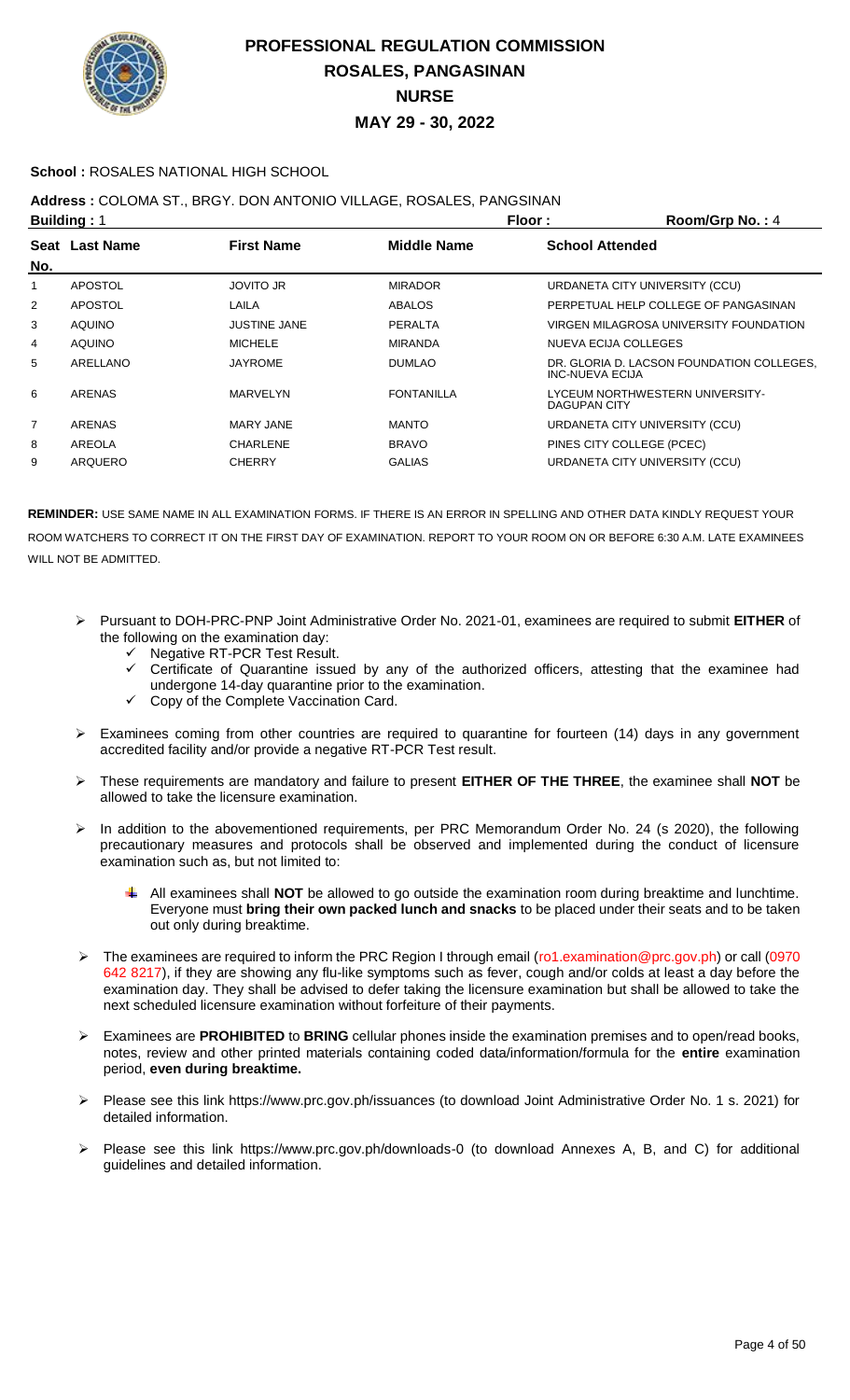

### **School :** ROSALES NATIONAL HIGH SCHOOL

**Address :** COLOMA ST., BRGY. DON ANTONIO VILLAGE, ROSALES, PANGSINAN

| <b>Building: 1</b> |                |                    | Floor:             | Room/Grp No.: 5                                                     |
|--------------------|----------------|--------------------|--------------------|---------------------------------------------------------------------|
| No.                | Seat Last Name | <b>First Name</b>  | <b>Middle Name</b> | <b>School Attended</b>                                              |
| 1                  | <b>ARTATES</b> | <b>JEANNY</b>      | LAGMAY             | LYCEUM NORTHWESTERN UNIVERSITY-<br>DAGUPAN CITY                     |
| 2                  | <b>ARUCAN</b>  | <b>IRIS-JOY</b>    | <b>BOTE</b>        | DR. GLORIA D. LACSON FOUNDATION COLLEGES.<br><b>INC-NUEVA ECIJA</b> |
| 3                  | ARUCAN         | <b>JEFFREY</b>     | <b>BOTE</b>        | DR. GLORIA D. LACSON FOUNDATION COLLEGES.<br><b>INC-NUEVA ECIJA</b> |
| 4                  | <b>ARZADON</b> | <b>MARK DENNIS</b> | <b>OLIVEROS</b>    | UNIVERSITY OF LUZON (LUZON COLL.)                                   |
| 5                  | <b>ASHFORD</b> | <b>ESTHER</b>      | VELASQUEZ          | CENTRAL LUZON DOCTOR'S HOSPITAL<br>EDUCATIONAL INSTITUTION          |
| 6                  | <b>AUSTRIA</b> | <b>JUDY ANN</b>    | <b>POSADAS</b>     | VIRGEN MILAGROSA UNIVERSITY FOUNDATION                              |
| 7                  | <b>AUSTRIA</b> | <b>JULIE ANN</b>   | <b>PASCUA</b>      | UNIVERSITY OF LUZON (LUZON COLL.)                                   |
| 8                  | <b>AUSTRIA</b> | <b>TEOFILO JR</b>  | <b>ULANDAY</b>     | PERPETUAL HELP COLLEGE OF PANGASINAN                                |
| 9                  | <b>AVILA</b>   | LESLIE             | <b>DAYNATA</b>     | WESLEYAN UNIVERSITY-PHILIPPINES-<br><b>CABANATUAN CITY</b>          |

- Pursuant to DOH-PRC-PNP Joint Administrative Order No. 2021-01, examinees are required to submit **EITHER** of the following on the examination day:
	- ← Negative RT-PCR Test Result.<br>← Certificate of Quarantine issue
	- Certificate of Quarantine issued by any of the authorized officers, attesting that the examinee had undergone 14-day quarantine prior to the examination.
	- $\checkmark$  Copy of the Complete Vaccination Card.
- Examinees coming from other countries are required to quarantine for fourteen (14) days in any government accredited facility and/or provide a negative RT-PCR Test result.
- These requirements are mandatory and failure to present **EITHER OF THE THREE**, the examinee shall **NOT** be allowed to take the licensure examination.
- In addition to the abovementioned requirements, per PRC Memorandum Order No. 24 (s 2020), the following precautionary measures and protocols shall be observed and implemented during the conduct of licensure examination such as, but not limited to:
	- All examinees shall **NOT** be allowed to go outside the examination room during breaktime and lunchtime. Everyone must **bring their own packed lunch and snacks** to be placed under their seats and to be taken out only during breaktime.
- > The examinees are required to inform the PRC Region I through email (ro1.examination@prc.gov.ph) or call (0970 642 8217), if they are showing any flu-like symptoms such as fever, cough and/or colds at least a day before the examination day. They shall be advised to defer taking the licensure examination but shall be allowed to take the next scheduled licensure examination without forfeiture of their payments.
- Examinees are **PROHIBITED** to **BRING** cellular phones inside the examination premises and to open/read books, notes, review and other printed materials containing coded data/information/formula for the **entire** examination period, **even during breaktime.**
- Please see this link https://www.prc.gov.ph/issuances (to download Joint Administrative Order No. 1 s. 2021) for detailed information.
- Please see this link https://www.prc.gov.ph/downloads-0 (to download Annexes A, B, and C) for additional guidelines and detailed information.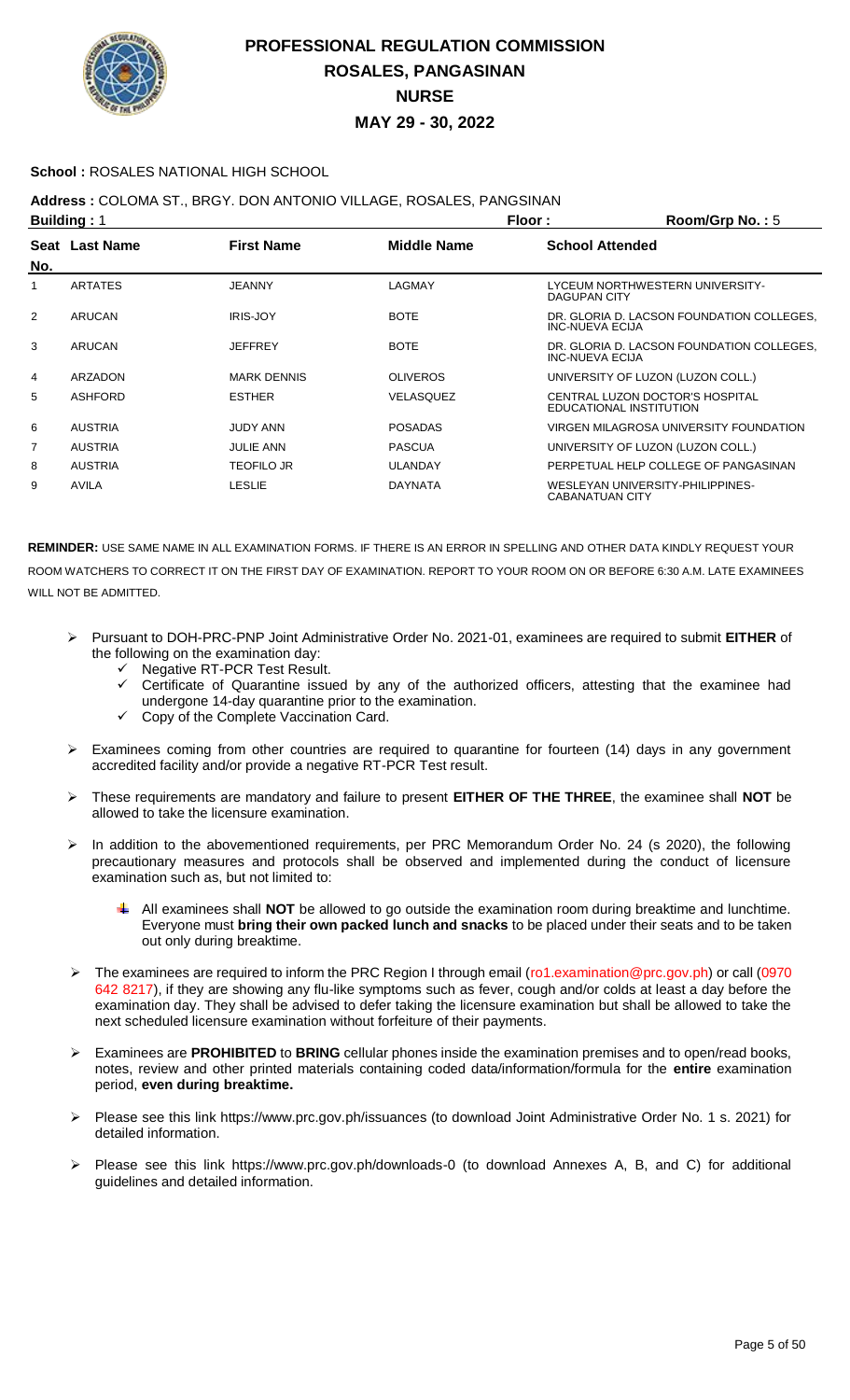

### **School :** ROSALES NATIONAL HIGH SCHOOL

**Address :** COLOMA ST., BRGY. DON ANTONIO VILLAGE, ROSALES, PANGSINAN

| <b>Building: 1</b> |                    |                          | Floor:             | Room/Grp No.: 6                                                             |
|--------------------|--------------------|--------------------------|--------------------|-----------------------------------------------------------------------------|
| No.                | Seat Last Name     | <b>First Name</b>        | <b>Middle Name</b> | <b>School Attended</b>                                                      |
| 1                  | <b>AYSON</b>       | <b>MAY</b>               | <b>ALCAIDE</b>     | PANPACIFIC UNIVERSITY INC. (FOR. PANPACIFIC<br>UNIVERSITY NORTH PHILIPPINES |
| $\overline{2}$     | <b>BACOLOR</b>     | <b>MARC CEDRIC</b>       | <b>LUCAS</b>       | UNIVERSITY OF LUZON (LUZON COLL.)                                           |
| 3                  | <b>BAGALAY</b>     | <b>MARY ROSE CRISORA</b> | <b>CUARESMA</b>    | NUEVA ECIJA UNIVERSITY OF SCIENCE &<br>TECHNOLOGY-CABANATUAN)               |
| 4                  | <b>BAGTAS</b>      | <b>CLEOLYNN</b>          | MEJIA              | COLEGIO DE DAGUPAN (for.COMPUTRONIX COLL)                                   |
| 5                  | <b>BAJABER</b>     | <b>LADY KANE</b>         | <b>BONALOS</b>     | LYCEUM NORTHWESTERN UNIVERSITY-<br><b>DAGUPAN CITY</b>                      |
| 6                  | <b>BALAJADIA</b>   | <b>NESTOR JR</b>         | <b>RITUAL</b>      | LYCEUM NORTHWESTERN-F.T. DUQUE COLLEGE-<br><b>URDANETA</b>                  |
| $\overline{7}$     | <b>BALAWEG</b>     | <b>JHOUMAR</b>           | <b>HINOGUIN</b>    | THE GOOD SAMARITAN COLLEGES-CABANATUAN<br><b>CITY</b>                       |
| 8                  | <b>BALDONADO</b>   | DONNALYN MAE             | <b>COJOTAN</b>     | URDANETA CITY UNIVERSITY (CCU)                                              |
| 9                  | <b>BALLESTEROS</b> | <b>IAN</b>               | <b>PALADO</b>      | URDANETA CITY UNIVERSITY (CCU)                                              |

- Pursuant to DOH-PRC-PNP Joint Administrative Order No. 2021-01, examinees are required to submit **EITHER** of the following on the examination day:
	- $\checkmark$  Negative RT-PCR Test Result.<br> $\checkmark$  Certificate of Quarantine issue
	- Certificate of Quarantine issued by any of the authorized officers, attesting that the examinee had undergone 14-day quarantine prior to the examination.
	- $\checkmark$  Copy of the Complete Vaccination Card.
- $\triangleright$  Examinees coming from other countries are required to quarantine for fourteen (14) days in any government accredited facility and/or provide a negative RT-PCR Test result.
- These requirements are mandatory and failure to present **EITHER OF THE THREE**, the examinee shall **NOT** be allowed to take the licensure examination.
- > In addition to the abovementioned requirements, per PRC Memorandum Order No. 24 (s 2020), the following precautionary measures and protocols shall be observed and implemented during the conduct of licensure examination such as, but not limited to:
	- All examinees shall **NOT** be allowed to go outside the examination room during breaktime and lunchtime. Everyone must **bring their own packed lunch and snacks** to be placed under their seats and to be taken out only during breaktime.
- The examinees are required to inform the PRC Region I through email (ro1.examination@prc.gov.ph) or call (0970 642 8217), if they are showing any flu-like symptoms such as fever, cough and/or colds at least a day before the examination day. They shall be advised to defer taking the licensure examination but shall be allowed to take the next scheduled licensure examination without forfeiture of their payments.
- Examinees are **PROHIBITED** to **BRING** cellular phones inside the examination premises and to open/read books, notes, review and other printed materials containing coded data/information/formula for the **entire** examination period, **even during breaktime.**
- Please see this link https://www.prc.gov.ph/issuances (to download Joint Administrative Order No. 1 s. 2021) for detailed information.
- Please see this link https://www.prc.gov.ph/downloads-0 (to download Annexes A, B, and C) for additional guidelines and detailed information.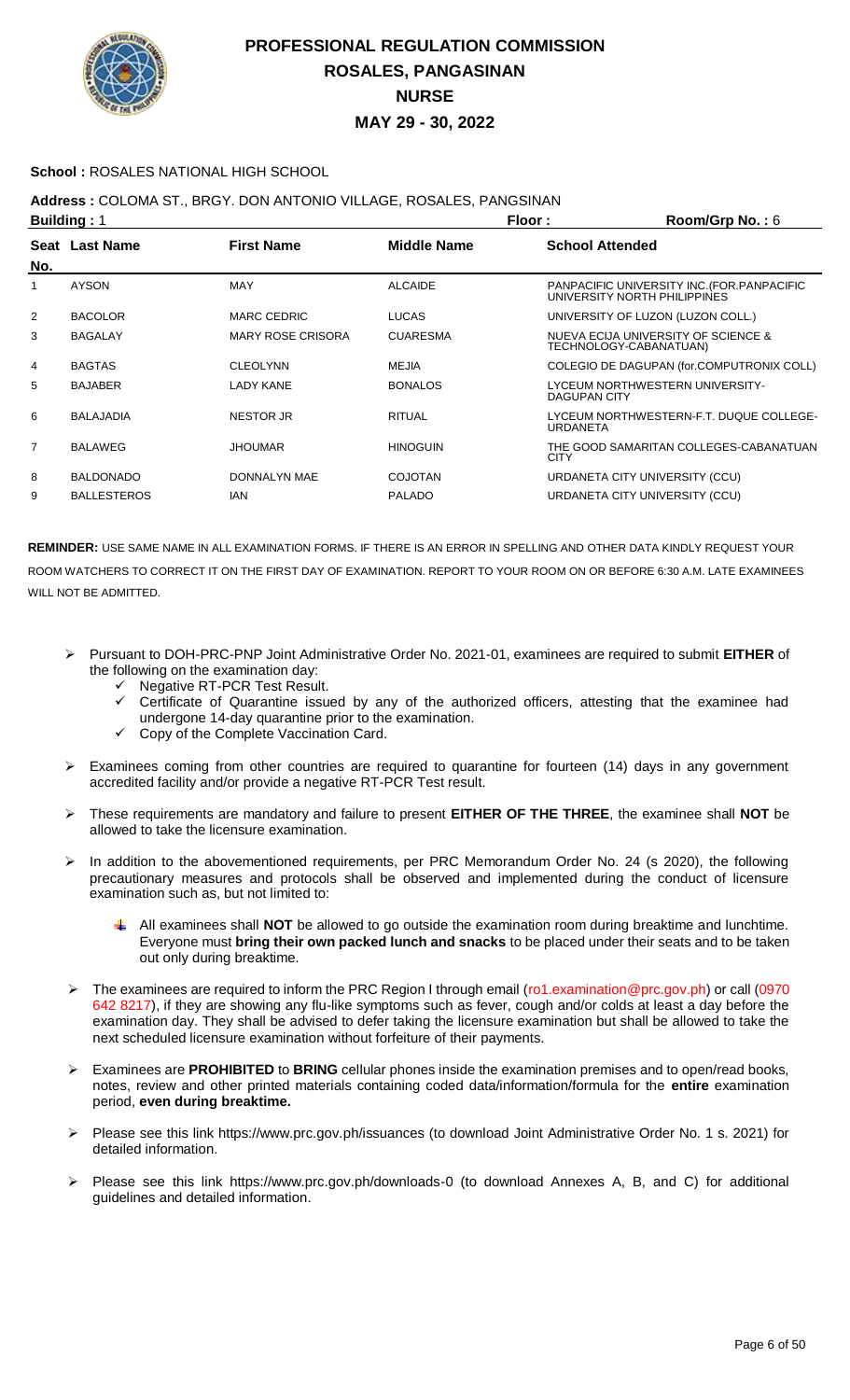

### **School :** ROSALES NATIONAL HIGH SCHOOL

### **Address :** COLOMA ST., BRGY. DON ANTONIO VILLAGE, ROSALES, PANGSINAN

| <b>Building: 1</b> |                 |                      | Floor:          | Room/Grp No.: 7                                            |
|--------------------|-----------------|----------------------|-----------------|------------------------------------------------------------|
| No.                | Seat Last Name  | <b>First Name</b>    | Middle Name     | <b>School Attended</b>                                     |
|                    | <b>BALMORES</b> | <b>WILLIAM JAMES</b> | <b>DONASCO</b>  | CENTRAL LUZON DOCTOR'S HOSPITAL<br>EDUCATIONAL INSTITUTION |
| $\overline{2}$     | <b>BALOCA</b>   | WILFREDO JR          | <b>DOLOR</b>    | ARAULLO UNIVERSITY                                         |
| 3                  | <b>BALOLONG</b> | <b>BENJO</b>         | CRUZ            | UNIVERSITY OF LUZON (LUZON COLL.)                          |
| 4                  | <b>BALOLONG</b> | ERMIE                | <b>CLORES</b>   | UNIVERSITY OF PANGASINAN                                   |
| 5                  | <b>BALTAZAR</b> | <b>REYALEE</b>       | <b>NIMENZO</b>  | WESLEYAN UNIVERSITY-PHILIPPINES-<br>CABANATUAN CITY        |
| 6                  | <b>BANAG</b>    | <b>ROMEO</b>         | <b>GASMIN</b>   | CARTHEL SCIENCE EDUCATIONAL<br>FOUNDATION, INC. (for.OLRA) |
| 7                  | <b>BAÑAGA</b>   | <b>DRANREB</b>       | <b>ALMARIO</b>  | PANPACIFIC UNIVERSITY-NORTH PHILIPPINES-<br>TAYUG          |
| 8                  | <b>BANIQUED</b> | <b>DONA APRIEL</b>   | <b>GUERRERO</b> | OUR LADY OF FATIMA UNIVERSITY-VALENZUELA                   |
| 9                  | <b>BANIQUED</b> | <b>JAN KENNETH</b>   | <b>MACARAEG</b> | UNIVERSITY OF PANGASINAN                                   |

- Pursuant to DOH-PRC-PNP Joint Administrative Order No. 2021-01, examinees are required to submit **EITHER** of the following on the examination day:
	- ← Negative RT-PCR Test Result.<br>← Certificate of Quarantine issue
	- Certificate of Quarantine issued by any of the authorized officers, attesting that the examinee had undergone 14-day quarantine prior to the examination.
	- Copy of the Complete Vaccination Card.
- Examinees coming from other countries are required to quarantine for fourteen (14) days in any government accredited facility and/or provide a negative RT-PCR Test result.
- These requirements are mandatory and failure to present **EITHER OF THE THREE**, the examinee shall **NOT** be allowed to take the licensure examination.
- In addition to the abovementioned requirements, per PRC Memorandum Order No. 24 (s 2020), the following precautionary measures and protocols shall be observed and implemented during the conduct of licensure examination such as, but not limited to:
	- All examinees shall **NOT** be allowed to go outside the examination room during breaktime and lunchtime. Everyone must **bring their own packed lunch and snacks** to be placed under their seats and to be taken out only during breaktime.
- The examinees are required to inform the PRC Region I through email (ro1.examination@prc.gov.ph) or call (0970 642 8217), if they are showing any flu-like symptoms such as fever, cough and/or colds at least a day before the examination day. They shall be advised to defer taking the licensure examination but shall be allowed to take the next scheduled licensure examination without forfeiture of their payments.
- Examinees are **PROHIBITED** to **BRING** cellular phones inside the examination premises and to open/read books, notes, review and other printed materials containing coded data/information/formula for the **entire** examination period, **even during breaktime.**
- Please see this link https://www.prc.gov.ph/issuances (to download Joint Administrative Order No. 1 s. 2021) for detailed information.
- Please see this link https://www.prc.gov.ph/downloads-0 (to download Annexes A, B, and C) for additional guidelines and detailed information.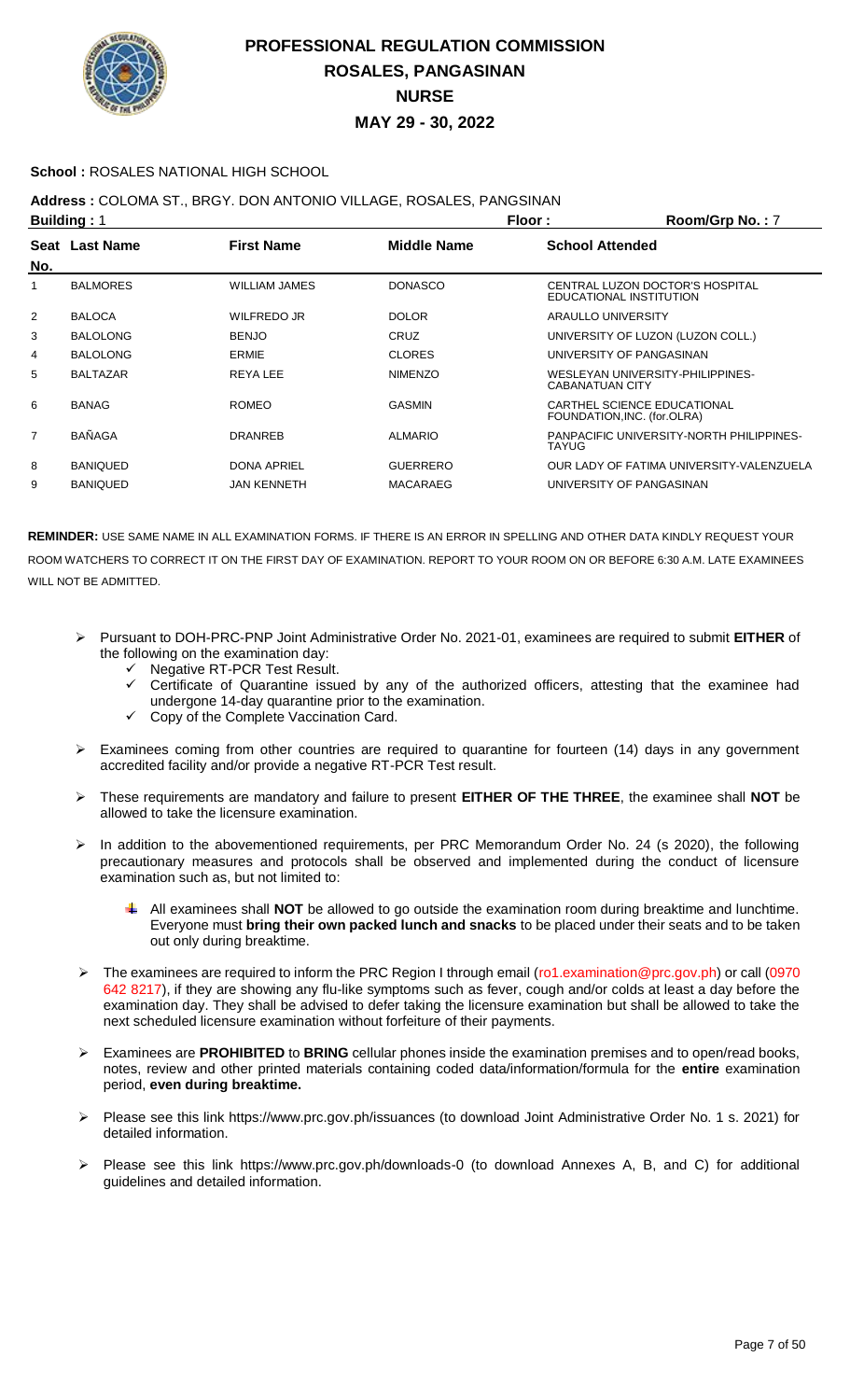

### **School :** ROSALES NATIONAL HIGH SCHOOL

## **Address :** COLOMA ST., BRGY. DON ANTONIO VILLAGE, ROSALES, PANGSINAN

| <b>Building: 1</b> |                  | Floor:              | Room/Grp No.: 8    |                                                       |
|--------------------|------------------|---------------------|--------------------|-------------------------------------------------------|
| No.                | Seat Last Name   | <b>First Name</b>   | <b>Middle Name</b> | <b>School Attended</b>                                |
| 1                  | <b>BARANGAN</b>  | MARY JOY ANN        | <b>NISPEROS</b>    | POLYTECHNIC COLLEGE OF LA UNION                       |
| 2                  | <b>BARNACHEA</b> | <b>JENNIFER</b>     | <b>MAALA</b>       | URDANETA CITY UNIVERSITY (CCU)                        |
| 3                  | <b>BARTOLOME</b> | <b>JOSEPHINE</b>    | <b>PADILLA</b>     | LYCEUM NORTHWESTERN UNIVERSITY-<br>DAGUPAN CITY       |
| 4                  | <b>BASCOS</b>    | <b>MARIA FATIMA</b> | <b>JIMENEZ</b>     | PINES CITY COLLEGE (PCEC)                             |
| 5                  | <b>BAUTISTA</b>  | <b>JHELIEFER</b>    | ARAÑEZ             | THE GOOD SAMARITAN COLLEGES-CABANATUAN<br><b>CITY</b> |
| 6                  | <b>BAUTISTA</b>  | <b>MARK ANTHONY</b> | <b>CALOSA</b>      | UNIVERSITY OF PANGASINAN                              |
| 7                  | <b>BAUZON</b>    | <b>MARISSA</b>      | <b>VIGILLA</b>     | UNIVERSITY OF PANGASINAN                              |
| 8                  | <b>BAUZON</b>    | <b>RENEGIE</b>      | <b>TECSON</b>      | UNIVERSITY OF PANGASINAN                              |
| 9                  | <b>BENITO</b>    | <b>MIKHO</b>        | <b>VIRAY</b>       | UNIVERSITY OF PANGASINAN                              |
|                    |                  |                     |                    |                                                       |

- Pursuant to DOH-PRC-PNP Joint Administrative Order No. 2021-01, examinees are required to submit **EITHER** of the following on the examination day:
	- Negative RT-PCR Test Result.
	- Certificate of Quarantine issued by any of the authorized officers, attesting that the examinee had undergone 14-day quarantine prior to the examination.
	- Copy of the Complete Vaccination Card.
- Examinees coming from other countries are required to quarantine for fourteen (14) days in any government accredited facility and/or provide a negative RT-PCR Test result.
- These requirements are mandatory and failure to present **EITHER OF THE THREE**, the examinee shall **NOT** be allowed to take the licensure examination.
- > In addition to the abovementioned requirements, per PRC Memorandum Order No. 24 (s 2020), the following precautionary measures and protocols shall be observed and implemented during the conduct of licensure examination such as, but not limited to:
	- All examinees shall **NOT** be allowed to go outside the examination room during breaktime and lunchtime. Everyone must **bring their own packed lunch and snacks** to be placed under their seats and to be taken out only during breaktime.
- The examinees are required to inform the PRC Region I through email (ro1.examination@prc.gov.ph) or call (0970 642 8217), if they are showing any flu-like symptoms such as fever, cough and/or colds at least a day before the examination day. They shall be advised to defer taking the licensure examination but shall be allowed to take the next scheduled licensure examination without forfeiture of their payments.
- Examinees are **PROHIBITED** to **BRING** cellular phones inside the examination premises and to open/read books, notes, review and other printed materials containing coded data/information/formula for the **entire** examination period, **even during breaktime.**
- Please see this link https://www.prc.gov.ph/issuances (to download Joint Administrative Order No. 1 s. 2021) for detailed information.
- Please see this link https://www.prc.gov.ph/downloads-0 (to download Annexes A, B, and C) for additional guidelines and detailed information.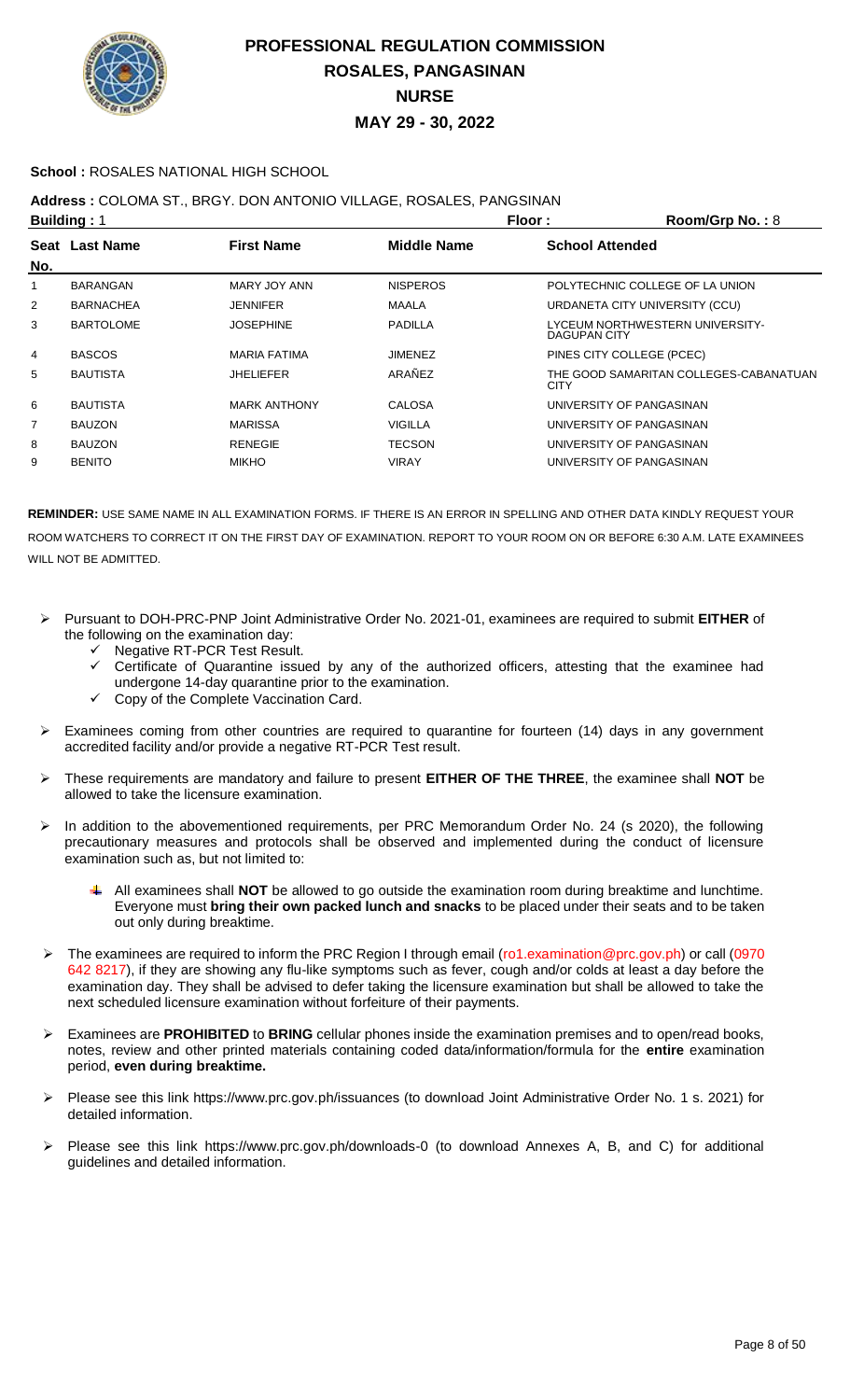

### **School :** ROSALES NATIONAL HIGH SCHOOL

## **Address :** COLOMA ST., BRGY. DON ANTONIO VILLAGE, ROSALES, PANGSINAN

| <b>Building: 1</b> |                   |                    | Floor:             | Room/Grp No.: 9              |                                             |
|--------------------|-------------------|--------------------|--------------------|------------------------------|---------------------------------------------|
| No.                | Seat Last Name    | <b>First Name</b>  | <b>Middle Name</b> | <b>School Attended</b>       |                                             |
| 1                  | <b>BERGANIO</b>   | <b>JACQUELINE</b>  | <b>ESTOREL</b>     | UNIVERSITY NORTH PHILIPPINES | PANPACIFIC UNIVERSITY INC. (FOR. PANPACIFIC |
| 2                  | <b>BERGONIO</b>   | <b>GILBERT</b>     | <b>GANDIA</b>      |                              | URDANETA CITY UNIVERSITY (CCU)              |
| 3                  | <b>BERNARDINO</b> | ALVIN JEFFERSON    | <b>GONZALES</b>    | <b>DAGUPAN CITY</b>          | LYCEUM NORTHWESTERN UNIVERSITY-             |
| 4                  | <b>BERNARDINO</b> | KIMBERLY ZYRAH     | <b>JIMENEZ</b>     |                              | URDANETA CITY UNIVERSITY (CCU)              |
| 5                  | <b>BERSOLA</b>    | GERALD             | <b>BARLAAN</b>     | UNIVERSITY NORTH PHILIPPINES | PANPACIFIC UNIVERSITY INC. (FOR. PANPACIFIC |
| 6                  | <b>BIAGTAN</b>    | <b>MARK ALLEN</b>  | <b>SORIANO</b>     |                              | UNIVERSITY OF LUZON (LUZON COLL.)           |
| 7                  | <b>BIASAGA</b>    | <b>CLEA CLAIRE</b> | <b>MELICORIO</b>   |                              | PERPETUAL HELP COLLEGE OF PANGASINAN        |
| 8                  | <b>BIBAT</b>      | <b>JIG ALSTRO</b>  | <b>FERNANDEZ</b>   | UNIVERSITY NORTH PHILIPPINES | PANPACIFIC UNIVERSITY INC. (FOR. PANPACIFIC |
| 9                  | <b>BINUYA</b>     | <b>DESHERIE</b>    |                    | <b>CABANATUAN CITY</b>       | WESLEYAN UNIVERSITY-PHILIPPINES-            |

- Pursuant to DOH-PRC-PNP Joint Administrative Order No. 2021-01, examinees are required to submit **EITHER** of the following on the examination day:
	- $\checkmark$  Negative RT-PCR Test Result.<br> $\checkmark$  Certificate of Quarantine issue
	- Certificate of Quarantine issued by any of the authorized officers, attesting that the examinee had undergone 14-day quarantine prior to the examination.
	- $\checkmark$  Copy of the Complete Vaccination Card.
- $\triangleright$  Examinees coming from other countries are required to quarantine for fourteen (14) days in any government accredited facility and/or provide a negative RT-PCR Test result.
- These requirements are mandatory and failure to present **EITHER OF THE THREE**, the examinee shall **NOT** be allowed to take the licensure examination.
- > In addition to the abovementioned requirements, per PRC Memorandum Order No. 24 (s 2020), the following precautionary measures and protocols shall be observed and implemented during the conduct of licensure examination such as, but not limited to:
	- All examinees shall **NOT** be allowed to go outside the examination room during breaktime and lunchtime. Everyone must **bring their own packed lunch and snacks** to be placed under their seats and to be taken out only during breaktime.
- The examinees are required to inform the PRC Region I through email (ro1.examination@prc.gov.ph) or call (0970 642 8217), if they are showing any flu-like symptoms such as fever, cough and/or colds at least a day before the examination day. They shall be advised to defer taking the licensure examination but shall be allowed to take the next scheduled licensure examination without forfeiture of their payments.
- Examinees are **PROHIBITED** to **BRING** cellular phones inside the examination premises and to open/read books, notes, review and other printed materials containing coded data/information/formula for the **entire** examination period, **even during breaktime.**
- Please see this link https://www.prc.gov.ph/issuances (to download Joint Administrative Order No. 1 s. 2021) for detailed information.
- Please see this link https://www.prc.gov.ph/downloads-0 (to download Annexes A, B, and C) for additional guidelines and detailed information.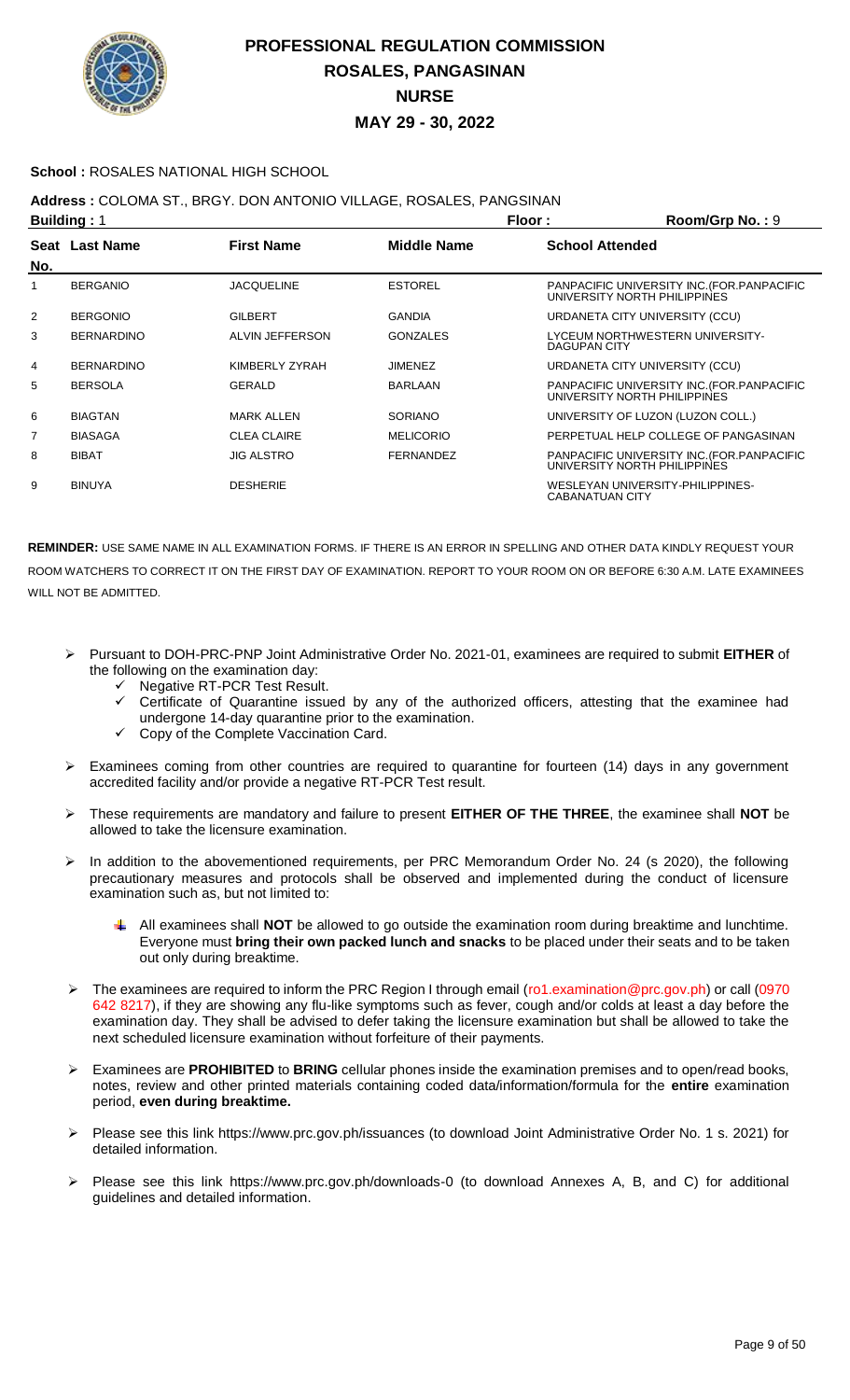

### **School :** ROSALES NATIONAL HIGH SCHOOL

**Address :** COLOMA ST., BRGY. DON ANTONIO VILLAGE, ROSALES, PANGSINAN

| <b>Building: 1</b> |                   |                      | Floor:             | Room/Grp No.: 10       |                                                                             |
|--------------------|-------------------|----------------------|--------------------|------------------------|-----------------------------------------------------------------------------|
| No.                | Seat Last Name    | <b>First Name</b>    | <b>Middle Name</b> | <b>School Attended</b> |                                                                             |
| 1                  | <b>BLANCO</b>     | <b>MERLY</b>         | <b>PASCUA</b>      | DAGUPAN CITY           | LYCEUM NORTHWESTERN UNIVERSITY-                                             |
| 2                  | <b>BONDAD</b>     | <b>TERESA</b>        | CARIAGA            |                        | PANPACIFIC UNIVERSITY INC. (FOR. PANPACIFIC<br>UNIVERSITY NORTH PHILIPPINES |
| 3                  | <b>BONILLA</b>    | <b>KENNITH</b>       | <b>JAMES</b>       |                        | MEDINA COLLEGE-OZAMIS CITY                                                  |
| 4                  | <b>BRIONES</b>    | <b>PRECIOUS ANN</b>  | <b>DOMINGO</b>     | <b>AURORA</b>          | WESLEYAN UNIVERSITY-PHILIPPINES-MARIA                                       |
| 5                  | <b>BRIONES</b>    | RAUL                 | ALAGAO             |                        | LYCEUM OF NORTHERN LUZON                                                    |
| 6                  | <b>BUAN</b>       | SHEENA LYN           | <b>SERRA</b>       |                        | URDANETA CITY UNIVERSITY (CCU)                                              |
| 7                  | <b>BUGARIN</b>    | <b>JHOANNA MARIE</b> | <b>TANDOC</b>      | DAGUPAN CITY           | LYCEUM NORTHWESTERN UNIVERSITY-                                             |
| 8                  | <b>BUGAYONG</b>   | <b>NHEZAN</b>        | <b>ORDONIA</b>     |                        | VIRGEN MILAGROSA UNIVERSITY FOUNDATION                                      |
| 9                  | <b>BUTTAFUOCO</b> | <b>MARK VICTOR</b>   | <b>MATUSALEM</b>   | INC-NUEVA ECIJA        | DR. GLORIA D. LACSON FOUNDATION COLLEGES.                                   |

- Pursuant to DOH-PRC-PNP Joint Administrative Order No. 2021-01, examinees are required to submit **EITHER** of the following on the examination day:
	- $\checkmark$  Negative RT-PCR Test Result.<br> $\checkmark$  Certificate of Quarantine issue
	- Certificate of Quarantine issued by any of the authorized officers, attesting that the examinee had undergone 14-day quarantine prior to the examination.
	- Copy of the Complete Vaccination Card.
- $\triangleright$  Examinees coming from other countries are required to quarantine for fourteen (14) days in any government accredited facility and/or provide a negative RT-PCR Test result.
- These requirements are mandatory and failure to present **EITHER OF THE THREE**, the examinee shall **NOT** be allowed to take the licensure examination.
- In addition to the abovementioned requirements, per PRC Memorandum Order No. 24 (s 2020), the following precautionary measures and protocols shall be observed and implemented during the conduct of licensure examination such as, but not limited to:
	- All examinees shall **NOT** be allowed to go outside the examination room during breaktime and lunchtime. Everyone must **bring their own packed lunch and snacks** to be placed under their seats and to be taken out only during breaktime.
- The examinees are required to inform the PRC Region I through email (ro1.examination@prc.gov.ph) or call (0970 642 8217), if they are showing any flu-like symptoms such as fever, cough and/or colds at least a day before the examination day. They shall be advised to defer taking the licensure examination but shall be allowed to take the next scheduled licensure examination without forfeiture of their payments.
- Examinees are **PROHIBITED** to **BRING** cellular phones inside the examination premises and to open/read books, notes, review and other printed materials containing coded data/information/formula for the **entire** examination period, **even during breaktime.**
- Please see this link https://www.prc.gov.ph/issuances (to download Joint Administrative Order No. 1 s. 2021) for detailed information.
- Please see this link https://www.prc.gov.ph/downloads-0 (to download Annexes A, B, and C) for additional guidelines and detailed information.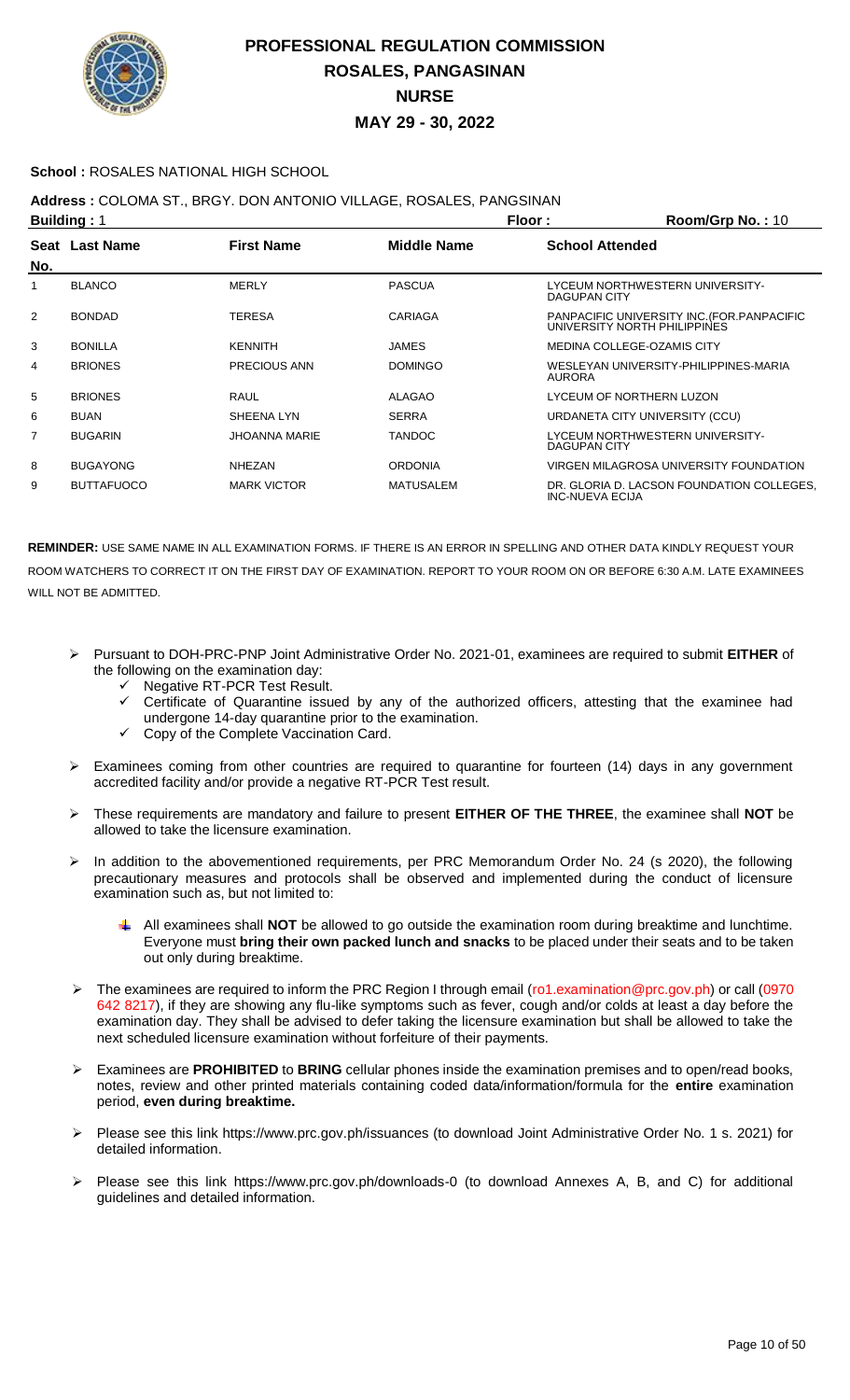

### **School :** ROSALES NATIONAL HIGH SCHOOL

**Address :** COLOMA ST., BRGY. DON ANTONIO VILLAGE, ROSALES, PANGSINAN

| <b>Building: 1</b> |                 |                      |                 | Floor:                 | Room/Grp No.: 11                                                            |
|--------------------|-----------------|----------------------|-----------------|------------------------|-----------------------------------------------------------------------------|
| No.                | Seat Last Name  | <b>First Name</b>    | Middle Name     | <b>School Attended</b> |                                                                             |
| 1                  | <b>CABADING</b> | <b>ROMINA SHANE</b>  | <b>HIPOLITO</b> | <b>URDANETA</b>        | LYCEUM NORTHWESTERN-F.T. DUQUE COLLEGE-                                     |
| 2                  | CABANADA        | ANGELA               | <b>GABOR</b>    |                        | PANPACIFIC UNIVERSITY INC. (FOR. PANPACIFIC<br>UNIVERSITY NORTH PHILIPPINES |
| 3                  | <b>CABANG</b>   | <b>JUBILEE GWEN</b>  | AGBANLOG        |                        | LYCEUM OF NORTHERN LUZON                                                    |
| 4                  | <b>CABATU</b>   | <b>KARL WINSTON</b>  | GAVINA          |                        | NORTHERN LUZON ADVENTIST COLLEGE                                            |
| 5                  | <b>CABILES</b>  | <b>MARIE JESSICA</b> | <b>RIMANDO</b>  |                        | URDANETA CITY UNIVERSITY (CCU)                                              |
| 6                  | <b>CABOTAJE</b> | <b>MAY FLOR</b>      | <b>REYES</b>    | DAGUPAN CITY           | LYCEUM NORTHWESTERN UNIVERSITY-                                             |
| 7                  | <b>CABRITO</b>  | KAYE ANNE LOU        | LAGDA           |                        | OUR LADY OF FATIMA UNIVERSITY-QC                                            |
| 8                  | <b>CALIMLIM</b> | <b>NIMPHA</b>        | <b>LUMITAP</b>  |                        | PANPACIFIC UNIVERSITY INC. (FOR. PANPACIFIC<br>UNIVERSITY NORTH PHILIPPINES |
| 9                  | <b>CALIMLIM</b> | <b>NOVALYN</b>       | <b>LUMITAP</b>  |                        | PANPACIFIC UNIVERSITY INC. (FOR. PANPACIFIC<br>UNIVERSITY NORTH PHILIPPINES |

- Pursuant to DOH-PRC-PNP Joint Administrative Order No. 2021-01, examinees are required to submit **EITHER** of the following on the examination day:
	- $\checkmark$  Negative RT-PCR Test Result.<br> $\checkmark$  Certificate of Quarantine issue
	- Certificate of Quarantine issued by any of the authorized officers, attesting that the examinee had undergone 14-day quarantine prior to the examination.
	- $\checkmark$  Copy of the Complete Vaccination Card.
- $\triangleright$  Examinees coming from other countries are required to quarantine for fourteen (14) days in any government accredited facility and/or provide a negative RT-PCR Test result.
- These requirements are mandatory and failure to present **EITHER OF THE THREE**, the examinee shall **NOT** be allowed to take the licensure examination.
- In addition to the abovementioned requirements, per PRC Memorandum Order No. 24 (s 2020), the following precautionary measures and protocols shall be observed and implemented during the conduct of licensure examination such as, but not limited to:
	- All examinees shall **NOT** be allowed to go outside the examination room during breaktime and lunchtime. Everyone must **bring their own packed lunch and snacks** to be placed under their seats and to be taken out only during breaktime.
- The examinees are required to inform the PRC Region I through email (ro1.examination@prc.gov.ph) or call (0970 642 8217), if they are showing any flu-like symptoms such as fever, cough and/or colds at least a day before the examination day. They shall be advised to defer taking the licensure examination but shall be allowed to take the next scheduled licensure examination without forfeiture of their payments.
- Examinees are **PROHIBITED** to **BRING** cellular phones inside the examination premises and to open/read books, notes, review and other printed materials containing coded data/information/formula for the **entire** examination period, **even during breaktime.**
- Please see this link https://www.prc.gov.ph/issuances (to download Joint Administrative Order No. 1 s. 2021) for detailed information.
- Please see this link https://www.prc.gov.ph/downloads-0 (to download Annexes A, B, and C) for additional guidelines and detailed information.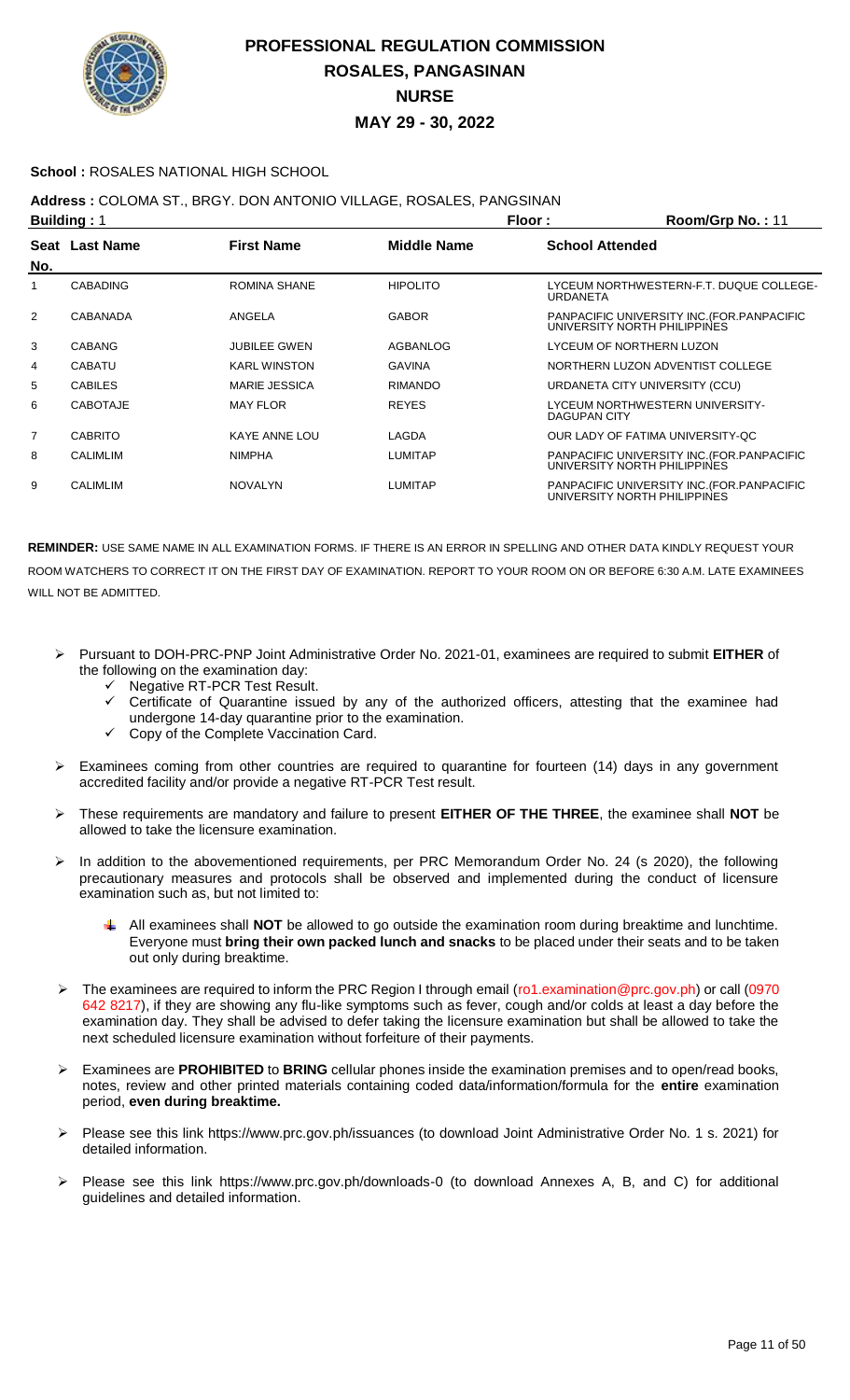

### **School :** ROSALES NATIONAL HIGH SCHOOL

**Address :** COLOMA ST., BRGY. DON ANTONIO VILLAGE, ROSALES, PANGSINAN

|     | <b>Building: 1</b> |                          |                    | Floor:                 | Room/Grp No.: 12                                                            |
|-----|--------------------|--------------------------|--------------------|------------------------|-----------------------------------------------------------------------------|
| No. | Seat Last Name     | <b>First Name</b>        | <b>Middle Name</b> | <b>School Attended</b> |                                                                             |
| 1   | <b>CANCINO</b>     | <b>BERTLAN</b>           | <b>CRISOSTOMO</b>  |                        | VIRGEN MILAGROSA UNIVERSITY FOUNDATION                                      |
| 2   | <b>CANILANG</b>    | <b>JEANETTE</b>          | <b>GARCIA</b>      |                        | PANPACIFIC UNIVERSITY INC. (FOR. PANPACIFIC<br>UNIVERSITY NORTH PHILIPPINES |
| 3   | <b>CANLAS</b>      | <b>SUSAN</b>             | <b>MARCIAL</b>     | DAGUPAN CITY           | LYCEUM NORTHWESTERN UNIVERSITY-                                             |
| 4   | CANTILLON          | <b>RUBEILYN</b>          | <b>TATUNAY</b>     | <b>CITY</b>            | THE GOOD SAMARITAN COLLEGES-CABANATUAN                                      |
| 5   | CANTO              | <b>GLORIA JOCELYN</b>    | <b>YDIA</b>        | DAGUPAN CITY           | LYCEUM NORTHWESTERN UNIVERSITY-                                             |
| 6   | CARBONELL          | MAYLENE                  | <b>BALLESTEROS</b> |                        | URDANETA CITY UNIVERSITY (CCU)                                              |
| 7   | <b>CARIG</b>       | <b>JENNYLYN</b>          | <b>LIBERATO</b>    |                        | URDANETA CITY UNIVERSITY (CCU)                                              |
| 8   | CARIÑO             | <b>REYNALDA</b>          | <b>SIAPNO</b>      |                        | ESCUELA DE NUESTRA SEÑORA DE LA SALETTE                                     |
| 9   | CARLOS             | <b>MARIA LAUREN ROSA</b> | <b>FIGUEROA</b>    | <b>CITY</b>            | THE GOOD SAMARITAN COLLEGES-CABANATUAN                                      |

- Pursuant to DOH-PRC-PNP Joint Administrative Order No. 2021-01, examinees are required to submit **EITHER** of the following on the examination day:
	- G Negative RT-PCR Test Result.<br>Gertificate of Quarantine issue
	- Certificate of Quarantine issued by any of the authorized officers, attesting that the examinee had undergone 14-day quarantine prior to the examination.
	- Copy of the Complete Vaccination Card.
- $\triangleright$  Examinees coming from other countries are required to quarantine for fourteen (14) days in any government accredited facility and/or provide a negative RT-PCR Test result.
- These requirements are mandatory and failure to present **EITHER OF THE THREE**, the examinee shall **NOT** be allowed to take the licensure examination.
- > In addition to the abovementioned requirements, per PRC Memorandum Order No. 24 (s 2020), the following precautionary measures and protocols shall be observed and implemented during the conduct of licensure examination such as, but not limited to:
	- All examinees shall **NOT** be allowed to go outside the examination room during breaktime and lunchtime. Everyone must **bring their own packed lunch and snacks** to be placed under their seats and to be taken out only during breaktime.
- The examinees are required to inform the PRC Region I through email (ro1.examination@prc.gov.ph) or call (0970 642 8217), if they are showing any flu-like symptoms such as fever, cough and/or colds at least a day before the examination day. They shall be advised to defer taking the licensure examination but shall be allowed to take the next scheduled licensure examination without forfeiture of their payments.
- Examinees are **PROHIBITED** to **BRING** cellular phones inside the examination premises and to open/read books, notes, review and other printed materials containing coded data/information/formula for the **entire** examination period, **even during breaktime.**
- Please see this link https://www.prc.gov.ph/issuances (to download Joint Administrative Order No. 1 s. 2021) for detailed information.
- Please see this link https://www.prc.gov.ph/downloads-0 (to download Annexes A, B, and C) for additional guidelines and detailed information.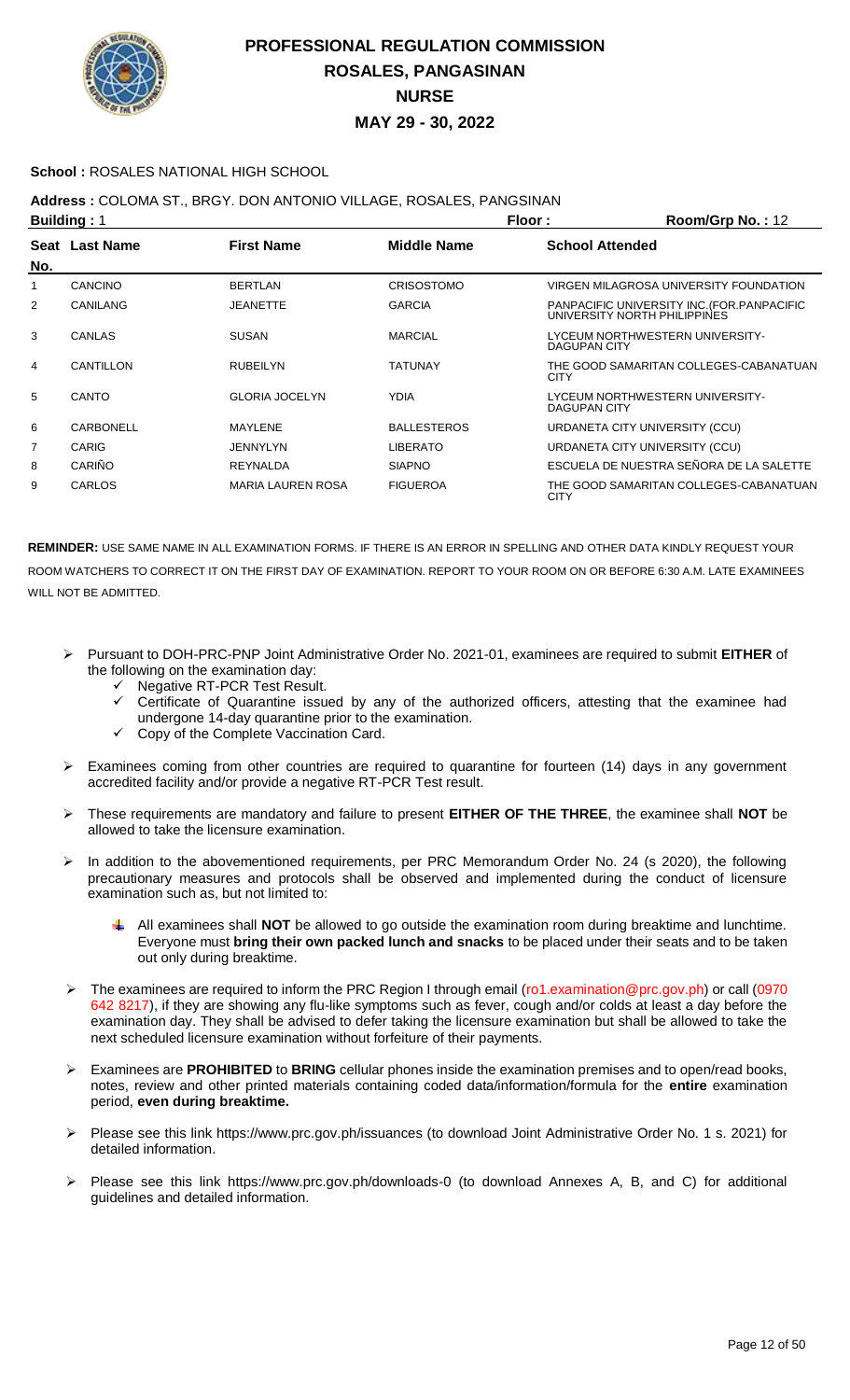

### **School :** ROSALES NATIONAL HIGH SCHOOL

### **Address :** COLOMA ST., BRGY. DON ANTONIO VILLAGE, ROSALES, PANGSINAN

| <b>Building: 1</b> |                  |                        | Floor:             | Room/Grp No.: 13                                                            |
|--------------------|------------------|------------------------|--------------------|-----------------------------------------------------------------------------|
| No.                | Seat Last Name   | <b>First Name</b>      | <b>Middle Name</b> | <b>School Attended</b>                                                      |
| 1                  | <b>CARPIO</b>    | <b>LYRE BYRON</b>      | <b>DEL ROSARIO</b> | ESCUELA DE NUESTRA SEÑORA DE LA SALETTE                                     |
| $\overline{2}$     | CARREON          | <b>GINALYN</b>         | <b>JACOB</b>       | URDANETA CITY UNIVERSITY (CCU)                                              |
| 3                  | CARREON          | <b>JAYSON</b>          | <b>DIGAP</b>       | PANPACIFIC UNIVERSITY INC. (FOR. PANPACIFIC<br>UNIVERSITY NORTH PHILIPPINES |
| 4                  | CARRERA          | <b>JESSICA</b>         | <b>ROSARIO</b>     | ESCUELA DE NUESTRA SEÑORA DE LA SALETTE                                     |
| 5                  | CARRERA          | <b>PERCHY</b>          | <b>VERSOZA</b>     | FAR EASTERN UNIVERSITY-MANILA                                               |
| 6                  | CARVAJAL         | <b>CHRISTINE KIETH</b> | LOBUSTA            | URDANETA CITY UNIVERSITY (CCU)                                              |
| 7                  | CASACLANG        | JANDI                  | <b>TOMELDEN</b>    | LYCEUM NORTHWESTERN UNIVERSITY-<br>DAGUPAN CITY                             |
| 8                  | CASILLAN         | <b>SILVESTER</b>       | <b>SARMIENTO</b>   | VIRGEN MILAGROSA UNIVERSITY FOUNDATION                                      |
| 9                  | <b>CASTAÑEDA</b> | <b>ROBEELET</b>        | <b>PRADO</b>       | UNIVERSITY OF PANGASINAN                                                    |

- Pursuant to DOH-PRC-PNP Joint Administrative Order No. 2021-01, examinees are required to submit **EITHER** of the following on the examination day:
	- Negative RT-PCR Test Result.
	- $\checkmark$  Certificate of Quarantine issued by any of the authorized officers, attesting that the examinee had undergone 14-day quarantine prior to the examination.
	- Copy of the Complete Vaccination Card.
- Examinees coming from other countries are required to quarantine for fourteen (14) days in any government accredited facility and/or provide a negative RT-PCR Test result.
- These requirements are mandatory and failure to present **EITHER OF THE THREE**, the examinee shall **NOT** be allowed to take the licensure examination.
- > In addition to the abovementioned requirements, per PRC Memorandum Order No. 24 (s 2020), the following precautionary measures and protocols shall be observed and implemented during the conduct of licensure examination such as, but not limited to:
	- All examinees shall **NOT** be allowed to go outside the examination room during breaktime and lunchtime. Everyone must **bring their own packed lunch and snacks** to be placed under their seats and to be taken out only during breaktime.
- The examinees are required to inform the PRC Region I through email (ro1.examination@prc.gov.ph) or call (0970 642 8217), if they are showing any flu-like symptoms such as fever, cough and/or colds at least a day before the examination day. They shall be advised to defer taking the licensure examination but shall be allowed to take the next scheduled licensure examination without forfeiture of their payments.
- Examinees are **PROHIBITED** to **BRING** cellular phones inside the examination premises and to open/read books, notes, review and other printed materials containing coded data/information/formula for the **entire** examination period, **even during breaktime.**
- Please see this link https://www.prc.gov.ph/issuances (to download Joint Administrative Order No. 1 s. 2021) for detailed information.
- Please see this link https://www.prc.gov.ph/downloads-0 (to download Annexes A, B, and C) for additional guidelines and detailed information.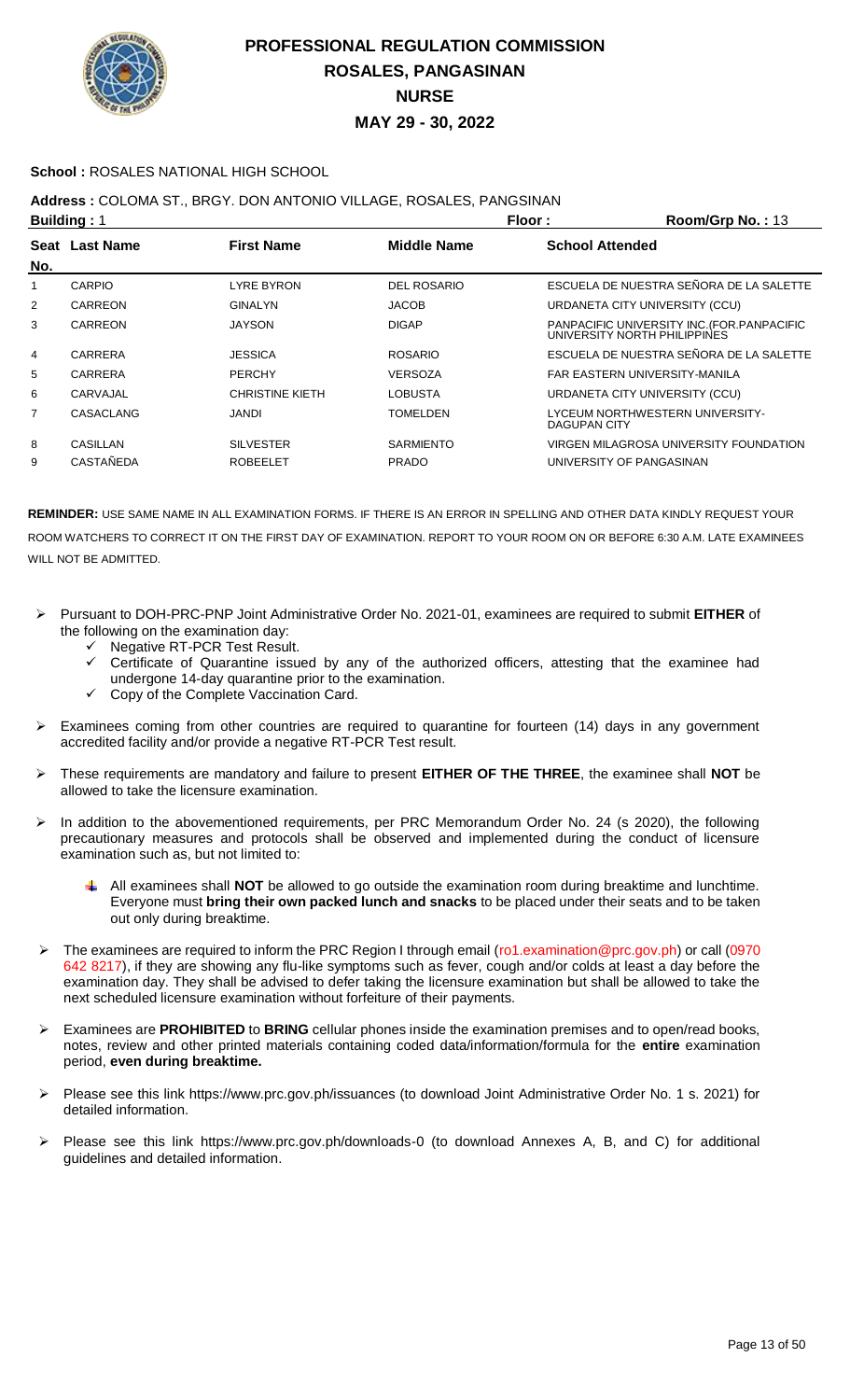

### **School :** ROSALES NATIONAL HIGH SCHOOL

### **Address :** COLOMA ST., BRGY. DON ANTONIO VILLAGE, ROSALES, PANGSINAN

| <b>Building: 1</b> |                 |                       |                    | Floor:                 | Room/Grp No.: 14                                                            |
|--------------------|-----------------|-----------------------|--------------------|------------------------|-----------------------------------------------------------------------------|
| No.                | Seat Last Name  | <b>First Name</b>     | <b>Middle Name</b> | <b>School Attended</b> |                                                                             |
| 1                  | <b>CASTILLO</b> | <b>JO ANN</b>         | <b>TANDOC</b>      |                        | PANPACIFIC UNIVERSITY INC. (FOR. PANPACIFIC<br>UNIVERSITY NORTH PHILIPPINES |
| 2                  | <b>CASTRO</b>   | <b>MARY ANTOINETE</b> | MEJIA              |                        | COLEGIO DE DAGUPAN (for.COMPUTRONIX COLL)                                   |
| 3                  | <b>CASTRO</b>   | <b>REGIVEIL</b>       | ZUÑIGA             |                        | VIRGEN MILAGROSA UNIVERSITY FOUNDATION                                      |
| 4                  | CATALLO         | <b>MIRASOL DYAN</b>   | CASTILLO           | <b>CITY</b>            | THE GOOD SAMARITAN COLLEGES-CABANATUAN                                      |
| 5                  | CATUNGAL        | <b>JOMARIE</b>        | <b>RAMOS</b>       | <b>DAGUPAN CITY</b>    | LYCEUM NORTHWESTERN UNIVERSITY-                                             |
| 6                  | CAUDELL         | <b>MARITA</b>         | <b>CABANSAG</b>    |                        | VIRGEN MILAGROSA UNIVERSITY FOUNDATION                                      |
| 7                  | <b>CAYME</b>    | <b>RUBELYN</b>        | <b>PAGADUAN</b>    |                        | PANPACIFIC UNIVERSITY INC. (FOR. PANPACIFIC<br>UNIVERSITY NORTH PHILIPPINES |
| 8                  | <b>CENTINO</b>  | <b>SHERYL</b>         | <b>IBUOS</b>       |                        | CARTHEL SCIENCE EDUCATIONAL<br>FOUNDATION, INC. (for.OLRA)                  |
| 9                  | CHU             | <b>JAMES ALLEN</b>    | <b>HIDALGO</b>     |                        | UNIVERSITY OF PANGASINAN                                                    |
|                    |                 |                       |                    |                        |                                                                             |

- Pursuant to DOH-PRC-PNP Joint Administrative Order No. 2021-01, examinees are required to submit **EITHER** of the following on the examination day:
	- G Negative RT-PCR Test Result.<br>Gertificate of Quarantine issue
	- Certificate of Quarantine issued by any of the authorized officers, attesting that the examinee had
	- undergone 14-day quarantine prior to the examination.
	- Copy of the Complete Vaccination Card.
- Examinees coming from other countries are required to quarantine for fourteen (14) days in any government accredited facility and/or provide a negative RT-PCR Test result.
- These requirements are mandatory and failure to present **EITHER OF THE THREE**, the examinee shall **NOT** be allowed to take the licensure examination.
- In addition to the abovementioned requirements, per PRC Memorandum Order No. 24 (s 2020), the following precautionary measures and protocols shall be observed and implemented during the conduct of licensure examination such as, but not limited to:
	- All examinees shall **NOT** be allowed to go outside the examination room during breaktime and lunchtime. Everyone must **bring their own packed lunch and snacks** to be placed under their seats and to be taken out only during breaktime.
- > The examinees are required to inform the PRC Region I through email (ro1.examination@prc.gov.ph) or call (0970 642 8217), if they are showing any flu-like symptoms such as fever, cough and/or colds at least a day before the examination day. They shall be advised to defer taking the licensure examination but shall be allowed to take the next scheduled licensure examination without forfeiture of their payments.
- Examinees are **PROHIBITED** to **BRING** cellular phones inside the examination premises and to open/read books, notes, review and other printed materials containing coded data/information/formula for the **entire** examination period, **even during breaktime.**
- Please see this link https://www.prc.gov.ph/issuances (to download Joint Administrative Order No. 1 s. 2021) for detailed information.
- Please see this link https://www.prc.gov.ph/downloads-0 (to download Annexes A, B, and C) for additional guidelines and detailed information.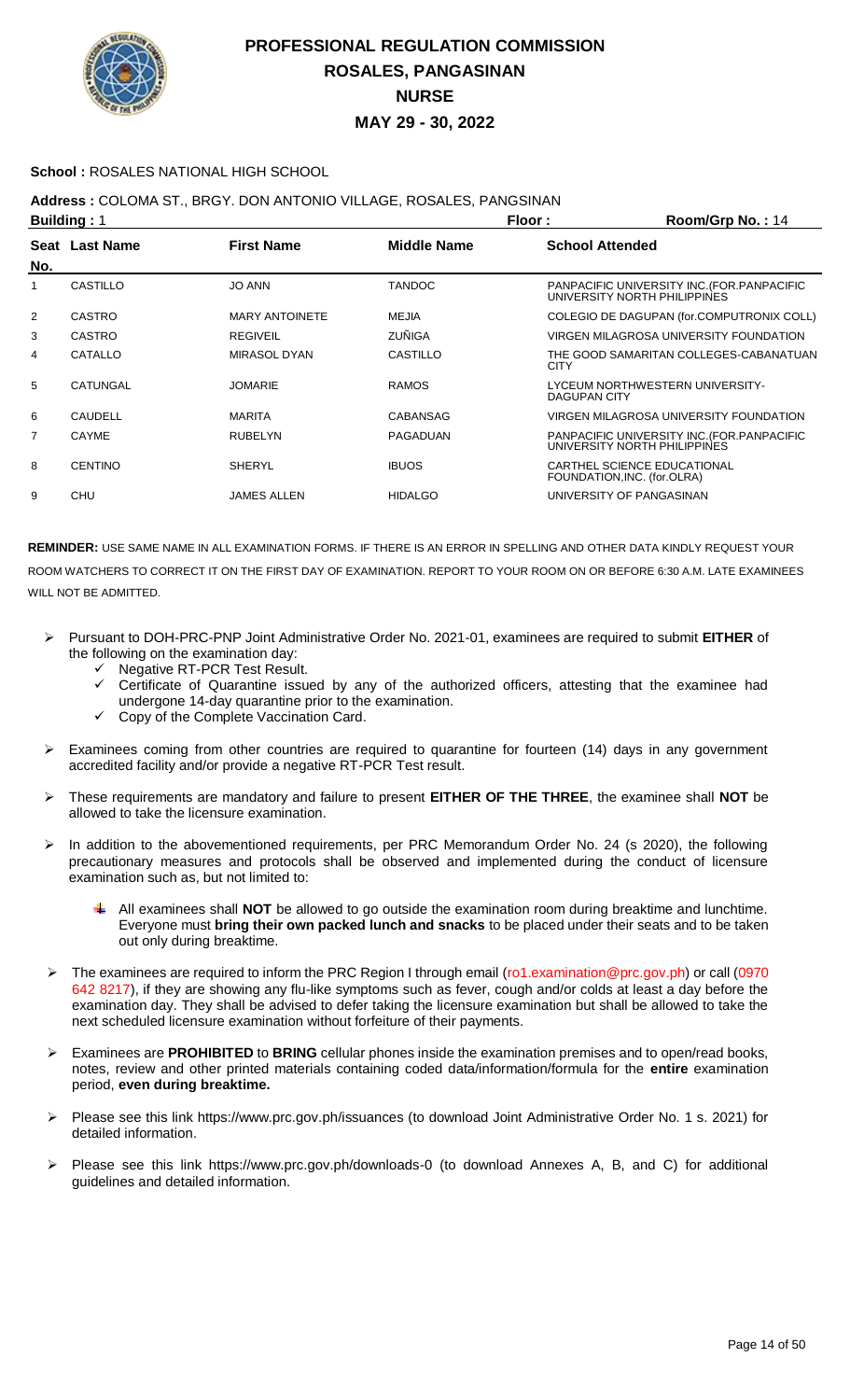

### **School :** ROSALES NATIONAL HIGH SCHOOL

### **Address :** COLOMA ST., BRGY. DON ANTONIO VILLAGE, ROSALES, PANGSINAN

|     | <b>Building: 1</b> |                     | Floor:             | Room/Grp No.: 15                                    |
|-----|--------------------|---------------------|--------------------|-----------------------------------------------------|
| No. | Seat Last Name     | <b>First Name</b>   | <b>Middle Name</b> | <b>School Attended</b>                              |
|     | COLLADO            | <b>APRIL TRIXIE</b> | VELASCO            | PINES CITY COLLEGE (PCEC)                           |
| 2   | COLLADO            | JANENE              | <b>ALONZO</b>      | PERPETUAL HELP COLLEGE OF PANGASINAN                |
| 3   | COLLADO            | <b>JOHN WILFRED</b> | <b>BARNACHEA</b>   | LYCEUM OF NORTHERN LUZON                            |
| 4   | COLLADO            | MARK NIÑO           | <b>BARNACHEA</b>   | LYCEUM NORTHWESTERN-F.T. DUQUE COLLEGE-<br>URDANETA |
| 5   | <b>COMELIO</b>     | JAZZREEL MARTIN     | <b>RIGOR</b>       | UNIVERSITY OF PANGASINAN                            |
| 6   | <b>CONTAWE</b>     | ERDIE JOHN          | <b>MIRANO</b>      | OUR LADY OF FATIMA UNIVERSITY-VALENZUELA            |
| 7   | <b>CORNES</b>      | EDMER JOY           | <b>FACUN</b>       | UNITED SCHOOL OF SCIENCE & TECHNOLOGY               |
| 8   | CREDO              | <b>MA. CRISTINA</b> | <b>LOPEZ</b>       | COLLEGE OF THE IMMACULATE CONCEPTION-<br>CABANATUAN |
| 9   | CRUZ               | ROLANDO II          | <b>MIRANDA</b>     | UNIVERSITY OF BAGUIO                                |
|     |                    |                     |                    |                                                     |

- Pursuant to DOH-PRC-PNP Joint Administrative Order No. 2021-01, examinees are required to submit **EITHER** of the following on the examination day:
	- $\checkmark$  Negative RT-PCR Test Result.
	- $\checkmark$  Certificate of Quarantine issued by any of the authorized officers, attesting that the examinee had undergone 14-day quarantine prior to the examination.
	- Copy of the Complete Vaccination Card.
- Examinees coming from other countries are required to quarantine for fourteen (14) days in any government accredited facility and/or provide a negative RT-PCR Test result.
- These requirements are mandatory and failure to present **EITHER OF THE THREE**, the examinee shall **NOT** be allowed to take the licensure examination.
- > In addition to the abovementioned requirements, per PRC Memorandum Order No. 24 (s 2020), the following precautionary measures and protocols shall be observed and implemented during the conduct of licensure examination such as, but not limited to:
	- All examinees shall **NOT** be allowed to go outside the examination room during breaktime and lunchtime. Everyone must **bring their own packed lunch and snacks** to be placed under their seats and to be taken out only during breaktime.
- The examinees are required to inform the PRC Region I through email (ro1.examination@prc.gov.ph) or call (0970 642 8217), if they are showing any flu-like symptoms such as fever, cough and/or colds at least a day before the examination day. They shall be advised to defer taking the licensure examination but shall be allowed to take the next scheduled licensure examination without forfeiture of their payments.
- Examinees are **PROHIBITED** to **BRING** cellular phones inside the examination premises and to open/read books, notes, review and other printed materials containing coded data/information/formula for the **entire** examination period, **even during breaktime.**
- Please see this link https://www.prc.gov.ph/issuances (to download Joint Administrative Order No. 1 s. 2021) for detailed information.
- Please see this link https://www.prc.gov.ph/downloads-0 (to download Annexes A, B, and C) for additional guidelines and detailed information.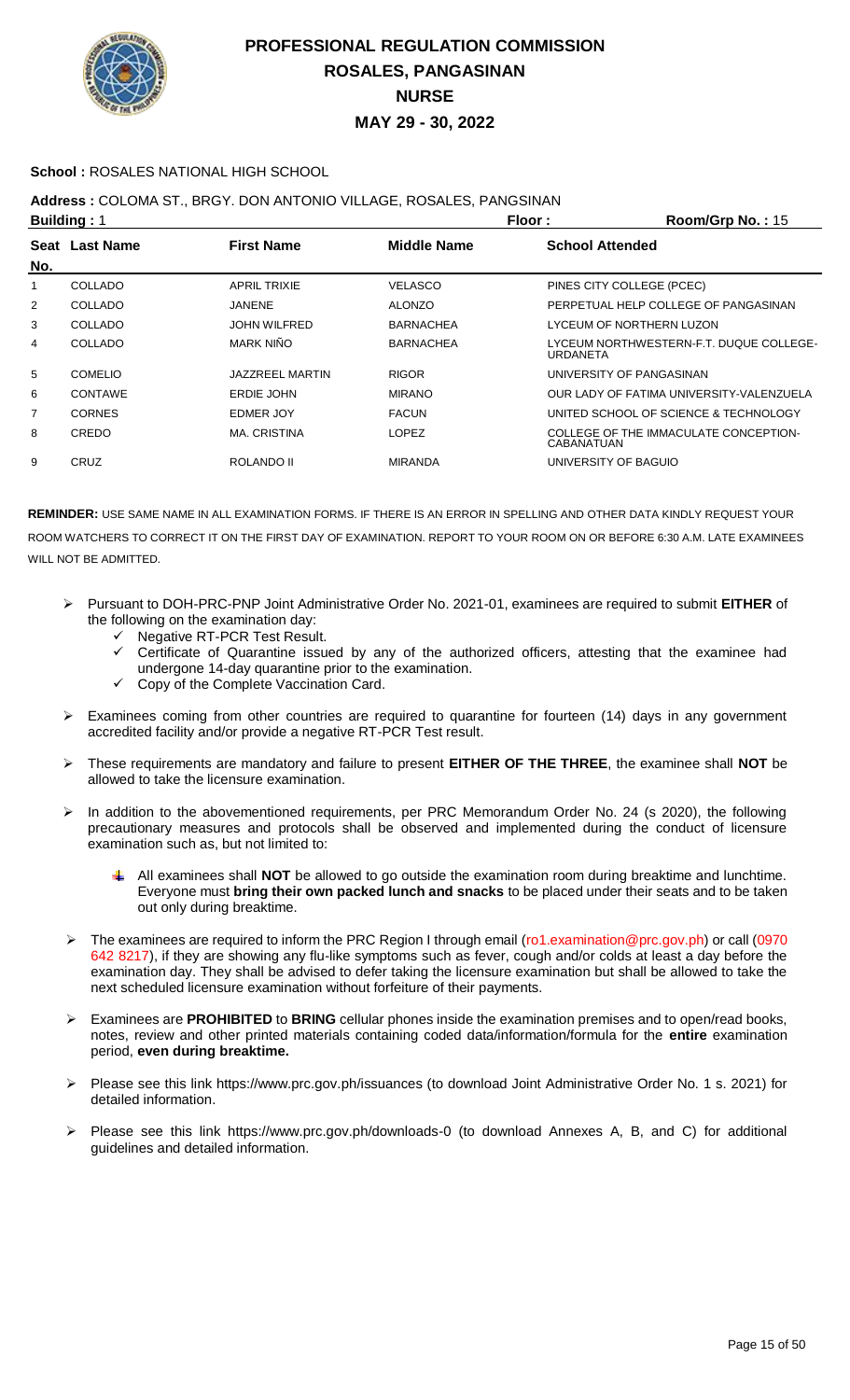

### **School :** ROSALES NATIONAL HIGH SCHOOL

## **Address :** COLOMA ST., BRGY. DON ANTONIO VILLAGE, ROSALES, PANGSINAN

| <b>Building: 1</b> |                 |                   |                    | Floor:<br>Room/Grp No.: 16                               |
|--------------------|-----------------|-------------------|--------------------|----------------------------------------------------------|
| No.                | Seat Last Name  | <b>First Name</b> | <b>Middle Name</b> | <b>School Attended</b>                                   |
| 1                  | CRUZ            | <b>SHYREL</b>     | DE GUZMAN          | URDANETA CITY UNIVERSITY (CCU)                           |
| 2                  | <b>CUIZON</b>   | <b>RODERICK</b>   | <b>MELICOTONES</b> | NUEVA ECIJA COLLEGES                                     |
| 3                  | <b>DAILEG</b>   | <b>JOSEPHINE</b>  | <b>FELIX</b>       | TARLAC STATE UNIVERSITY (TARLAC COLLEGE<br>OF TECH.)     |
| 4                  | <b>DALIGDIG</b> | <b>NERISSA</b>    | <b>VINLUAN</b>     | VIRGEN MILAGROSA UNIVERSITY FOUNDATION                   |
| 5                  | <b>DAUS</b>     | <b>RODEL</b>      | <b>DAROY</b>       | MARY THE QUEEN COLLEGE OF SCIENCE &<br><b>TECHNOLOGY</b> |
| 6                  | <b>DAUZ</b>     | <b>DONNA</b>      | DELA CRUZ          | PINES CITY COLLEGE (PCEC)                                |
| $\overline{7}$     | <b>DAVID</b>    | <b>JULIE ANN</b>  | SONIEGA            | LYCEUM NORTHWESTERN UNIVERSITY-<br><b>DAGUPAN CITY</b>   |
| 8                  | DE GUZMAN       | <b>BRYTHYM</b>    | <b>MOJECA</b>      | UNIVERSITY OF PANGASINAN                                 |
| 9                  | DE GUZMAN       | <b>CAROLINE</b>   | <b>ESTEBAN</b>     | URDANETA CITY UNIVERSITY (CCU)                           |
|                    |                 |                   |                    |                                                          |

- Pursuant to DOH-PRC-PNP Joint Administrative Order No. 2021-01, examinees are required to submit **EITHER** of the following on the examination day:
	- Negative RT-PCR Test Result.
	- $\checkmark$  Certificate of Quarantine issued by any of the authorized officers, attesting that the examinee had undergone 14-day quarantine prior to the examination.
	- Copy of the Complete Vaccination Card.
- Examinees coming from other countries are required to quarantine for fourteen (14) days in any government accredited facility and/or provide a negative RT-PCR Test result.
- These requirements are mandatory and failure to present **EITHER OF THE THREE**, the examinee shall **NOT** be allowed to take the licensure examination.
- In addition to the abovementioned requirements, per PRC Memorandum Order No. 24 (s 2020), the following precautionary measures and protocols shall be observed and implemented during the conduct of licensure examination such as, but not limited to:
	- All examinees shall **NOT** be allowed to go outside the examination room during breaktime and lunchtime. Everyone must **bring their own packed lunch and snacks** to be placed under their seats and to be taken out only during breaktime.
- The examinees are required to inform the PRC Region I through email (ro1.examination@prc.gov.ph) or call (0970 642 8217), if they are showing any flu-like symptoms such as fever, cough and/or colds at least a day before the examination day. They shall be advised to defer taking the licensure examination but shall be allowed to take the next scheduled licensure examination without forfeiture of their payments.
- Examinees are **PROHIBITED** to **BRING** cellular phones inside the examination premises and to open/read books, notes, review and other printed materials containing coded data/information/formula for the **entire** examination period, **even during breaktime.**
- Please see this link https://www.prc.gov.ph/issuances (to download Joint Administrative Order No. 1 s. 2021) for detailed information.
- Please see this link https://www.prc.gov.ph/downloads-0 (to download Annexes A, B, and C) for additional guidelines and detailed information.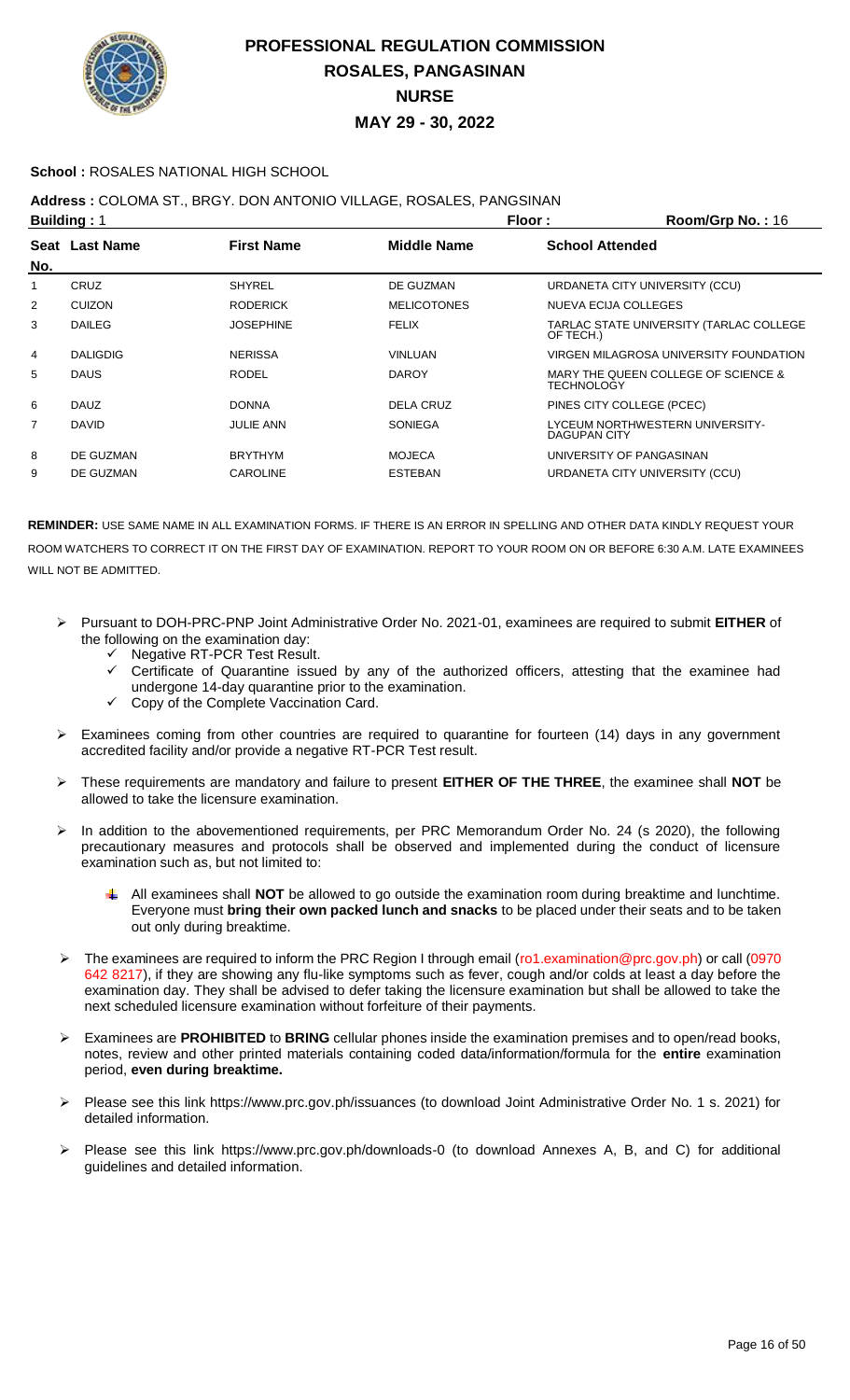

### **School :** ROSALES NATIONAL HIGH SCHOOL

## **Address :** COLOMA ST., BRGY. DON ANTONIO VILLAGE, ROSALES, PANGSINAN

| <b>Building: 1</b> |                  |                     |                  | Floor:<br>Room/Grp No.: 17                                                  |
|--------------------|------------------|---------------------|------------------|-----------------------------------------------------------------------------|
| No.                | Seat Last Name   | <b>First Name</b>   | Middle Name      | <b>School Attended</b>                                                      |
|                    | DE GUZMAN        | <b>KATHLEEN JOY</b> | CARIÑO           | UNIVERSITY OF PANGASINAN                                                    |
| $\overline{2}$     | DE GUZMAN        | <b>MARY RIZALYN</b> | <b>ANOC</b>      | LYCEUM NORTHWESTERN UNIVERSITY-<br>DAGUPAN CITY                             |
| 3                  | DE GUZMAN        | <b>SUSAN</b>        | TELESFORO        | PANPACIFIC UNIVERSITY INC. (FOR. PANPACIFIC<br>UNIVERSITY NORTH PHILIPPINES |
| 4                  | DE LA CRUZ       | <b>ELVIRA</b>       | <b>VINLUAN</b>   | LYCEUM NORTHWESTERN UNIVERSITY-<br>DAGUPAN CITY                             |
| 5                  | DE LEON          | <b>AGNES</b>        | CELZO            | LYCEUM NORTHWESTERN UNIVERSITY-<br>DAGUPAN CITY                             |
| 6                  | DE LUNA          | <b>DIANA</b>        | <b>GOROSPE</b>   | VIRGEN MILAGROSA UNIVERSITY FOUNDATION                                      |
| 7                  | DE VERA          | <b>JOVITA</b>       | <b>FERNANDEZ</b> | VIRGEN MILAGROSA UNIVERSITY FOUNDATION                                      |
| 8                  | <b>DEL PRADO</b> | <b>MICKEYMAR</b>    | <b>BANDONG</b>   | VIRGEN MILAGROSA UNIVERSITY FOUNDATION                                      |
| 9                  | <b>DELA CRUZ</b> | <b>ALBERTO</b>      | <b>APOLONIO</b>  | NUEVA ECIJA COLLEGES                                                        |

- Pursuant to DOH-PRC-PNP Joint Administrative Order No. 2021-01, examinees are required to submit **EITHER** of the following on the examination day:
	- Negative RT-PCR Test Result.
	- Certificate of Quarantine issued by any of the authorized officers, attesting that the examinee had undergone 14-day quarantine prior to the examination.
	- Copy of the Complete Vaccination Card.
- Examinees coming from other countries are required to quarantine for fourteen (14) days in any government accredited facility and/or provide a negative RT-PCR Test result.
- These requirements are mandatory and failure to present **EITHER OF THE THREE**, the examinee shall **NOT** be allowed to take the licensure examination.
- > In addition to the abovementioned requirements, per PRC Memorandum Order No. 24 (s 2020), the following precautionary measures and protocols shall be observed and implemented during the conduct of licensure examination such as, but not limited to:
	- All examinees shall **NOT** be allowed to go outside the examination room during breaktime and lunchtime. Everyone must **bring their own packed lunch and snacks** to be placed under their seats and to be taken out only during breaktime.
- The examinees are required to inform the PRC Region I through email (ro1.examination@prc.gov.ph) or call (0970 642 8217), if they are showing any flu-like symptoms such as fever, cough and/or colds at least a day before the examination day. They shall be advised to defer taking the licensure examination but shall be allowed to take the next scheduled licensure examination without forfeiture of their payments.
- Examinees are **PROHIBITED** to **BRING** cellular phones inside the examination premises and to open/read books, notes, review and other printed materials containing coded data/information/formula for the **entire** examination period, **even during breaktime.**
- Please see this link https://www.prc.gov.ph/issuances (to download Joint Administrative Order No. 1 s. 2021) for detailed information.
- Please see this link https://www.prc.gov.ph/downloads-0 (to download Annexes A, B, and C) for additional guidelines and detailed information.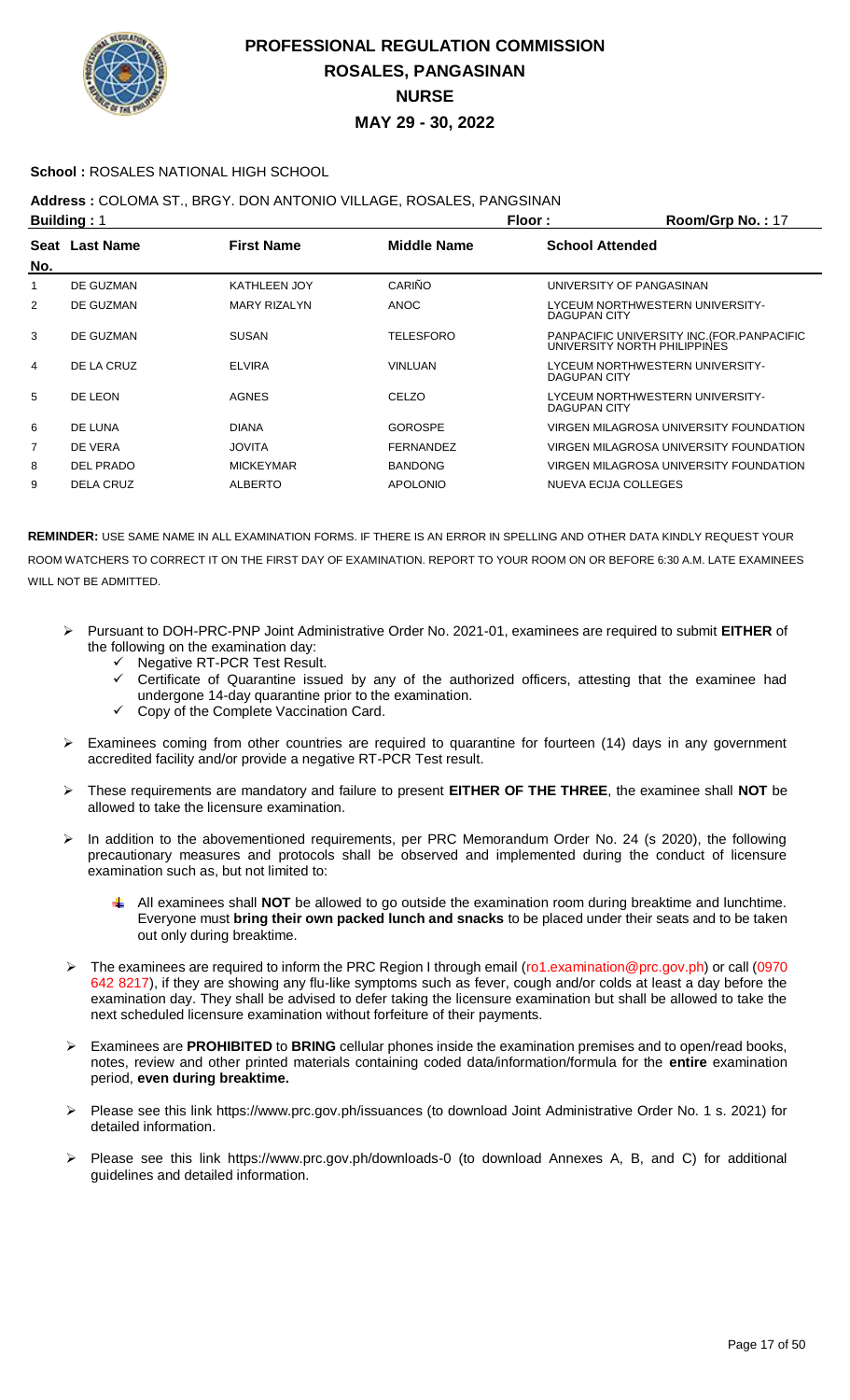

### **School :** ROSALES NATIONAL HIGH SCHOOL

**Address :** COLOMA ST., BRGY. DON ANTONIO VILLAGE, ROSALES, PANGSINAN

| <b>Building: 1</b> |                    |                       |                 | Floor:                 | Room/Grp No.: 18                        |
|--------------------|--------------------|-----------------------|-----------------|------------------------|-----------------------------------------|
| No.                | Seat Last Name     | <b>First Name</b>     | Middle Name     | <b>School Attended</b> |                                         |
|                    | <b>DELA CRUZ</b>   | JULIANA               | <b>IGNACIO</b>  | <b>CITY</b>            | THE GOOD SAMARITAN COLLEGES-CABANATUAN  |
| 2                  | DELA CRUZ          | KATHERINE             | <b>GABUTAN</b>  |                        | OUR LADY OF FATIMA UNIVERSITY-OC        |
| 3                  | DELA CRUZ          | <b>ROSHELLE</b>       | <b>NAVARRO</b>  | <b>CABANATUAN CITY</b> | WESLEYAN UNIVERSITY-PHILIPPINES-        |
| 4                  | DELA CRUZ          | <b>SERVILLANO III</b> | <b>VINLUAN</b>  | DAGUPAN CITY           | LYCEUM NORTHWESTERN UNIVERSITY-         |
| 5                  | <b>DELA FUENTE</b> | <b>BESSY</b>          | <b>PELAGIO</b>  | LA FORTUNA COLLEGE     |                                         |
| 6                  | <b>DELA MERCED</b> | <b>EDITHA</b>         | <b>ROBLES</b>   | CONCORDIA COLLEGE      |                                         |
| 7                  | <b>DELIZO</b>      | JONATHAN              | <b>MAPALO</b>   |                        | URDANETA CITY UNIVERSITY (CCU)          |
| 8                  | <b>DELLOVA</b>     | <b>ANGIELYN</b>       | <b>AQUINO</b>   | <b>URDANETA</b>        | LYCEUM NORTHWESTERN-F.T. DUQUE COLLEGE- |
| 9                  | <b>DELOS REYES</b> | <b>MERRY JOY</b>      | <b>BERGONIA</b> | SANTOS S.N.)           | DE LOS SANTOS-STI COLLEGE, INC-(DELOS   |

- Pursuant to DOH-PRC-PNP Joint Administrative Order No. 2021-01, examinees are required to submit **EITHER** of the following on the examination day:
	- Negative RT-PCR Test Result.
	- Certificate of Quarantine issued by any of the authorized officers, attesting that the examinee had undergone 14-day quarantine prior to the examination.
	- Copy of the Complete Vaccination Card.
- Examinees coming from other countries are required to quarantine for fourteen (14) days in any government accredited facility and/or provide a negative RT-PCR Test result.
- These requirements are mandatory and failure to present **EITHER OF THE THREE**, the examinee shall **NOT** be allowed to take the licensure examination.
- In addition to the abovementioned requirements, per PRC Memorandum Order No. 24 (s 2020), the following precautionary measures and protocols shall be observed and implemented during the conduct of licensure examination such as, but not limited to:
	- All examinees shall **NOT** be allowed to go outside the examination room during breaktime and lunchtime. Everyone must **bring their own packed lunch and snacks** to be placed under their seats and to be taken out only during breaktime.
- The examinees are required to inform the PRC Region I through email (ro1.examination@prc.gov.ph) or call (0970 642 8217), if they are showing any flu-like symptoms such as fever, cough and/or colds at least a day before the examination day. They shall be advised to defer taking the licensure examination but shall be allowed to take the next scheduled licensure examination without forfeiture of their payments.
- Examinees are **PROHIBITED** to **BRING** cellular phones inside the examination premises and to open/read books, notes, review and other printed materials containing coded data/information/formula for the **entire** examination period, **even during breaktime.**
- Please see this link https://www.prc.gov.ph/issuances (to download Joint Administrative Order No. 1 s. 2021) for detailed information.
- Please see this link https://www.prc.gov.ph/downloads-0 (to download Annexes A, B, and C) for additional guidelines and detailed information.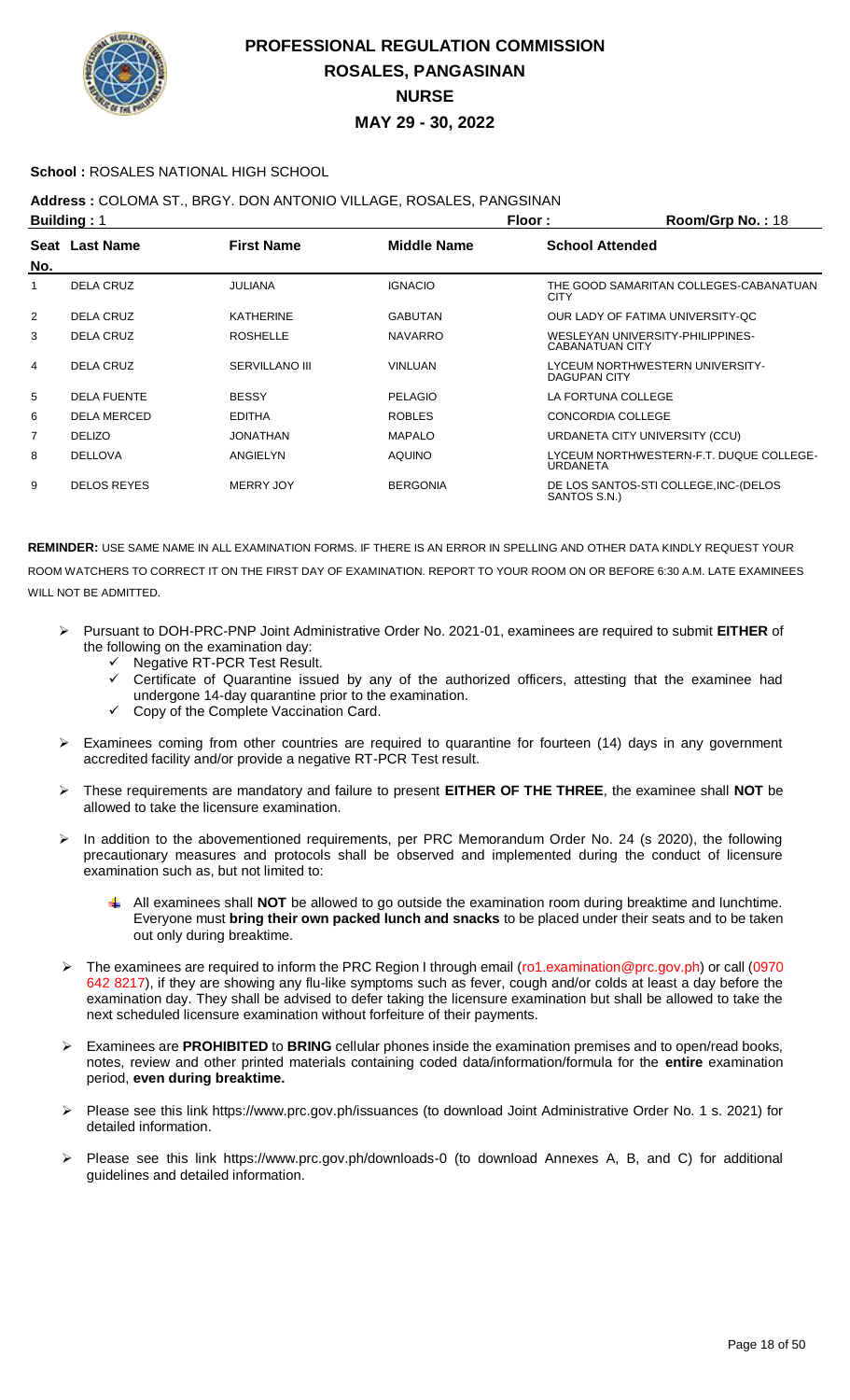

### **School :** ROSALES NATIONAL HIGH SCHOOL

## **Address :** COLOMA ST., BRGY. DON ANTONIO VILLAGE, ROSALES, PANGSINAN

| <b>Building: 1</b> |                 |                    |                    | Floor:                  | Room/Grp No.: 19                         |
|--------------------|-----------------|--------------------|--------------------|-------------------------|------------------------------------------|
| No.                | Seat Last Name  | <b>First Name</b>  | <b>Middle Name</b> | <b>School Attended</b>  |                                          |
| 1                  | <b>DESAMITO</b> | <b>MEALODY</b>     | <b>FERRER</b>      |                         | VIRGEN MILAGROSA UNIVERSITY FOUNDATION   |
| $\overline{2}$     | <b>DILAN</b>    | <b>ALEXIS</b>      | <b>ASINAS</b>      | TAYUG                   | PANPACIFIC UNIVERSITY-NORTH PHILIPPINES- |
| 3                  | <b>DIOQUINO</b> | ANGELITA           | <b>USON</b>        |                         | OUR LADY OF FATIMA UNIVERSITY-VALENZUELA |
| 4                  | <b>DIOSAY</b>   | CAROL              | <b>MONCE</b>       |                         | URDANETA CITY UNIVERSITY (CCU)           |
| 5                  | <b>DIOSAY</b>   | <b>MERVI</b>       | <b>OLIVO</b>       | DAGUPAN CITY            | LYCEUM NORTHWESTERN UNIVERSITY-          |
| 6                  | <b>DIZON</b>    | <b>MARIA DIANE</b> | AGUILAR            | THE FAMILY CLINIC, INC. |                                          |
| $\overline{7}$     | <b>DOMINGO</b>  | LALAINE            | <b>TESORO</b>      | <b>CITY</b>             | THE GOOD SAMARITAN COLLEGES-CABANATUAN   |
| 8                  | <b>DORONIO</b>  | <b>JHOAN</b>       | <b>CABANTAC</b>    |                         | URDANETA CITY UNIVERSITY (CCU)           |
| 9                  | <b>DUCUSIN</b>  | <b>CHRISTOPHER</b> | <b>LOPEZ</b>       | <b>SCIENCES</b>         | LA UNION COLLEGE OF NURSING. ARTS &      |

- Pursuant to DOH-PRC-PNP Joint Administrative Order No. 2021-01, examinees are required to submit **EITHER** of the following on the examination day:
	- Negative RT-PCR Test Result.
	- Certificate of Quarantine issued by any of the authorized officers, attesting that the examinee had undergone 14-day quarantine prior to the examination.
	- Copy of the Complete Vaccination Card.
- Examinees coming from other countries are required to quarantine for fourteen (14) days in any government accredited facility and/or provide a negative RT-PCR Test result.
- These requirements are mandatory and failure to present **EITHER OF THE THREE**, the examinee shall **NOT** be allowed to take the licensure examination.
- In addition to the abovementioned requirements, per PRC Memorandum Order No. 24 (s 2020), the following precautionary measures and protocols shall be observed and implemented during the conduct of licensure examination such as, but not limited to:
	- All examinees shall **NOT** be allowed to go outside the examination room during breaktime and lunchtime. Everyone must **bring their own packed lunch and snacks** to be placed under their seats and to be taken out only during breaktime.
- > The examinees are required to inform the PRC Region I through email (ro1.examination@prc.gov.ph) or call (0970 642 8217), if they are showing any flu-like symptoms such as fever, cough and/or colds at least a day before the examination day. They shall be advised to defer taking the licensure examination but shall be allowed to take the next scheduled licensure examination without forfeiture of their payments.
- Examinees are **PROHIBITED** to **BRING** cellular phones inside the examination premises and to open/read books, notes, review and other printed materials containing coded data/information/formula for the **entire** examination period, **even during breaktime.**
- Please see this link https://www.prc.gov.ph/issuances (to download Joint Administrative Order No. 1 s. 2021) for detailed information.
- Please see this link https://www.prc.gov.ph/downloads-0 (to download Annexes A, B, and C) for additional guidelines and detailed information.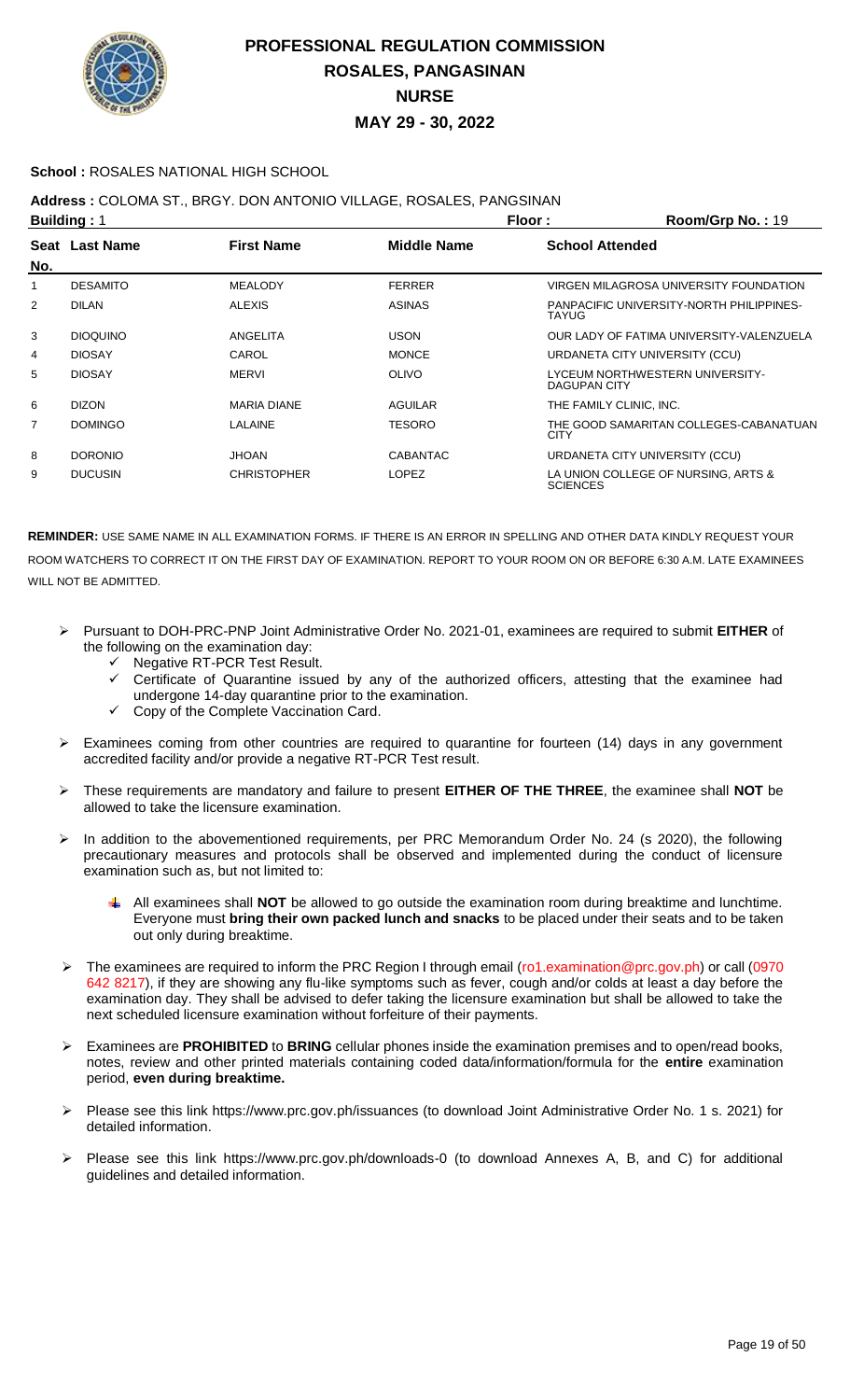

### **School :** ROSALES NATIONAL HIGH SCHOOL

## **Address :** COLOMA ST., BRGY. DON ANTONIO VILLAGE, ROSALES, PANGSINAN

| <b>Building: 1</b> |                  |                       | Floor:             | Room/Grp No.: 20                                           |
|--------------------|------------------|-----------------------|--------------------|------------------------------------------------------------|
| No.                | Seat Last Name   | <b>First Name</b>     | <b>Middle Name</b> | <b>School Attended</b>                                     |
|                    | <b>DULAY</b>     | LANI                  | <b>SALINAS</b>     | PIMSAT COLLEGES                                            |
| $\overline{2}$     | <b>DUMANGAN</b>  | <b>JAY-ANN CLAIRE</b> | <b>BEGENIO</b>     | LYCEUM OF NORTHERN LUZON                                   |
| 3                  | <b>DUNGAN</b>    | <b>TIMOTHY</b>        | <b>DIEGO</b>       | LYCEUM NORTHWESTERN UNIVERSITY-<br>DAGUPAN CITY            |
| 4                  | <b>ELECCION</b>  | <b>FELIXBERTO II</b>  | <b>OCRETO</b>      | URDANETA CITY UNIVERSITY (CCU)                             |
| 5                  | <b>ENGSON</b>    | MARCO CEASAR          | <b>CASIO</b>       | URDANETA CITY UNIVERSITY (CCU)                             |
| 6                  | <b>ERMITANIO</b> | <b>NINAY</b>          | <b>TAGUINES</b>    | CENTRAL LUZON DOCTOR'S HOSPITAL<br>EDUCATIONAL INSTITUTION |
| 7                  | <b>ESAGA</b>     | JASMIN                | <b>BELANDRES</b>   | URDANETA CITY UNIVERSITY (CCU)                             |
| 8                  | <b>ESCAÑO</b>    | <b>VERNA</b>          | <b>DORIA</b>       | VIRGEN MILAGROSA UNIVERSITY FOUNDATION                     |
| 9                  | <b>ESCLETO</b>   | <b>KRISTINE JOY</b>   | <b>CHING</b>       | UNIVERSITY OF PANGASINAN                                   |
|                    |                  |                       |                    |                                                            |

- Pursuant to DOH-PRC-PNP Joint Administrative Order No. 2021-01, examinees are required to submit **EITHER** of the following on the examination day:
	- $\checkmark$  Negative RT-PCR Test Result.
	- $\checkmark$  Certificate of Quarantine issued by any of the authorized officers, attesting that the examinee had undergone 14-day quarantine prior to the examination.
	- Copy of the Complete Vaccination Card.
- Examinees coming from other countries are required to quarantine for fourteen (14) days in any government accredited facility and/or provide a negative RT-PCR Test result.
- These requirements are mandatory and failure to present **EITHER OF THE THREE**, the examinee shall **NOT** be allowed to take the licensure examination.
- In addition to the abovementioned requirements, per PRC Memorandum Order No. 24 (s 2020), the following precautionary measures and protocols shall be observed and implemented during the conduct of licensure examination such as, but not limited to:
	- All examinees shall **NOT** be allowed to go outside the examination room during breaktime and lunchtime. Everyone must **bring their own packed lunch and snacks** to be placed under their seats and to be taken out only during breaktime.
- > The examinees are required to inform the PRC Region I through email (ro1.examination@prc.gov.ph) or call (0970 642 8217), if they are showing any flu-like symptoms such as fever, cough and/or colds at least a day before the examination day. They shall be advised to defer taking the licensure examination but shall be allowed to take the next scheduled licensure examination without forfeiture of their payments.
- Examinees are **PROHIBITED** to **BRING** cellular phones inside the examination premises and to open/read books, notes, review and other printed materials containing coded data/information/formula for the **entire** examination period, **even during breaktime.**
- Please see this link https://www.prc.gov.ph/issuances (to download Joint Administrative Order No. 1 s. 2021) for detailed information.
- Please see this link https://www.prc.gov.ph/downloads-0 (to download Annexes A, B, and C) for additional guidelines and detailed information.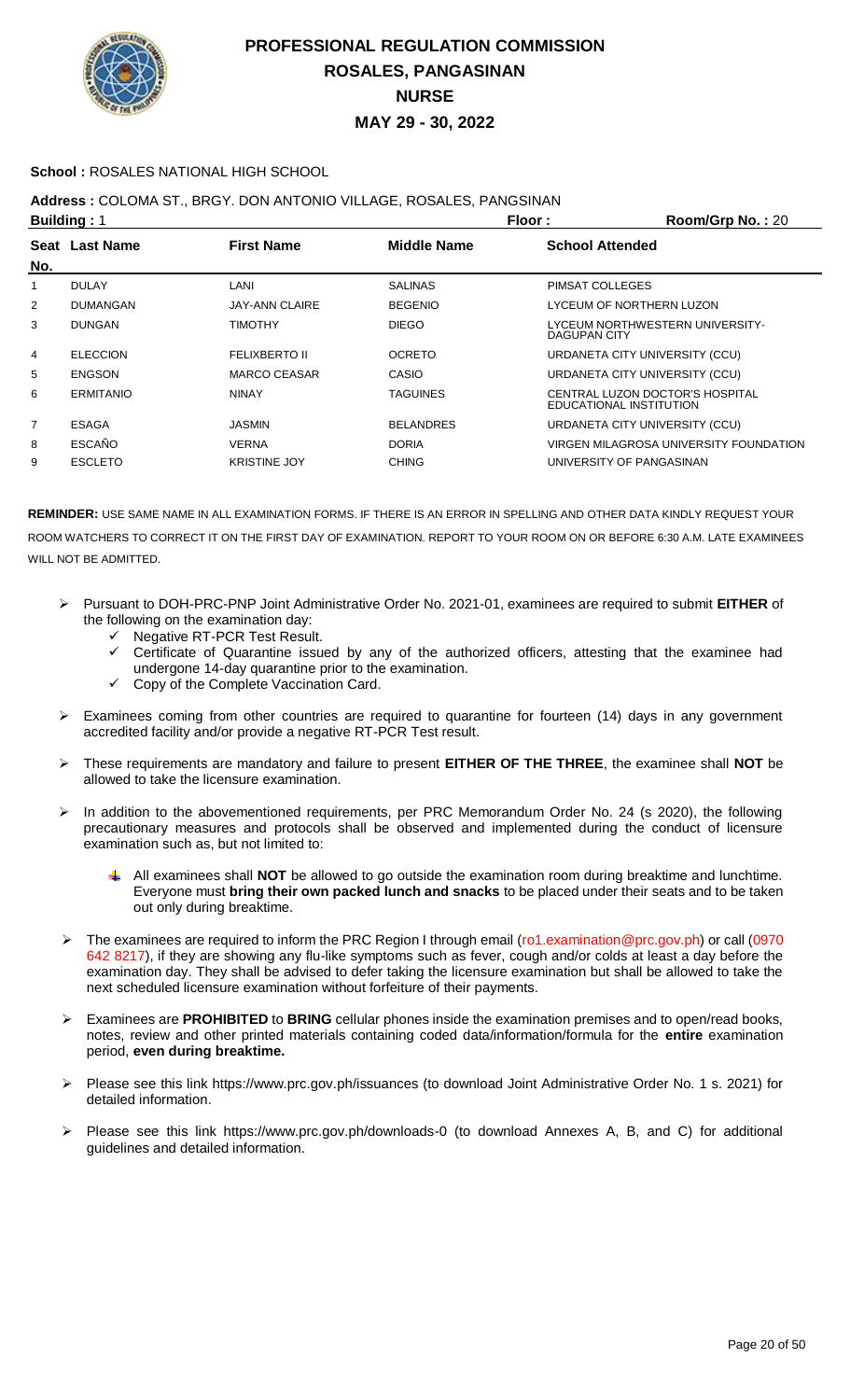

### **School :** ROSALES NATIONAL HIGH SCHOOL

## **Address :** COLOMA ST., BRGY. DON ANTONIO VILLAGE, ROSALES, PANGSINAN

| <b>Building: 1</b> |                  |                     |                    | Floor:<br>Room/Grp No.: 21                                                  |
|--------------------|------------------|---------------------|--------------------|-----------------------------------------------------------------------------|
| No.                | Seat Last Name   | <b>First Name</b>   | <b>Middle Name</b> | <b>School Attended</b>                                                      |
| 1                  | <b>ESGUERRA</b>  | <b>JEFF</b>         | TANUECOZ           | DR. GLORIA D. LACSON FOUNDATION COLLEGES.<br>INC-NUEVA ECIJA                |
| 2                  | <b>ESPANTO</b>   | MA. CLEOFE          | <b>DULAY</b>       | LYCEUM OF NORTHERN LUZON                                                    |
| 3                  | <b>ESPIRITU</b>  | <b>JERIC ALBERT</b> | <b>HILARION</b>    | URDANETA CITY UNIVERSITY (CCU)                                              |
| 4                  | <b>ESTAYO</b>    | ALMINA              | <b>ESPIQUE</b>     | PANPACIFIC UNIVERSITY INC. (FOR. PANPACIFIC<br>UNIVERSITY NORTH PHILIPPINES |
| 5                  | <b>ESTEBAN</b>   | <b>JOCELYN</b>      | <b>DELA CRUZ</b>   | WESLEYAN UNIVERSITY-PHILIPPINES-<br>CABANATUAN CITY                         |
| 6                  | <b>ESTILLORE</b> | JONATHAN            | <b>TRONGCO</b>     | NATIONAL UNIVERSITY-BAGUIO CITY                                             |
| 7                  | <b>ESTOR</b>     | <b>MARK ANGELO</b>  | DOMANTAY           | UNIVERSITY OF PANGASINAN                                                    |
| 8                  | <b>ESTRADA</b>   | ANALYN              | VILLALBA           | <b>BAGUIO CENTRAL UNIVERSITY</b>                                            |
| 9                  | <b>ESTRADA</b>   | <b>MIRANELA</b>     | <b>SANTOS</b>      | UNIVERSITY OF PANGASINAN                                                    |
|                    |                  |                     |                    |                                                                             |

- Pursuant to DOH-PRC-PNP Joint Administrative Order No. 2021-01, examinees are required to submit **EITHER** of the following on the examination day:
	- Negative RT-PCR Test Result.
	- Certificate of Quarantine issued by any of the authorized officers, attesting that the examinee had undergone 14-day quarantine prior to the examination.
	- Copy of the Complete Vaccination Card.
- Examinees coming from other countries are required to quarantine for fourteen (14) days in any government accredited facility and/or provide a negative RT-PCR Test result.
- These requirements are mandatory and failure to present **EITHER OF THE THREE**, the examinee shall **NOT** be allowed to take the licensure examination.
- In addition to the abovementioned requirements, per PRC Memorandum Order No. 24 (s 2020), the following precautionary measures and protocols shall be observed and implemented during the conduct of licensure examination such as, but not limited to:
	- All examinees shall **NOT** be allowed to go outside the examination room during breaktime and lunchtime. Everyone must **bring their own packed lunch and snacks** to be placed under their seats and to be taken out only during breaktime.
- The examinees are required to inform the PRC Region I through email (ro1.examination@prc.gov.ph) or call (0970 642 8217), if they are showing any flu-like symptoms such as fever, cough and/or colds at least a day before the examination day. They shall be advised to defer taking the licensure examination but shall be allowed to take the next scheduled licensure examination without forfeiture of their payments.
- Examinees are **PROHIBITED** to **BRING** cellular phones inside the examination premises and to open/read books, notes, review and other printed materials containing coded data/information/formula for the **entire** examination period, **even during breaktime.**
- Please see this link https://www.prc.gov.ph/issuances (to download Joint Administrative Order No. 1 s. 2021) for detailed information.
- Please see this link https://www.prc.gov.ph/downloads-0 (to download Annexes A, B, and C) for additional guidelines and detailed information.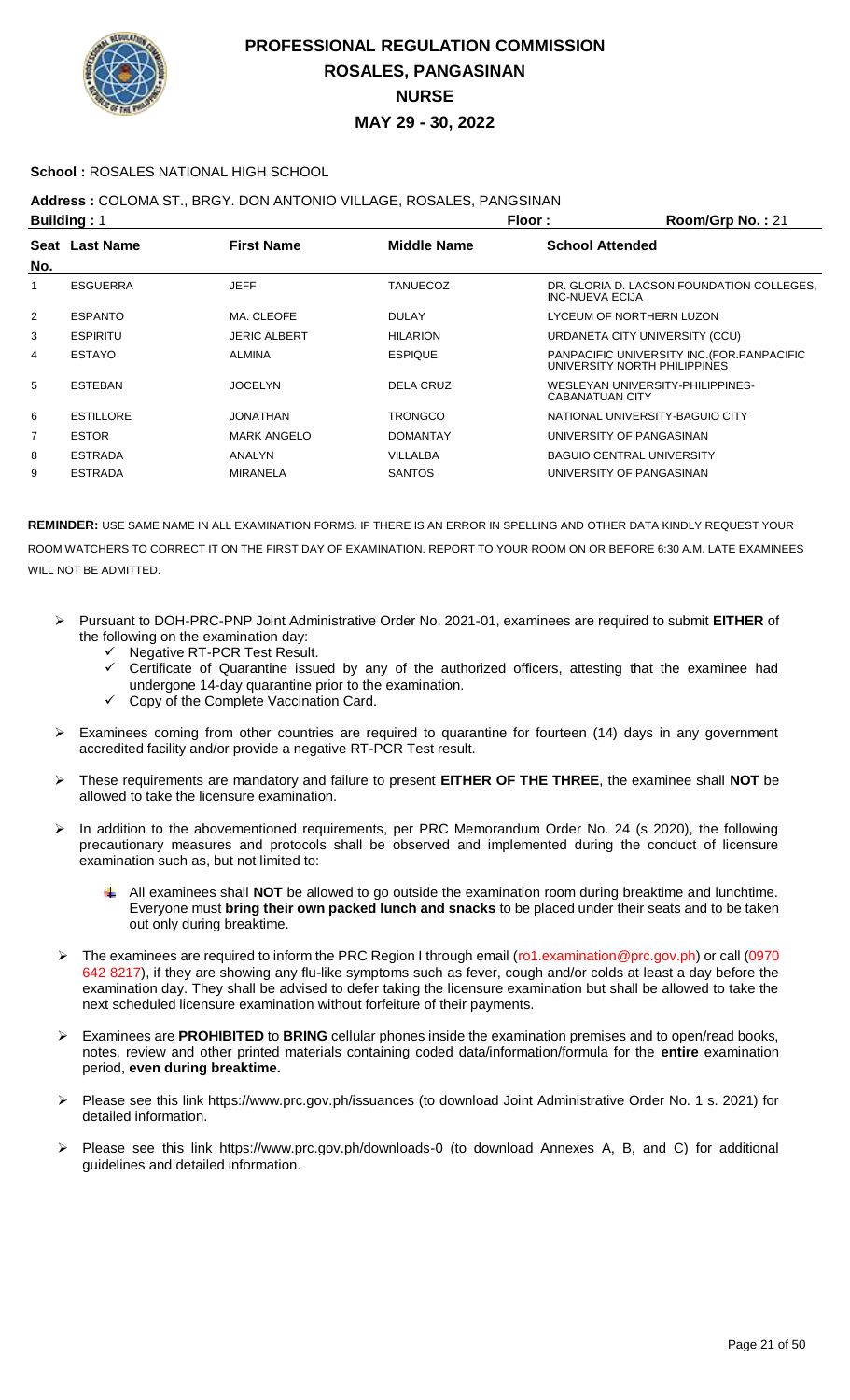

### **School :** ROSALES NATIONAL HIGH SCHOOL

### **Address :** COLOMA ST., BRGY. DON ANTONIO VILLAGE, ROSALES, PANGSINAN

| <b>Building: 1</b> |                  |                     |                 | Floor:                 | Room/Grp No.: 22                                                            |
|--------------------|------------------|---------------------|-----------------|------------------------|-----------------------------------------------------------------------------|
| No.                | Seat Last Name   | <b>First Name</b>   | Middle Name     | <b>School Attended</b> |                                                                             |
|                    | <b>FABRO</b>     | SHERRY ANN          | <b>DULAY</b>    | TECHNOLOGY-CALASIAO    | PHILIPPINE COLLEGE OF SCIENCE &                                             |
| 2                  | <b>FACUN</b>     | <b>JO RICELY</b>    | <b>CADIMAS</b>  |                        | URDANETA CITY UNIVERSITY (CCU)                                              |
| 3                  | <b>FAJARDO</b>   | <b>MANUEL</b>       | <b>PERIA</b>    | C.F.                   | UNIVERSITY OF THE CORDILLERAS (for.BAGUIO                                   |
| 4                  | <b>FAVIS</b>     | <b>EMILIE JOYCE</b> | <b>TOLOSA</b>   |                        | URDANETA CITY UNIVERSITY (CCU)                                              |
| 5                  | <b>FERNANDEZ</b> | AN-AN               | <b>MACATBAG</b> |                        | PANPACIFIC UNIVERSITY INC. (FOR. PANPACIFIC<br>UNIVERSITY NORTH PHILIPPINES |
| 6                  | <b>FERNANDEZ</b> | <b>GINALYN</b>      | <b>PERA</b>     |                        | PINES CITY COLLEGE (PCEC)                                                   |
| 7                  | <b>FERNANDEZ</b> | <b>POPS</b>         | <b>BRAVO</b>    | <b>DAGUPAN CITY</b>    | LYCEUM NORTHWESTERN UNIVERSITY-                                             |
| 8                  | <b>FERNANDEZ</b> | <b>TERESA</b>       | <b>CALIXTO</b>  | <b>CITY</b>            | THE GOOD SAMARITAN COLLEGES-CABANATUAN                                      |
| 9                  | <b>FERNANDEZ</b> | <b>YVONNE</b>       | <b>BRAVO</b>    | <b>DAGUPAN CITY</b>    | LYCEUM NORTHWESTERN UNIVERSITY-                                             |

- Pursuant to DOH-PRC-PNP Joint Administrative Order No. 2021-01, examinees are required to submit **EITHER** of the following on the examination day:
	- ← Negative RT-PCR Test Result.
	- Certificate of Quarantine issued by any of the authorized officers, attesting that the examinee had undergone 14-day quarantine prior to the examination.
	- Copy of the Complete Vaccination Card.
- Examinees coming from other countries are required to quarantine for fourteen (14) days in any government accredited facility and/or provide a negative RT-PCR Test result.
- These requirements are mandatory and failure to present **EITHER OF THE THREE**, the examinee shall **NOT** be allowed to take the licensure examination.
- In addition to the abovementioned requirements, per PRC Memorandum Order No. 24 (s 2020), the following precautionary measures and protocols shall be observed and implemented during the conduct of licensure examination such as, but not limited to:
	- All examinees shall **NOT** be allowed to go outside the examination room during breaktime and lunchtime. Everyone must **bring their own packed lunch and snacks** to be placed under their seats and to be taken out only during breaktime.
- The examinees are required to inform the PRC Region I through email (ro1.examination@prc.gov.ph) or call (0970 642 8217), if they are showing any flu-like symptoms such as fever, cough and/or colds at least a day before the examination day. They shall be advised to defer taking the licensure examination but shall be allowed to take the next scheduled licensure examination without forfeiture of their payments.
- Examinees are **PROHIBITED** to **BRING** cellular phones inside the examination premises and to open/read books, notes, review and other printed materials containing coded data/information/formula for the **entire** examination period, **even during breaktime.**
- Please see this link https://www.prc.gov.ph/issuances (to download Joint Administrative Order No. 1 s. 2021) for detailed information.
- Please see this link https://www.prc.gov.ph/downloads-0 (to download Annexes A, B, and C) for additional guidelines and detailed information.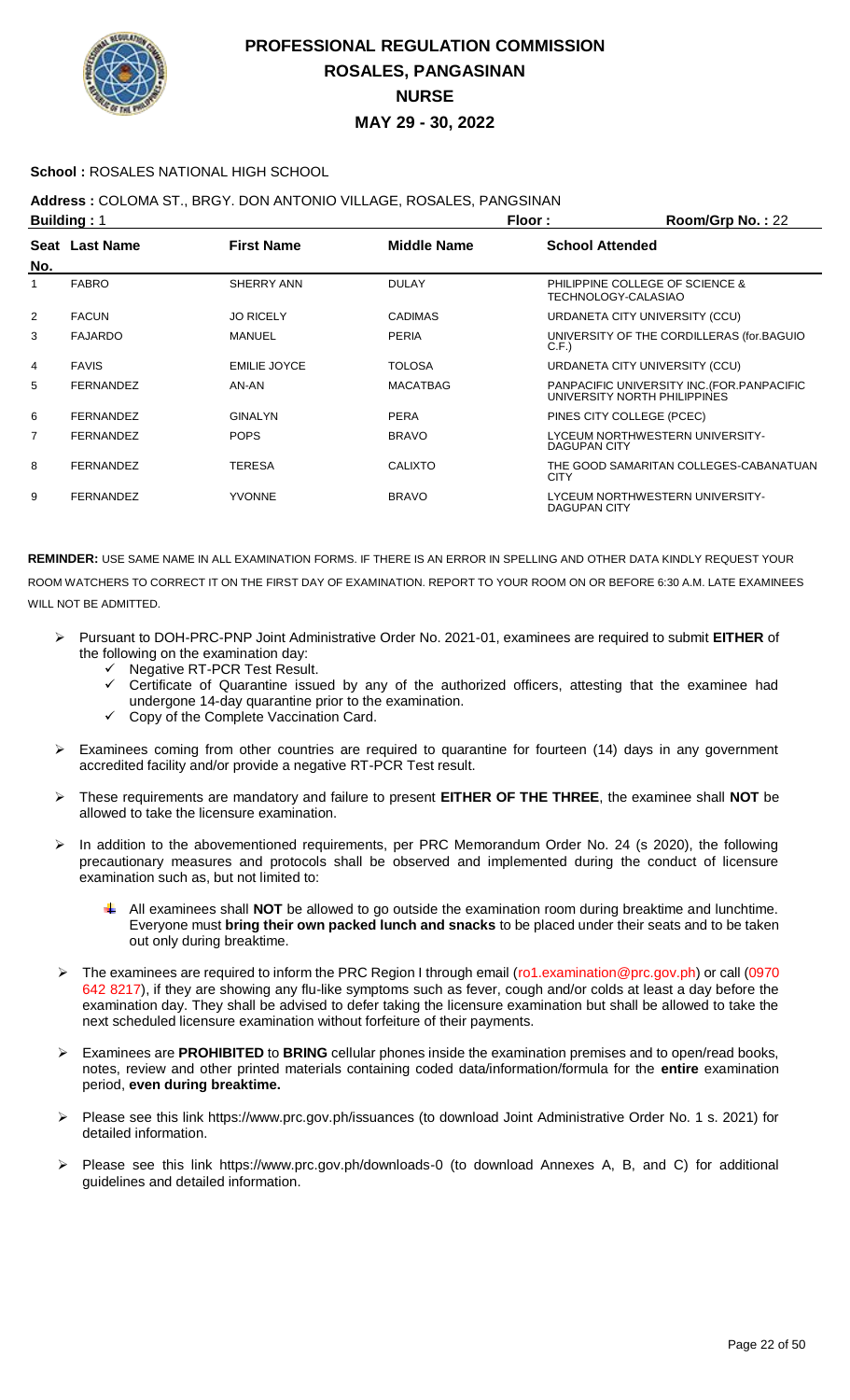

### **School :** ROSALES NATIONAL HIGH SCHOOL

**Address :** COLOMA ST., BRGY. DON ANTONIO VILLAGE, ROSALES, PANGSINAN

| <b>Building: 1</b> |                   |                       | Floor:             | Room/Grp No.: 23                                                            |
|--------------------|-------------------|-----------------------|--------------------|-----------------------------------------------------------------------------|
| No.                | Seat Last Name    | <b>First Name</b>     | <b>Middle Name</b> | <b>School Attended</b>                                                      |
|                    | <b>FERRER</b>     | KIMBERLY KATE         |                    | DON MARIANO MARCOS MEMORIAL STATE<br>UNIVERSITY-AGOO                        |
| $\overline{2}$     | <b>FINULIAR</b>   | JAYZON                | <b>VIADO</b>       | URDANETA CITY UNIVERSITY (CCU)                                              |
| 3                  | <b>FINULIAR</b>   | <b>JOVARDSON</b>      | <b>VIADO</b>       | URDANETA CITY UNIVERSITY (CCU)                                              |
| 4                  | <b>FLORENDO</b>   | <b>MIRIAM</b>         | <b>ANDRES</b>      | PERPETUAL HELP COLLEGE OF PANGASINAN                                        |
| 5                  | <b>FLORES</b>     | <b>NOEL</b>           | <b>TERRADO</b>     | URDANETA CITY UNIVERSITY (CCU)                                              |
| 6                  | <b>FLORES</b>     | <b>VINCENT LORENZ</b> | PANGAN             | WESLEYAN UNIVERSITY-PHILIPPINES-<br><b>CABANATUAN CITY</b>                  |
| 7                  | <b>FLORES</b>     | ZENAIDA               | MANLUTAC           | PHILIPPINE COLLEGE OF HEALTH & SCIENCES                                     |
| 8                  | <b>FONACIER</b>   | CATHERINE             | <b>TEJADA</b>      | LYCEUM OF NORTHERN LUZON                                                    |
| 9                  | <b>FONTANILLA</b> | <b>RACHELLE</b>       | <b>SANCHEZ</b>     | PANPACIFIC UNIVERSITY INC. (FOR. PANPACIFIC<br>UNIVERSITY NORTH PHILIPPINES |

- Pursuant to DOH-PRC-PNP Joint Administrative Order No. 2021-01, examinees are required to submit **EITHER** of the following on the examination day:
	- Negative RT-PCR Test Result.
	- Certificate of Quarantine issued by any of the authorized officers, attesting that the examinee had undergone 14-day quarantine prior to the examination.
	- Copy of the Complete Vaccination Card.
- Examinees coming from other countries are required to quarantine for fourteen (14) days in any government accredited facility and/or provide a negative RT-PCR Test result.
- These requirements are mandatory and failure to present **EITHER OF THE THREE**, the examinee shall **NOT** be allowed to take the licensure examination.
- > In addition to the abovementioned requirements, per PRC Memorandum Order No. 24 (s 2020), the following precautionary measures and protocols shall be observed and implemented during the conduct of licensure examination such as, but not limited to:
	- All examinees shall **NOT** be allowed to go outside the examination room during breaktime and lunchtime. Everyone must **bring their own packed lunch and snacks** to be placed under their seats and to be taken out only during breaktime.
- The examinees are required to inform the PRC Region I through email (ro1.examination@prc.gov.ph) or call (0970 642 8217), if they are showing any flu-like symptoms such as fever, cough and/or colds at least a day before the examination day. They shall be advised to defer taking the licensure examination but shall be allowed to take the next scheduled licensure examination without forfeiture of their payments.
- Examinees are **PROHIBITED** to **BRING** cellular phones inside the examination premises and to open/read books, notes, review and other printed materials containing coded data/information/formula for the **entire** examination period, **even during breaktime.**
- Please see this link https://www.prc.gov.ph/issuances (to download Joint Administrative Order No. 1 s. 2021) for detailed information.
- Please see this link https://www.prc.gov.ph/downloads-0 (to download Annexes A, B, and C) for additional guidelines and detailed information.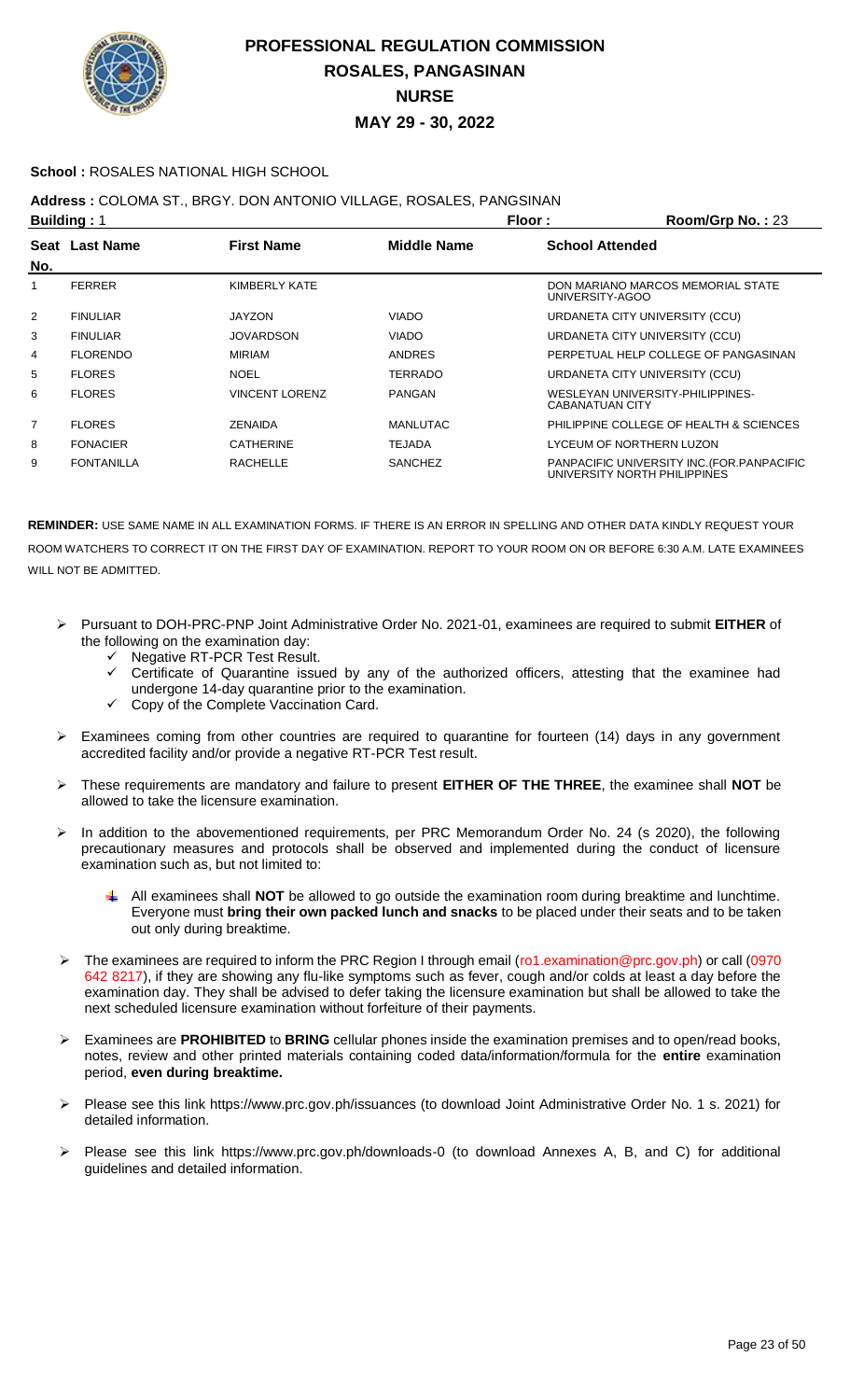

### **School :** ROSALES NATIONAL HIGH SCHOOL

## **Address :** COLOMA ST., BRGY. DON ANTONIO VILLAGE, ROSALES, PANGSINAN

| <b>Building: 1</b> |                  |                         | Floor:          | Room/Grp No.: 24       |                                                            |
|--------------------|------------------|-------------------------|-----------------|------------------------|------------------------------------------------------------|
| No.                | Seat Last Name   | <b>First Name</b>       | Middle Name     | <b>School Attended</b> |                                                            |
|                    | <b>FRANZA</b>    | <b>ARISTOTLE TYRONE</b> | <b>MACAM</b>    | DAGUPAN CITY           | LYCEUM NORTHWESTERN UNIVERSITY-                            |
| $\overline{2}$     | <b>FRIANELA</b>  | <b>NORMINA</b>          | EPAD            |                        | DR. CARLOS S. LANTING COLLEGE-Q. C.                        |
| 3                  | <b>FRIAS</b>     | AURELIO JR              | <b>DAYO</b>     |                        | VIRGEN MILAGROSA UNIVERSITY FOUNDATION                     |
| 4                  | <b>FRONDA</b>    | <b>ELMER</b>            | LABAUSA         |                        | PERPETUAL HELP COLLEGE OF PANGASINAN                       |
| 5                  | <b>FUERTES</b>   | <b>FROILEM</b>          | LACPAPAN        |                        | URDANETA CITY UNIVERSITY (CCU)                             |
| 6                  | <b>FULGENCIO</b> | ROBERTO DELFIN          | <b>DOMANTAY</b> | <b>DAGUPAN CITY</b>    | LYCEUM NORTHWESTERN UNIVERSITY-                            |
| $\overline{7}$     | GABRIEL          | <b>MARISA</b>           | <b>BAÑEZ</b>    | DAGUPAN CITY           | LYCEUM NORTHWESTERN UNIVERSITY-                            |
| 8                  | <b>GABUTEN</b>   | CORY                    | <b>DAGUIO</b>   | PIMSAT COLLEGES        |                                                            |
| 9                  | <b>GALEON</b>    | RHEALIZA MICHELLE       | <b>CAINGLET</b> |                        | CENTRAL LUZON DOCTOR'S HOSPITAL<br>EDUCATIONAL INSTITUTION |

- Pursuant to DOH-PRC-PNP Joint Administrative Order No. 2021-01, examinees are required to submit **EITHER** of the following on the examination day:
	- Negative RT-PCR Test Result.
	- Certificate of Quarantine issued by any of the authorized officers, attesting that the examinee had undergone 14-day quarantine prior to the examination.
	- Copy of the Complete Vaccination Card.
- Examinees coming from other countries are required to quarantine for fourteen (14) days in any government accredited facility and/or provide a negative RT-PCR Test result.
- These requirements are mandatory and failure to present **EITHER OF THE THREE**, the examinee shall **NOT** be allowed to take the licensure examination.
- In addition to the abovementioned requirements, per PRC Memorandum Order No. 24 (s 2020), the following precautionary measures and protocols shall be observed and implemented during the conduct of licensure examination such as, but not limited to:
	- All examinees shall **NOT** be allowed to go outside the examination room during breaktime and lunchtime. ÷ Everyone must **bring their own packed lunch and snacks** to be placed under their seats and to be taken out only during breaktime.
- The examinees are required to inform the PRC Region I through email (ro1.examination@prc.gov.ph) or call (0970 642 8217), if they are showing any flu-like symptoms such as fever, cough and/or colds at least a day before the examination day. They shall be advised to defer taking the licensure examination but shall be allowed to take the next scheduled licensure examination without forfeiture of their payments.
- Examinees are **PROHIBITED** to **BRING** cellular phones inside the examination premises and to open/read books, notes, review and other printed materials containing coded data/information/formula for the **entire** examination period, **even during breaktime.**
- Please see this link https://www.prc.gov.ph/issuances (to download Joint Administrative Order No. 1 s. 2021) for detailed information.
- Please see this link https://www.prc.gov.ph/downloads-0 (to download Annexes A, B, and C) for additional guidelines and detailed information.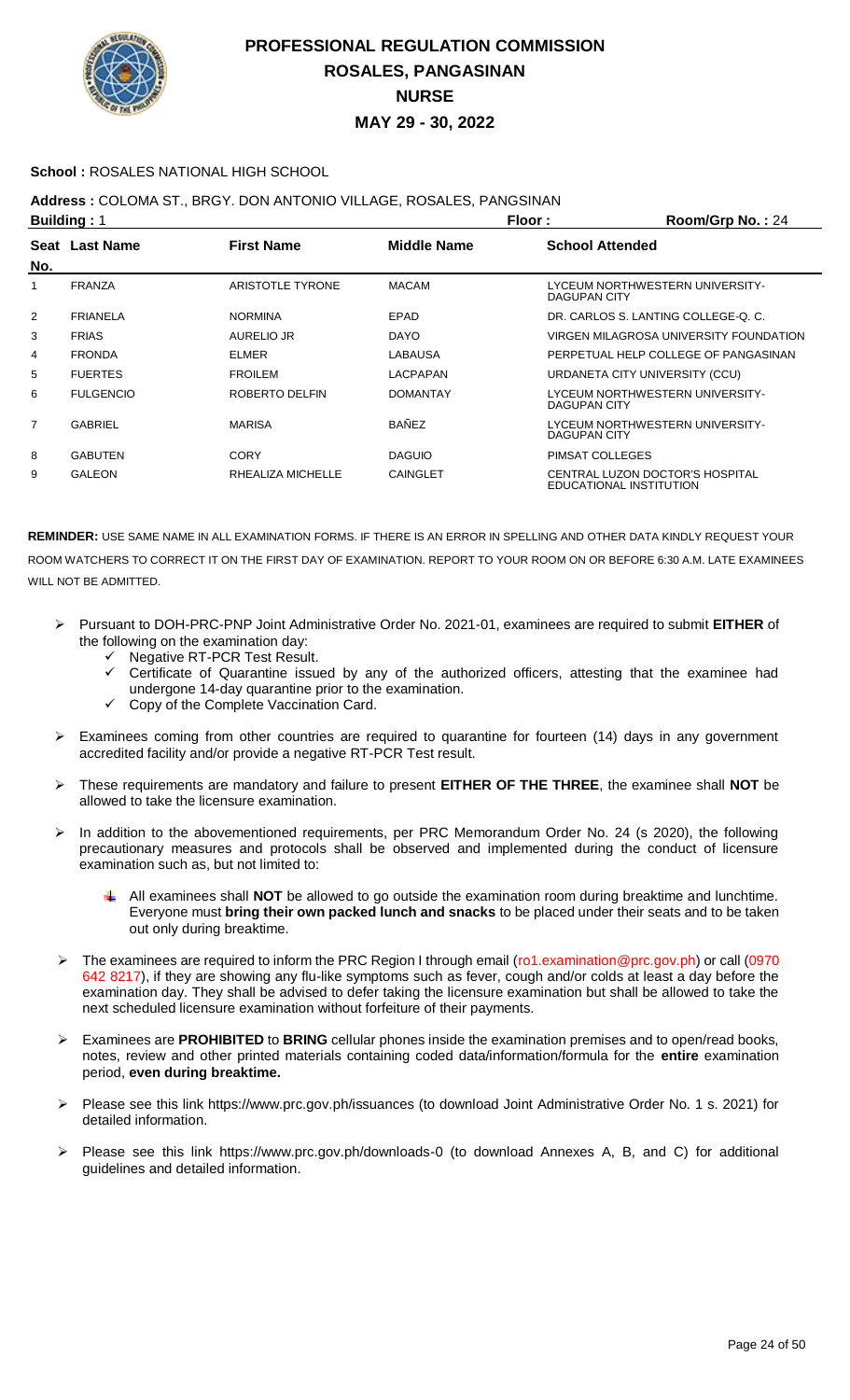

### **School :** ROSALES NATIONAL HIGH SCHOOL

### **Address :** COLOMA ST., BRGY. DON ANTONIO VILLAGE, ROSALES, PANGSINAN

| <b>Building: 2</b> |                    | Floor:             | Room/Grp No.: 25                                                            |
|--------------------|--------------------|--------------------|-----------------------------------------------------------------------------|
|                    | <b>First Name</b>  | <b>Middle Name</b> | <b>School Attended</b>                                                      |
|                    |                    |                    |                                                                             |
| <b>GALVAN</b>      | <b>JEPRILYN</b>    | <b>ROSARIO</b>     | ESCUELA DE NUESTRA SEÑORA DE LA SALETTE                                     |
| <b>GALVEZ</b>      | <b>RAYMOND</b>     | <b>FRANZA</b>      | PERPETUAL HELP COLLEGE OF PANGASINAN                                        |
| GALVEZ             | ROSE ANN           | ABARQUEZ           | URDANETA CITY UNIVERSITY (CCU)                                              |
| <b>GAMBOA</b>      | <b>GRIZZELE</b>    | CALICA             | URDANETA CITY UNIVERSITY (CCU)                                              |
| <b>GAMBOA</b>      | <b>ROSE ANN</b>    | VILLANUEVA         | NUEVA ECIJA COLLEGES                                                        |
| GANOY              | JEANALYN           | OSTAN              | SULTAN KUDARAT EDUCATIONAL INSTITUTION                                      |
| GANZON             | <b>QUEENDALYN</b>  |                    | PANPACIFIC UNIVERSITY INC. (FOR. PANPACIFIC<br>UNIVERSITY NORTH PHILIPPINES |
| <b>GAPASEN</b>     | APRIL              | <b>NERI</b>        | UNIVERSITY OF PANGASINAN                                                    |
| <b>GARCIA</b>      | <b>JOHN KEVINE</b> | VALDEZ             | ESCUELA DE NUESTRA SEÑORA DE LA SALETTE                                     |
|                    | Seat Last Name     |                    |                                                                             |

- Pursuant to DOH-PRC-PNP Joint Administrative Order No. 2021-01, examinees are required to submit **EITHER** of the following on the examination day:
	- G Negative RT-PCR Test Result.<br>Gertificate of Quarantine issue
	- Certificate of Quarantine issued by any of the authorized officers, attesting that the examinee had undergone 14-day quarantine prior to the examination.
	- Copy of the Complete Vaccination Card.
- $\triangleright$  Examinees coming from other countries are required to quarantine for fourteen (14) days in any government accredited facility and/or provide a negative RT-PCR Test result.
- These requirements are mandatory and failure to present **EITHER OF THE THREE**, the examinee shall **NOT** be allowed to take the licensure examination.
- > In addition to the abovementioned requirements, per PRC Memorandum Order No. 24 (s 2020), the following precautionary measures and protocols shall be observed and implemented during the conduct of licensure examination such as, but not limited to:
	- All examinees shall **NOT** be allowed to go outside the examination room during breaktime and lunchtime. Everyone must **bring their own packed lunch and snacks** to be placed under their seats and to be taken out only during breaktime.
- The examinees are required to inform the PRC Region I through email (ro1.examination@prc.gov.ph) or call (0970 642 8217), if they are showing any flu-like symptoms such as fever, cough and/or colds at least a day before the examination day. They shall be advised to defer taking the licensure examination but shall be allowed to take the next scheduled licensure examination without forfeiture of their payments.
- Examinees are **PROHIBITED** to **BRING** cellular phones inside the examination premises and to open/read books, notes, review and other printed materials containing coded data/information/formula for the **entire** examination period, **even during breaktime.**
- Please see this link https://www.prc.gov.ph/issuances (to download Joint Administrative Order No. 1 s. 2021) for detailed information.
- Please see this link https://www.prc.gov.ph/downloads-0 (to download Annexes A, B, and C) for additional guidelines and detailed information.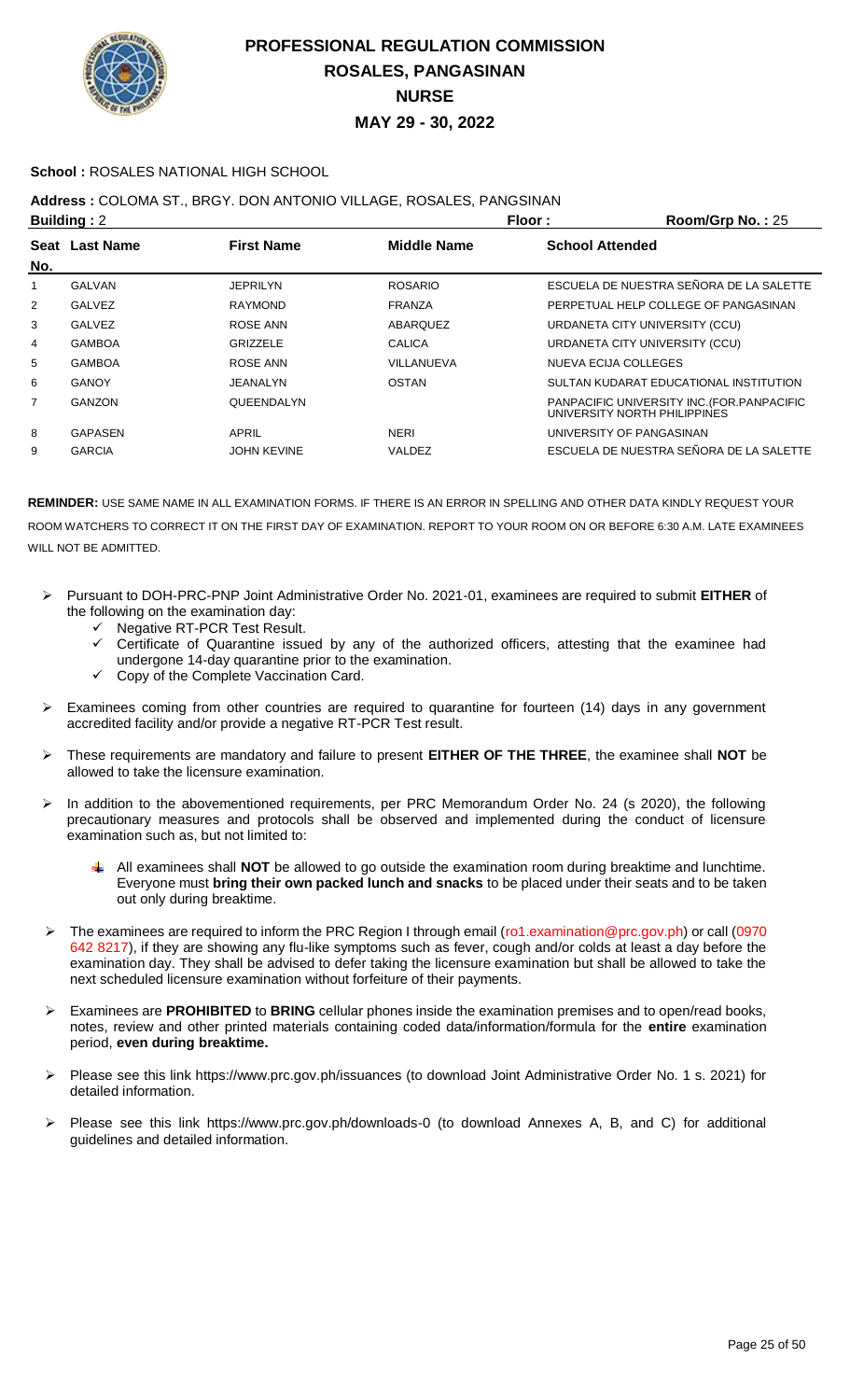

### **School :** ROSALES NATIONAL HIGH SCHOOL

## **Address :** COLOMA ST., BRGY. DON ANTONIO VILLAGE, ROSALES, PANGSINAN

| <b>Building: 2</b> |                 |                   |                  | Floor:                 | Room/Grp No.: 26                                       |
|--------------------|-----------------|-------------------|------------------|------------------------|--------------------------------------------------------|
| No.                | Seat Last Name  | <b>First Name</b> | Middle Name      | <b>School Attended</b> |                                                        |
| 1                  | <b>GARCIA</b>   | MA. YLOISAH       | <b>LLAMAS</b>    | DAGUPAN CITY           | LYCEUM NORTHWESTERN UNIVERSITY-                        |
| 2                  | <b>GARCIA</b>   | <b>RICHARD</b>    | <b>TERSOL</b>    |                        | COLEGIO DE DAGUPAN (for.COMPUTRONIX COLL)              |
| 3                  | <b>GARCIA</b>   | <b>ROLDAN</b>     | <b>VICTORINO</b> |                        | UNIVERSITY OF PANGASINAN                               |
| 4                  | GASPAR          | <b>JAHREYLYN</b>  | <b>BACOTO</b>    | OF TECH.)              | TARLAC STATE UNIVERSITY (TARLAC COLLEGE                |
| 5                  | <b>GEROSO</b>   | <b>CHERRYLYN</b>  | <b>DIVINO</b>    | DALTA-LAS PINAS        | UNIVERSITY OF PERPETUAL HELP SYSTEM                    |
| 6                  | <b>GOMBIO</b>   | <b>ROLANDO</b>    | <b>TENIOSO</b>   |                        | LYCEUM OF NORTHERN LUZON                               |
| 7                  | <b>GOMEZ</b>    | <b>SUZANNE</b>    | <b>ALCANTARA</b> |                        | URDANETA CITY UNIVERSITY (CCU)                         |
| 8                  | <b>GONZALES</b> | CHERRY ANN        | <b>BELTRAN</b>   |                        | URDANETA CITY UNIVERSITY (CCU)                         |
| 9                  | <b>GONZALES</b> | <b>KATHERINE</b>  | <b>PALAGANAS</b> |                        | PHILIPPINE COLLEGE OF SCIENCE &<br>TECHNOLOGY-CALASIAO |

- Pursuant to DOH-PRC-PNP Joint Administrative Order No. 2021-01, examinees are required to submit **EITHER** of the following on the examination day:
	- Negative RT-PCR Test Result.
	- Certificate of Quarantine issued by any of the authorized officers, attesting that the examinee had undergone 14-day quarantine prior to the examination.
	- Copy of the Complete Vaccination Card.
- $\triangleright$  Examinees coming from other countries are required to quarantine for fourteen (14) days in any government accredited facility and/or provide a negative RT-PCR Test result.
- These requirements are mandatory and failure to present **EITHER OF THE THREE**, the examinee shall **NOT** be allowed to take the licensure examination.
- > In addition to the abovementioned requirements, per PRC Memorandum Order No. 24 (s 2020), the following precautionary measures and protocols shall be observed and implemented during the conduct of licensure examination such as, but not limited to:
	- All examinees shall **NOT** be allowed to go outside the examination room during breaktime and lunchtime. Everyone must **bring their own packed lunch and snacks** to be placed under their seats and to be taken out only during breaktime.
- The examinees are required to inform the PRC Region I through email (ro1.examination@prc.gov.ph) or call (0970 642 8217), if they are showing any flu-like symptoms such as fever, cough and/or colds at least a day before the examination day. They shall be advised to defer taking the licensure examination but shall be allowed to take the next scheduled licensure examination without forfeiture of their payments.
- Examinees are **PROHIBITED** to **BRING** cellular phones inside the examination premises and to open/read books, notes, review and other printed materials containing coded data/information/formula for the **entire** examination period, **even during breaktime.**
- Please see this link https://www.prc.gov.ph/issuances (to download Joint Administrative Order No. 1 s. 2021) for detailed information.
- Please see this link https://www.prc.gov.ph/downloads-0 (to download Annexes A, B, and C) for additional guidelines and detailed information.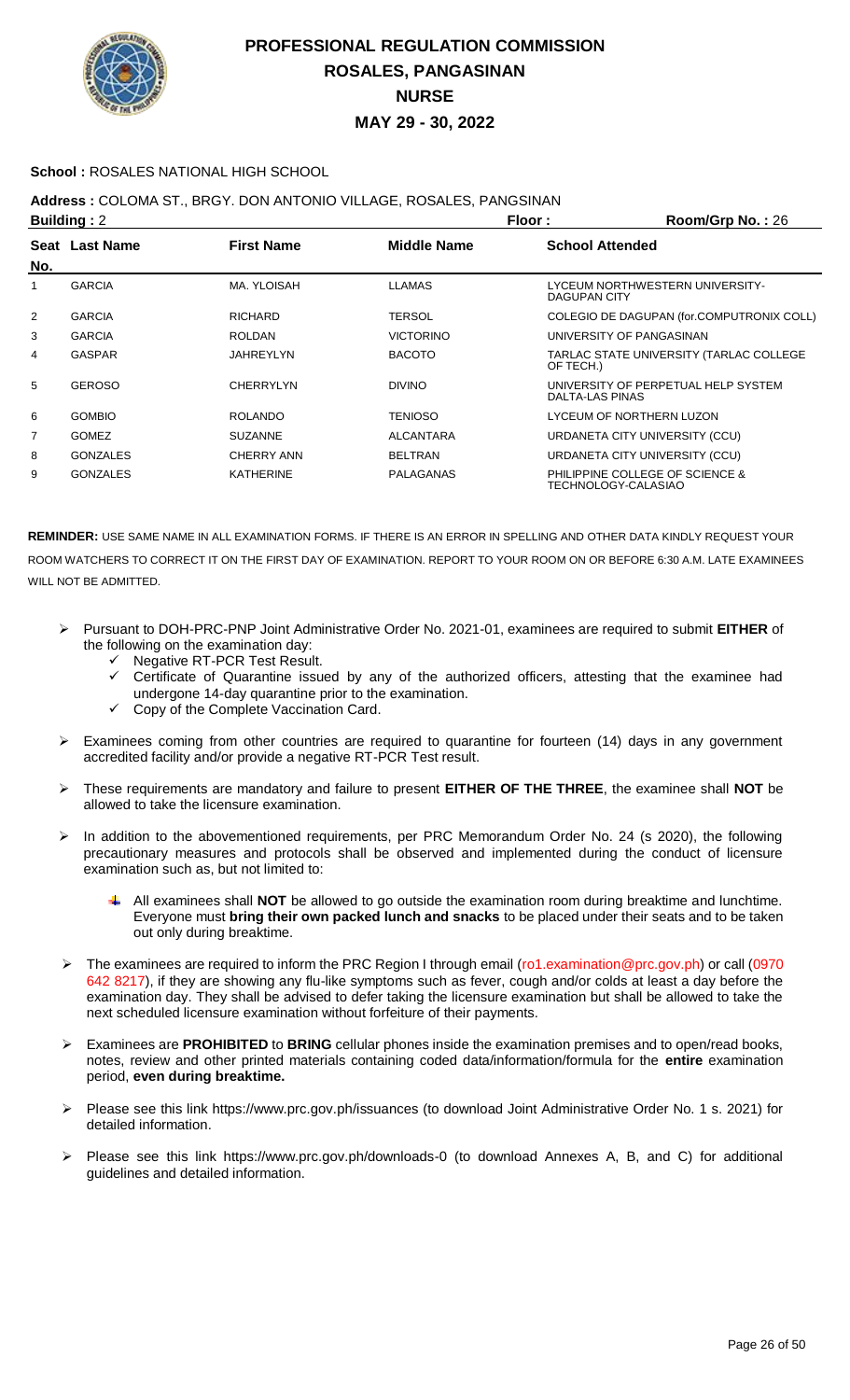

### **School :** ROSALES NATIONAL HIGH SCHOOL

### **Address :** COLOMA ST., BRGY. DON ANTONIO VILLAGE, ROSALES, PANGSINAN

|     | <b>Building: 2</b> |                             | Floor:          | Room/Grp No.: 27                                       |
|-----|--------------------|-----------------------------|-----------------|--------------------------------------------------------|
| No. | Seat Last Name     | <b>First Name</b>           | Middle Name     | <b>School Attended</b>                                 |
|     | <b>GONZALEZ</b>    | DARYLL JOSEPH               | DE GUZMAN       | VIRGEN MILAGROSA UNIVERSITY FOUNDATION                 |
| 2   | <b>GUIANG</b>      | <b>GIEMECCA MARI CLAIRE</b> | <b>ESPERO</b>   | PERPETUAL HELP COLLEGE OF MANILA                       |
| 3   | <b>GUILING</b>     | <b>BHELMAR</b>              | <b>ESPIRITU</b> | UNIVERSITY OF LUZON (LUZON COLL.)                      |
| 4   | <b>GUTIERREZ</b>   | <b>JOY</b>                  | <b>FAILMA</b>   | URDANETA CITY UNIVERSITY (CCU)                         |
| 5   | <b>HERNANDEZ</b>   | LOVELY ANN                  | <b>GARLITOS</b> | PINES CITY COLLEGE (PCEC)                              |
| 6   | <b>HIDALGO</b>     | <b>MARICEL</b>              | CANDELARIO      | URDANETA CITY UNIVERSITY (CCU)                         |
| 7   | <b>HILARIO</b>     | ANDREA                      | JIMENEZ         | VIRGEN MILAGROSA UNIVERSITY FOUNDATION                 |
| 8   | <b>IBALE</b>       | <b>JAYCON</b>               | PAGULAYAN       | LYCEUM NORTHWESTERN UNIVERSITY-<br><b>DAGUPAN CITY</b> |
| 9   | <b>IGAMA</b>       | CAROLYN                     | <b>CALIMAG</b>  | LYCEUM NORTHWESTERN UNIVERSITY-<br>DAGUPAN CITY        |

- Pursuant to DOH-PRC-PNP Joint Administrative Order No. 2021-01, examinees are required to submit **EITHER** of the following on the examination day:
	- Negative RT-PCR Test Result.
	- $\checkmark$  Certificate of Quarantine issued by any of the authorized officers, attesting that the examinee had undergone 14-day quarantine prior to the examination.
	- Copy of the Complete Vaccination Card.
- Examinees coming from other countries are required to quarantine for fourteen (14) days in any government accredited facility and/or provide a negative RT-PCR Test result.
- These requirements are mandatory and failure to present **EITHER OF THE THREE**, the examinee shall **NOT** be allowed to take the licensure examination.
- In addition to the abovementioned requirements, per PRC Memorandum Order No. 24 (s 2020), the following precautionary measures and protocols shall be observed and implemented during the conduct of licensure examination such as, but not limited to:
	- All examinees shall **NOT** be allowed to go outside the examination room during breaktime and lunchtime. Everyone must **bring their own packed lunch and snacks** to be placed under their seats and to be taken out only during breaktime.
- > The examinees are required to inform the PRC Region I through email (ro1.examination@prc.gov.ph) or call (0970 642 8217), if they are showing any flu-like symptoms such as fever, cough and/or colds at least a day before the examination day. They shall be advised to defer taking the licensure examination but shall be allowed to take the next scheduled licensure examination without forfeiture of their payments.
- Examinees are **PROHIBITED** to **BRING** cellular phones inside the examination premises and to open/read books, notes, review and other printed materials containing coded data/information/formula for the **entire** examination period, **even during breaktime.**
- Please see this link https://www.prc.gov.ph/issuances (to download Joint Administrative Order No. 1 s. 2021) for detailed information.
- Please see this link https://www.prc.gov.ph/downloads-0 (to download Annexes A, B, and C) for additional guidelines and detailed information.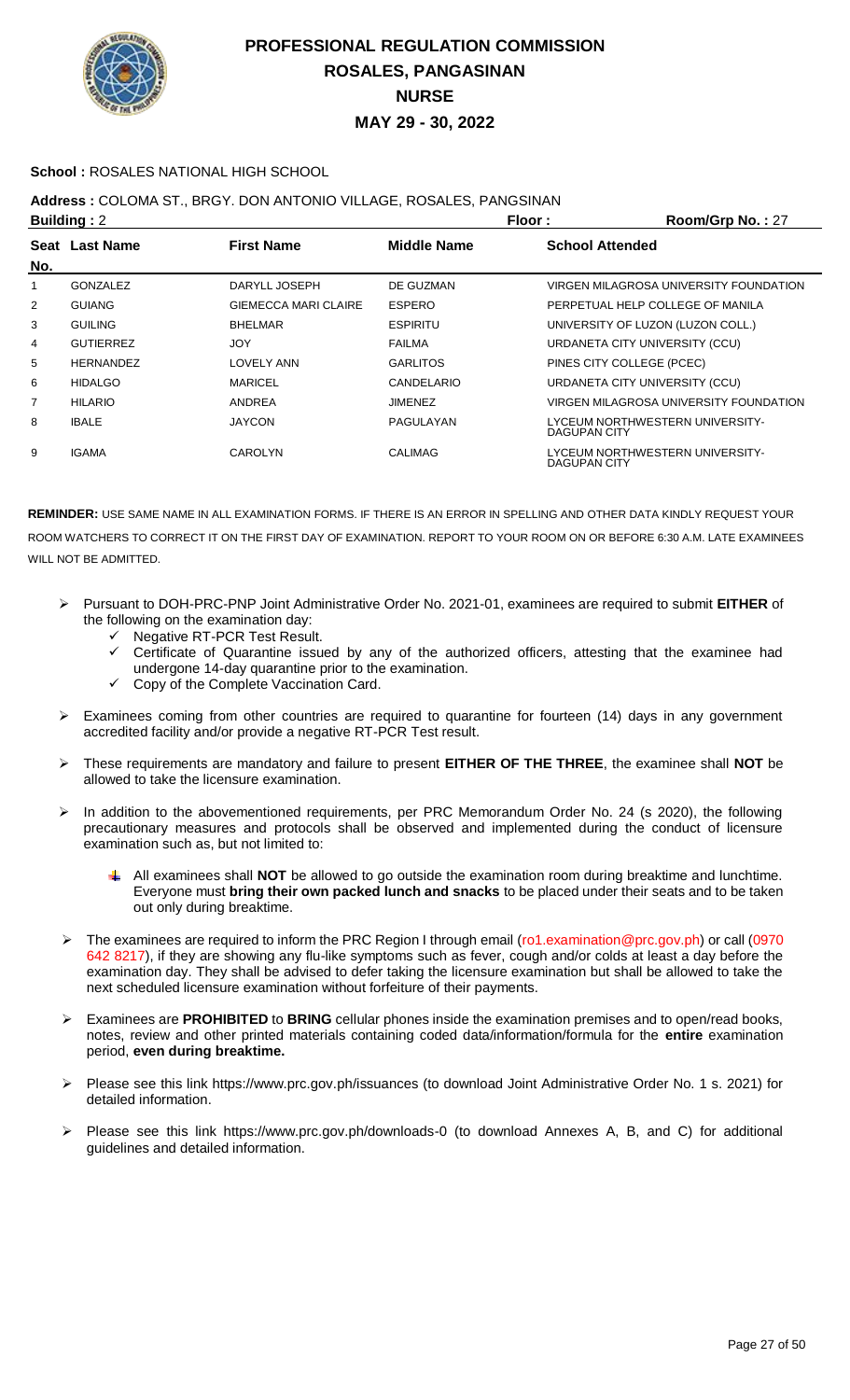

### **School :** ROSALES NATIONAL HIGH SCHOOL

## **Address :** COLOMA ST., BRGY. DON ANTONIO VILLAGE, ROSALES, PANGSINAN

|     | <b>Building: 2</b> |                        | Floor:             | Room/Grp No.: 28                                                            |
|-----|--------------------|------------------------|--------------------|-----------------------------------------------------------------------------|
| No. | Seat Last Name     | <b>First Name</b>      | <b>Middle Name</b> | <b>School Attended</b>                                                      |
|     | <b>ILUIS</b>       | MARGELYN               | <b>MANDAPAT</b>    | PANPACIFIC UNIVERSITY INC. (FOR. PANPACIFIC<br>UNIVERSITY NORTH PHILIPPINES |
| 2   | <b>JACINTO</b>     | KAREN                  | <b>FESTEJO</b>     | UNIVERSITY OF PANGASINAN                                                    |
| 3   | <b>JADLOC</b>      | THERESE RACHELLE JR    | <b>DIAZ</b>        | WESTERN LEYTE COLLEGE-ORMOC                                                 |
| 4   | <b>JIMENEZ</b>     | <b>KAREN KARLA</b>     | SABANGAN           | VIRGEN MILAGROSA UNIVERSITY FOUNDATION                                      |
| 5   | <b>JUBILO</b>      | <b>SHYDL FEBRIENNE</b> | <b>MARZAN</b>      | UNION CHRISTIAN COLLEGE                                                     |
| 6   | <b>JUNIO</b>       | <b>IRISH</b>           | <b>MISLANG</b>     | VIRGEN MILAGROSA UNIVERSITY FOUNDATION                                      |
| 7   | <b>JUNIO</b>       | <b>SHERYL</b>          | <b>FABIA</b>       | LYCEUM NORTHWESTERN UNIVERSITY-<br>DAGUPAN CITY                             |
| 8   | <b>KUMMER</b>      | ROSEANNE LISETTE       | YADAO              | ECUMENICAL CHRISTIAN COLLEGE                                                |
| 9   | <b>LABASIN</b>     | <b>WEMELYN</b>         | VALDEZ             | UNITED SCHOOL OF SCIENCE & TECHNOLOGY                                       |

- Pursuant to DOH-PRC-PNP Joint Administrative Order No. 2021-01, examinees are required to submit **EITHER** of the following on the examination day:
	- Negative RT-PCR Test Result.
	- $\checkmark$  Certificate of Quarantine issued by any of the authorized officers, attesting that the examinee had undergone 14-day quarantine prior to the examination.
	- Copy of the Complete Vaccination Card.
- Examinees coming from other countries are required to quarantine for fourteen (14) days in any government accredited facility and/or provide a negative RT-PCR Test result.
- These requirements are mandatory and failure to present **EITHER OF THE THREE**, the examinee shall **NOT** be allowed to take the licensure examination.
- > In addition to the abovementioned requirements, per PRC Memorandum Order No. 24 (s 2020), the following precautionary measures and protocols shall be observed and implemented during the conduct of licensure examination such as, but not limited to:
	- All examinees shall **NOT** be allowed to go outside the examination room during breaktime and lunchtime. Everyone must **bring their own packed lunch and snacks** to be placed under their seats and to be taken out only during breaktime.
- The examinees are required to inform the PRC Region I through email (ro1.examination@prc.gov.ph) or call (0970 642 8217), if they are showing any flu-like symptoms such as fever, cough and/or colds at least a day before the examination day. They shall be advised to defer taking the licensure examination but shall be allowed to take the next scheduled licensure examination without forfeiture of their payments.
- Examinees are **PROHIBITED** to **BRING** cellular phones inside the examination premises and to open/read books, notes, review and other printed materials containing coded data/information/formula for the **entire** examination period, **even during breaktime.**
- Please see this link https://www.prc.gov.ph/issuances (to download Joint Administrative Order No. 1 s. 2021) for detailed information.
- Please see this link https://www.prc.gov.ph/downloads-0 (to download Annexes A, B, and C) for additional guidelines and detailed information.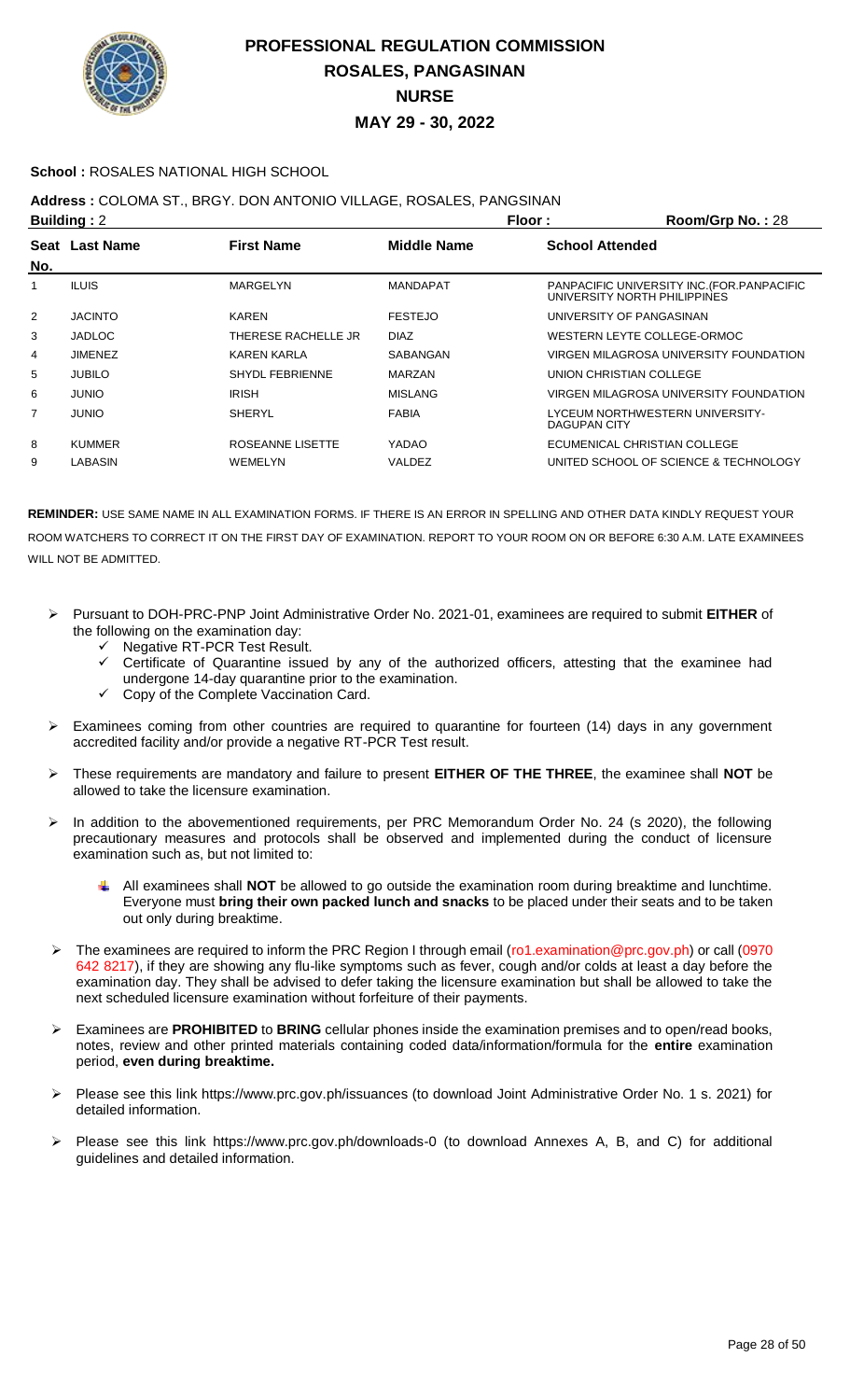

### **School :** ROSALES NATIONAL HIGH SCHOOL

## **Address :** COLOMA ST., BRGY. DON ANTONIO VILLAGE, ROSALES, PANGSINAN

| <b>Building: 2</b> |                 |                      |                    | Floor:                      | Room/Grp No.: 29                                           |
|--------------------|-----------------|----------------------|--------------------|-----------------------------|------------------------------------------------------------|
|                    | Seat Last Name  | <b>First Name</b>    | <b>Middle Name</b> | <b>School Attended</b>      |                                                            |
| No.                |                 |                      |                    |                             |                                                            |
| 1                  | <b>LACHICA</b>  | <b>CARINA BIANCA</b> | <b>TEJANO</b>      |                             | NUEVA ECIJA DOCTOR'S HOSPITAL                              |
| $\overline{2}$     | LAGANAS         | <b>JOSEPHINE</b>     | <b>GABRIEL</b>     |                             | COLEGIO DE DAGUPAN (for.COMPUTRONIX COLL)                  |
| 3                  | <b>LAMBINO</b>  | <b>MARICEL</b>       | <b>PALARCA</b>     |                             | CARTHEL SCIENCE EDUCATIONAL<br>FOUNDATION, INC. (for.OLRA) |
| 4                  | LAMSEN          | <b>JOANNA MARIE</b>  | CANCINO            |                             | VIRGEN MILAGROSA UNIVERSITY FOUNDATION                     |
| 5                  | <b>LANDICHO</b> | <b>PATRICIA KIM</b>  | DE VERA            |                             | UNIVERSITY OF PANGASINAN                                   |
| 6                  | LANDINGIN       | DIANA YVETTE         | <b>BARROZO</b>     |                             | PHILIPPINE WOMEN'S UNIVERSITY-MANILA                       |
| $\overline{7}$     | LANDINGIN       | PAUL JOHN            | <b>PAYANG</b>      | EDUCATIONAL INSTITUTION     | CENTRAL LUZON DOCTOR'S HOSPITAL                            |
| 8                  | LAPEÑA          | <b>MARILYN</b>       | <b>BARRIENTOS</b>  | <b>DAGUPAN CITY</b>         | LYCEUM NORTHWESTERN UNIVERSITY-                            |
| 9                  | LAPORE          | <b>REYCHELE</b>      | VILLANUEVA         | <b>GOLDEN WEST COLLEGES</b> |                                                            |

- Pursuant to DOH-PRC-PNP Joint Administrative Order No. 2021-01, examinees are required to submit **EITHER** of the following on the examination day:
	- Negative RT-PCR Test Result.
	- Certificate of Quarantine issued by any of the authorized officers, attesting that the examinee had undergone 14-day quarantine prior to the examination.
	- Copy of the Complete Vaccination Card.
- Examinees coming from other countries are required to quarantine for fourteen (14) days in any government accredited facility and/or provide a negative RT-PCR Test result.
- These requirements are mandatory and failure to present **EITHER OF THE THREE**, the examinee shall **NOT** be allowed to take the licensure examination.
- > In addition to the abovementioned requirements, per PRC Memorandum Order No. 24 (s 2020), the following precautionary measures and protocols shall be observed and implemented during the conduct of licensure examination such as, but not limited to:
	- All examinees shall **NOT** be allowed to go outside the examination room during breaktime and lunchtime. Everyone must **bring their own packed lunch and snacks** to be placed under their seats and to be taken out only during breaktime.
- The examinees are required to inform the PRC Region I through email (ro1.examination@prc.gov.ph) or call (0970 642 8217), if they are showing any flu-like symptoms such as fever, cough and/or colds at least a day before the examination day. They shall be advised to defer taking the licensure examination but shall be allowed to take the next scheduled licensure examination without forfeiture of their payments.
- Examinees are **PROHIBITED** to **BRING** cellular phones inside the examination premises and to open/read books, notes, review and other printed materials containing coded data/information/formula for the **entire** examination period, **even during breaktime.**
- Please see this link https://www.prc.gov.ph/issuances (to download Joint Administrative Order No. 1 s. 2021) for detailed information.
- Please see this link https://www.prc.gov.ph/downloads-0 (to download Annexes A, B, and C) for additional guidelines and detailed information.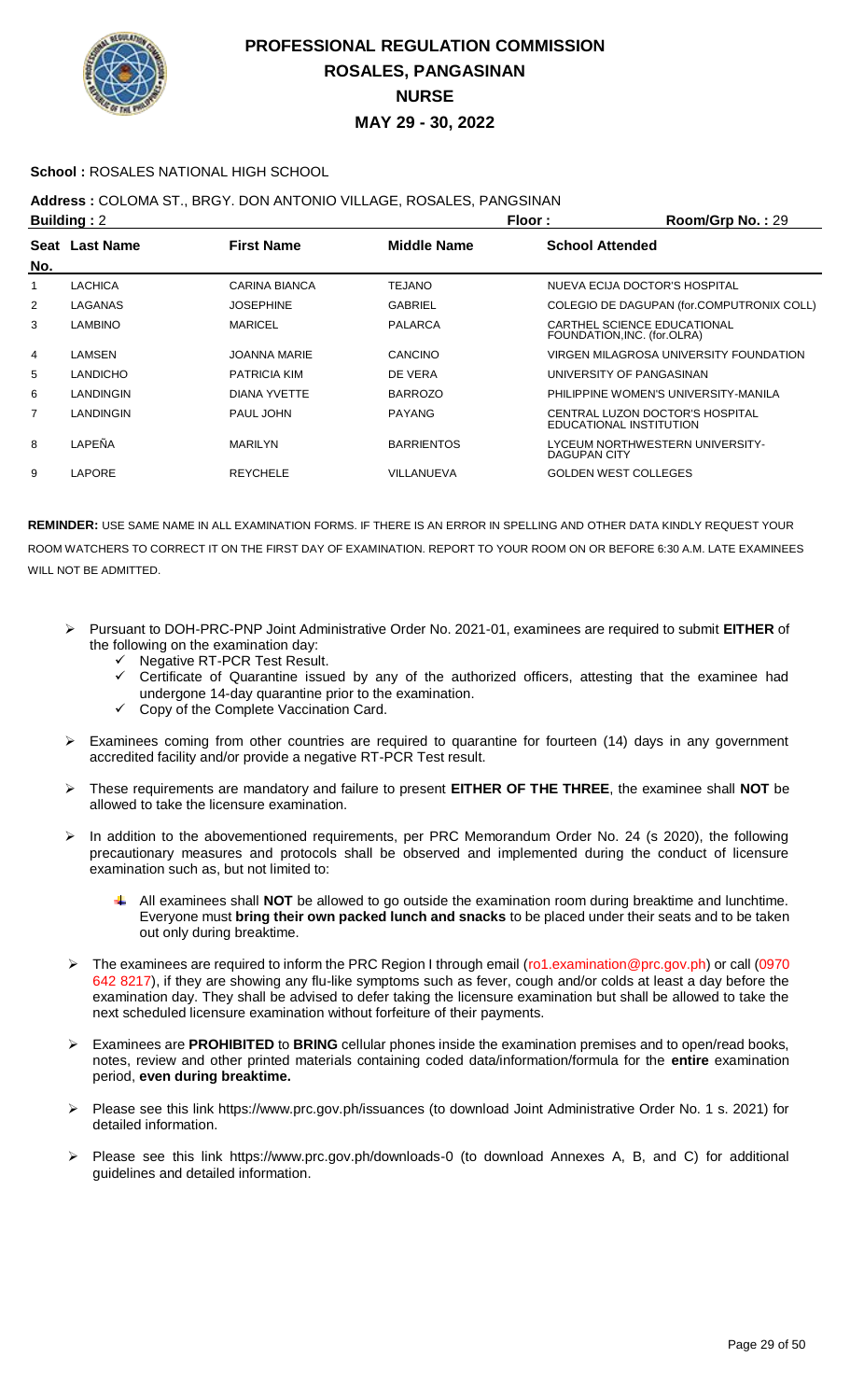

### **School :** ROSALES NATIONAL HIGH SCHOOL

## **Address :** COLOMA ST., BRGY. DON ANTONIO VILLAGE, ROSALES, PANGSINAN

| <b>Building: 2</b> |                |                   |                    | Floor:                 | Room/Grp No.: 30                                                            |
|--------------------|----------------|-------------------|--------------------|------------------------|-----------------------------------------------------------------------------|
| No.                | Seat Last Name | <b>First Name</b> | <b>Middle Name</b> | <b>School Attended</b> |                                                                             |
|                    | LAPUZAN        | <b>EDITHA</b>     | <b>ROLLO</b>       |                        | VIRGEN MILAGROSA UNIVERSITY FOUNDATION                                      |
| $\overline{2}$     | <b>LAROSA</b>  | <b>DHOREEN</b>    | <b>RICO</b>        |                        | ESCUELA DE NUESTRA SEÑORA DE LA SALETTE                                     |
| 3                  | LAURENTE       | <b>KAREN IVY</b>  | ARCEGA             | C.F.                   | UNIVERSITY OF THE CORDILLERAS (for.BAGUIO                                   |
| 4                  | <b>LAURETA</b> | <b>DESIDERIO</b>  | <b>CUARESMA</b>    | URDANETA               | LYCEUM NORTHWESTERN-F.T. DUQUE COLLEGE-                                     |
| 5                  | <b>LISING</b>  | RICHELLE JANE     | ARAÑA              |                        | NUEVA ECIJA COLLEGES                                                        |
| 6                  | <b>LLAGAS</b>  | <b>TERRY JANE</b> | <b>CASOGOC</b>     |                        | URDANETA CITY UNIVERSITY (CCU)                                              |
| 7                  | <b>LLAMIDO</b> | <b>ADONIS</b>     | <b>PALISOC</b>     |                        | URDANETA CITY UNIVERSITY (CCU)                                              |
| 8                  | <b>LOPEZ</b>   | <b>JAYPEE</b>     | <b>ESTRADA</b>     |                        | CARTHEL SCIENCE EDUCATIONAL<br>FOUNDATION, INC. (for.OLRA)                  |
| 9                  | <b>LOPEZ</b>   | LADY GRACE        | PANGANIBAN         |                        | PANPACIFIC UNIVERSITY INC. (FOR. PANPACIFIC<br>UNIVERSITY NORTH PHILIPPINES |

- Pursuant to DOH-PRC-PNP Joint Administrative Order No. 2021-01, examinees are required to submit **EITHER** of the following on the examination day:
	- Negative RT-PCR Test Result.
	- Certificate of Quarantine issued by any of the authorized officers, attesting that the examinee had undergone 14-day quarantine prior to the examination.
	- $\checkmark$  Copy of the Complete Vaccination Card.
- Examinees coming from other countries are required to quarantine for fourteen (14) days in any government accredited facility and/or provide a negative RT-PCR Test result.
- These requirements are mandatory and failure to present **EITHER OF THE THREE**, the examinee shall **NOT** be allowed to take the licensure examination.
- > In addition to the abovementioned requirements, per PRC Memorandum Order No. 24 (s 2020), the following precautionary measures and protocols shall be observed and implemented during the conduct of licensure examination such as, but not limited to:
	- All examinees shall **NOT** be allowed to go outside the examination room during breaktime and lunchtime. Everyone must **bring their own packed lunch and snacks** to be placed under their seats and to be taken out only during breaktime.
- The examinees are required to inform the PRC Region I through email (ro1.examination@prc.gov.ph) or call (0970 642 8217), if they are showing any flu-like symptoms such as fever, cough and/or colds at least a day before the examination day. They shall be advised to defer taking the licensure examination but shall be allowed to take the next scheduled licensure examination without forfeiture of their payments.
- Examinees are **PROHIBITED** to **BRING** cellular phones inside the examination premises and to open/read books, notes, review and other printed materials containing coded data/information/formula for the **entire** examination period, **even during breaktime.**
- Please see this link https://www.prc.gov.ph/issuances (to download Joint Administrative Order No. 1 s. 2021) for detailed information.
- Please see this link https://www.prc.gov.ph/downloads-0 (to download Annexes A, B, and C) for additional guidelines and detailed information.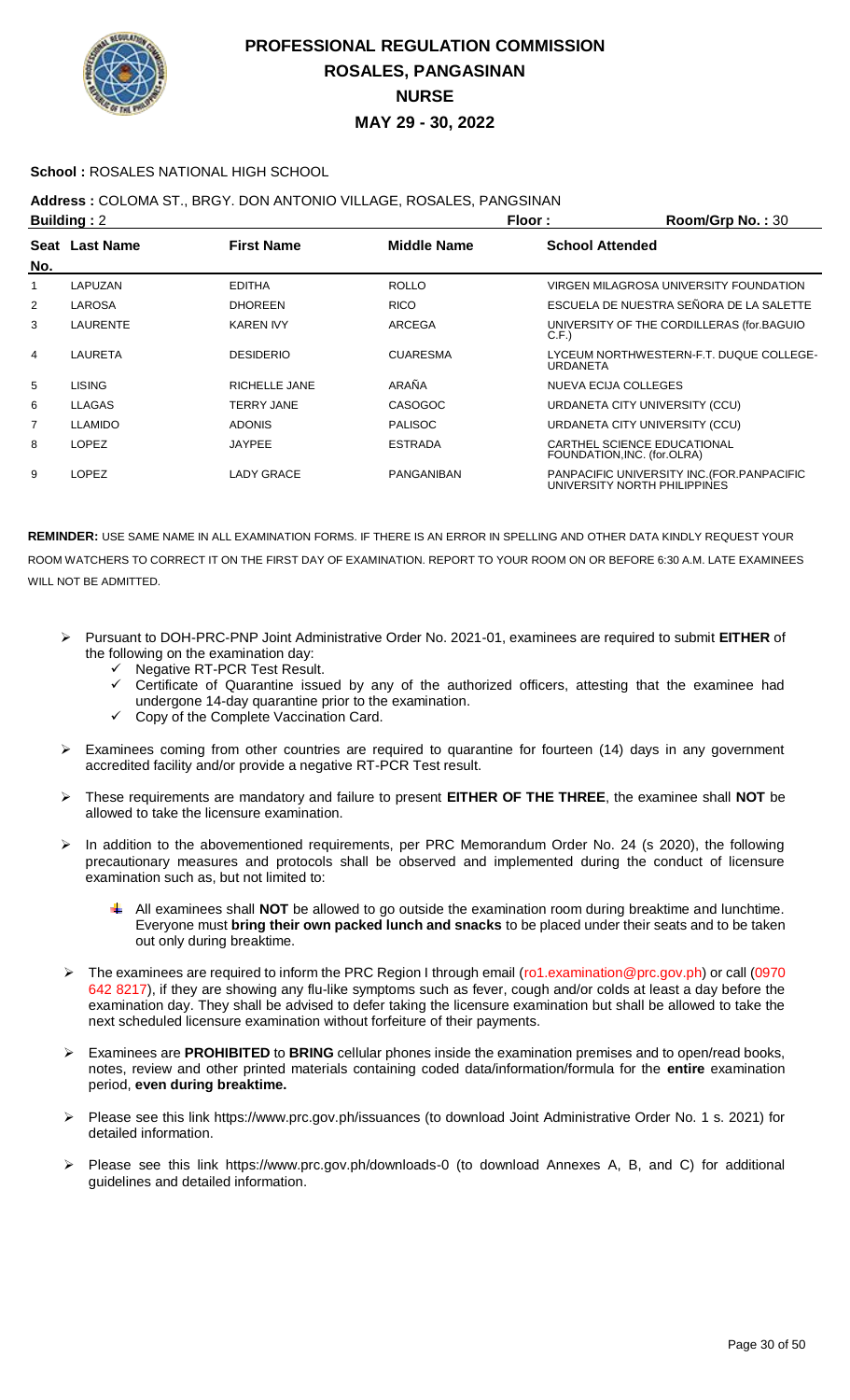

### **School :** ROSALES NATIONAL HIGH SCHOOL

### **Address :** COLOMA ST., BRGY. DON ANTONIO VILLAGE, ROSALES, PANGSINAN

| <b>Building: 2</b> |                       |                    |                           | Room/Grp No.: 31                                                            |
|--------------------|-----------------------|--------------------|---------------------------|-----------------------------------------------------------------------------|
| Seat Last Name     | <b>First Name</b>     | <b>Middle Name</b> | <b>School Attended</b>    |                                                                             |
|                    |                       |                    |                           |                                                                             |
| LORESCO            | <b>HANNAH ROSEANN</b> | PALAGANAS          | UNIVERSITY OF PANGASINAN  |                                                                             |
| <b>LUMANOG</b>     | MHERAEUL              | <b>BANDONG</b>     | UNIVERSITY OF SANTO TOMAS |                                                                             |
| <b>LUMIBAO</b>     | <b>JAYSON</b>         | DE GUZMAN          | <b>CITY</b>               | THE GOOD SAMARITAN COLLEGES-CABANATUAN                                      |
| <b>MABALOT</b>     | MA, KRISTINE          | <b>TORRES</b>      | PINES CITY COLLEGE (PCEC) |                                                                             |
| MACALANDA          | <b>PATRICIA</b>       | <b>SUYAT</b>       |                           | PANPACIFIC UNIVERSITY INC. (FOR. PANPACIFIC<br>UNIVERSITY NORTH PHILIPPINES |
| <b>MACAM</b>       | <b>ROCHELLE</b>       | <b>BANDONG</b>     |                           | VIRGEN MILAGROSA UNIVERSITY FOUNDATION                                      |
| <b>MACANLALAY</b>  | <b>SERLYN</b>         | <b>CLAVERIA</b>    | C.F.                      | UNIVERSITY OF THE CORDILLERAS (for.BAGUIO                                   |
| <b>MACARAEG</b>    | <b>MERJORIE</b>       | <b>TORRALBA</b>    |                           | VIRGEN MILAGROSA UNIVERSITY FOUNDATION                                      |
| <b>MACARAEG</b>    | RAYCHEL MARIE ALLAIZA | <b>FELIPE</b>      |                           | PERPETUAL HELP COLLEGE OF PANGASINAN                                        |
|                    |                       |                    |                           | Floor:                                                                      |

- Pursuant to DOH-PRC-PNP Joint Administrative Order No. 2021-01, examinees are required to submit **EITHER** of the following on the examination day:
	- Negative RT-PCR Test Result.
	- Certificate of Quarantine issued by any of the authorized officers, attesting that the examinee had undergone 14-day quarantine prior to the examination.
	- Copy of the Complete Vaccination Card.
- $\triangleright$  Examinees coming from other countries are required to quarantine for fourteen (14) days in any government accredited facility and/or provide a negative RT-PCR Test result.
- These requirements are mandatory and failure to present **EITHER OF THE THREE**, the examinee shall **NOT** be allowed to take the licensure examination.
- > In addition to the abovementioned requirements, per PRC Memorandum Order No. 24 (s 2020), the following precautionary measures and protocols shall be observed and implemented during the conduct of licensure examination such as, but not limited to:
	- All examinees shall **NOT** be allowed to go outside the examination room during breaktime and lunchtime. Everyone must **bring their own packed lunch and snacks** to be placed under their seats and to be taken out only during breaktime.
- The examinees are required to inform the PRC Region I through email (ro1.examination@prc.gov.ph) or call (0970 642 8217), if they are showing any flu-like symptoms such as fever, cough and/or colds at least a day before the examination day. They shall be advised to defer taking the licensure examination but shall be allowed to take the next scheduled licensure examination without forfeiture of their payments.
- Examinees are **PROHIBITED** to **BRING** cellular phones inside the examination premises and to open/read books, notes, review and other printed materials containing coded data/information/formula for the **entire** examination period, **even during breaktime.**
- Please see this link https://www.prc.gov.ph/issuances (to download Joint Administrative Order No. 1 s. 2021) for detailed information.
- Please see this link https://www.prc.gov.ph/downloads-0 (to download Annexes A, B, and C) for additional guidelines and detailed information.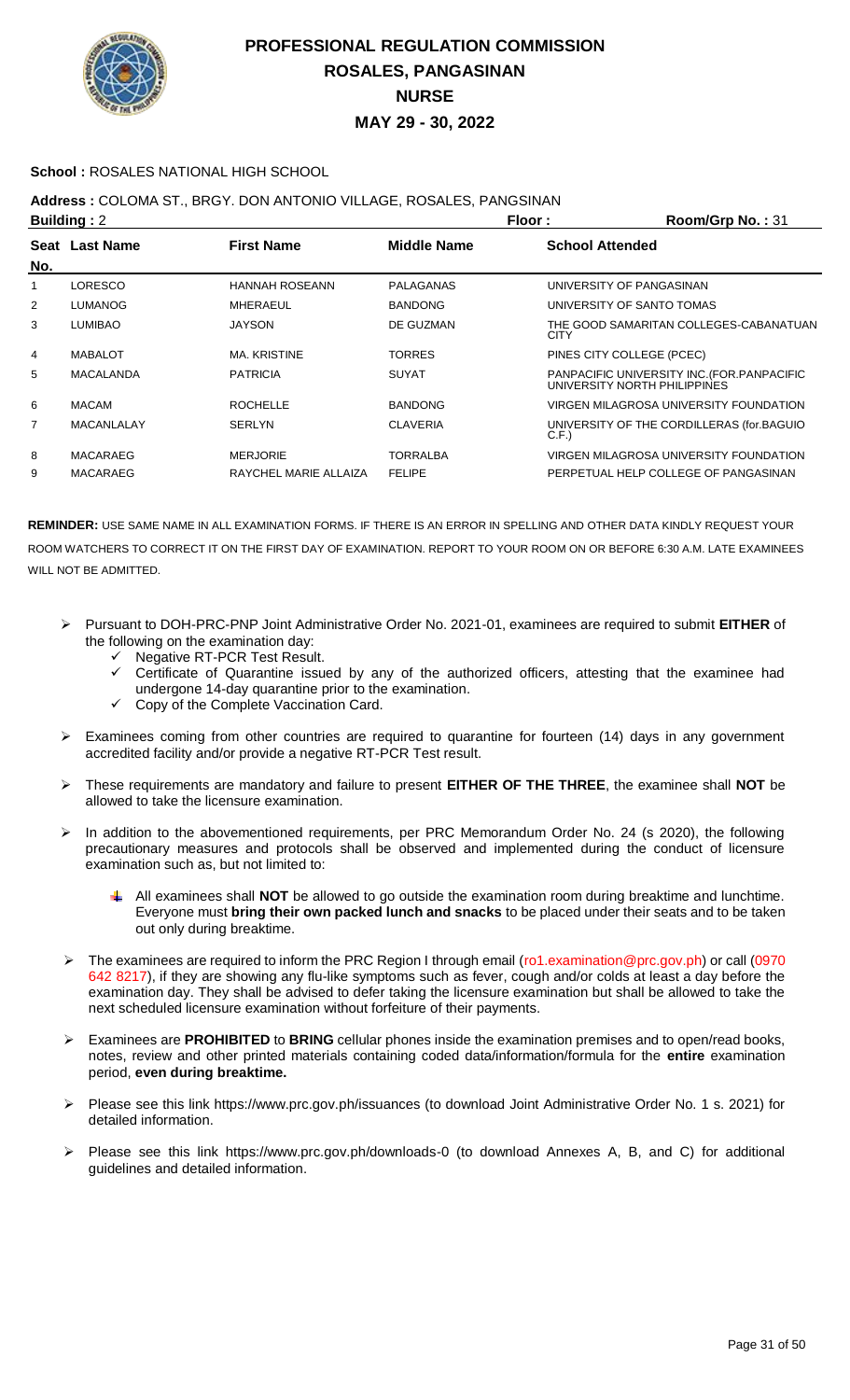

### **School :** ROSALES NATIONAL HIGH SCHOOL

## **Address :** COLOMA ST., BRGY. DON ANTONIO VILLAGE, ROSALES, PANGSINAN

|     | <b>Building: 2</b> |                            | Floor:             | Room/Grp No.: 32                                                    |
|-----|--------------------|----------------------------|--------------------|---------------------------------------------------------------------|
|     | Seat Last Name     | <b>First Name</b>          | <b>Middle Name</b> | <b>School Attended</b>                                              |
| No. |                    |                            |                    |                                                                     |
| 1   | <b>MACARLING</b>   | LARRY                      | <b>GRANADA</b>     | URDANETA CITY UNIVERSITY (CCU)                                      |
| 2   | <b>MADRIDEO</b>    | <b>RACQUEL</b>             | <b>GREGORIO</b>    | VIRGEN MILAGROSA UNIVERSITY FOUNDATION                              |
| 3   | <b>MAGNO</b>       | ANNE BERNADETTE            | ARUCAN             | DR. GLORIA D. LACSON FOUNDATION COLLEGES.<br><b>INC-NUEVA ECIJA</b> |
| 4   | MALGAPO            | <b>ELANIE</b>              | <b>CACHUELA</b>    | M. V. GALLEGO FOUNDATION COLLEGES                                   |
| 5   | <b>MANAMTAM</b>    | AILEEN                     | PERALTA            | UNIVERSITY OF PANGASINAN                                            |
| 6   | <b>MANAOIS</b>     | <b>MARIA SHEILA ALISON</b> | <b>ELIGIO</b>      | UNIVERSITY OF PANGASINAN                                            |
| 7   | <b>MANECLANG</b>   | <b>CHERRYLYN</b>           | <b>GUSTO</b>       | VIRGEN MILAGROSA UNIVERSITY FOUNDATION                              |
| 8   | <b>MANGSAT</b>     | ARLENE                     | DE GUZMAN          | <b>GOLDEN WEST COLLEGES</b>                                         |
| 9   | MANGULAD           | <b>KIMBERLY</b>            | <b>SISON</b>       | UNIVERSITY OF PANGASINAN                                            |
|     |                    |                            |                    |                                                                     |

- Pursuant to DOH-PRC-PNP Joint Administrative Order No. 2021-01, examinees are required to submit **EITHER** of the following on the examination day:
	- Negative RT-PCR Test Result.
	- Certificate of Quarantine issued by any of the authorized officers, attesting that the examinee had undergone 14-day quarantine prior to the examination.
	- Copy of the Complete Vaccination Card.
- Examinees coming from other countries are required to quarantine for fourteen (14) days in any government accredited facility and/or provide a negative RT-PCR Test result.
- These requirements are mandatory and failure to present **EITHER OF THE THREE**, the examinee shall **NOT** be allowed to take the licensure examination.
- > In addition to the abovementioned requirements, per PRC Memorandum Order No. 24 (s 2020), the following precautionary measures and protocols shall be observed and implemented during the conduct of licensure examination such as, but not limited to:
	- All examinees shall **NOT** be allowed to go outside the examination room during breaktime and lunchtime. Everyone must **bring their own packed lunch and snacks** to be placed under their seats and to be taken out only during breaktime.
- The examinees are required to inform the PRC Region I through email (ro1.examination@prc.gov.ph) or call (0970 642 8217), if they are showing any flu-like symptoms such as fever, cough and/or colds at least a day before the examination day. They shall be advised to defer taking the licensure examination but shall be allowed to take the next scheduled licensure examination without forfeiture of their payments.
- Examinees are **PROHIBITED** to **BRING** cellular phones inside the examination premises and to open/read books, notes, review and other printed materials containing coded data/information/formula for the **entire** examination period, **even during breaktime.**
- Please see this link https://www.prc.gov.ph/issuances (to download Joint Administrative Order No. 1 s. 2021) for detailed information.
- Please see this link https://www.prc.gov.ph/downloads-0 (to download Annexes A, B, and C) for additional guidelines and detailed information.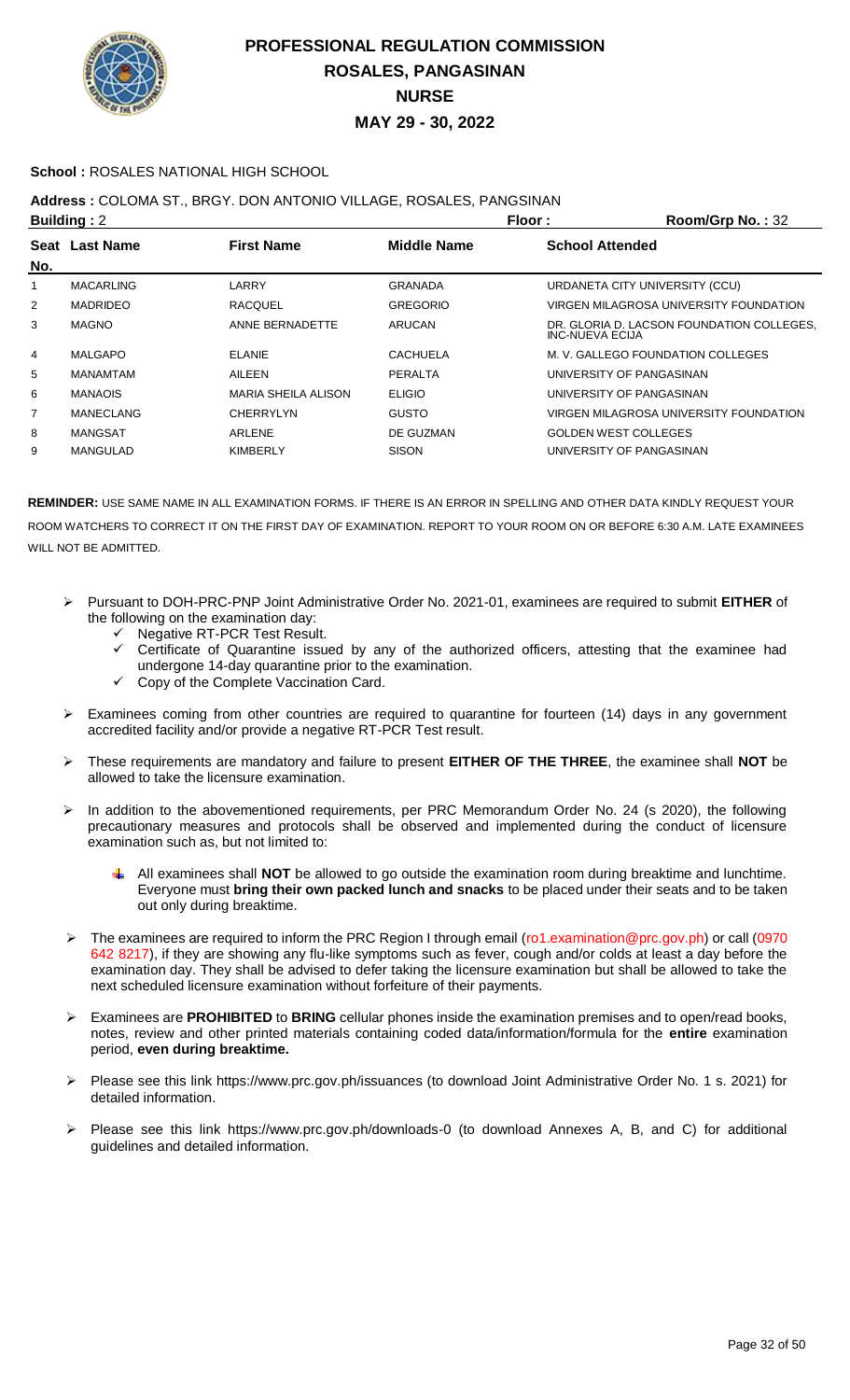

### **School :** ROSALES NATIONAL HIGH SCHOOL

**Address :** COLOMA ST., BRGY. DON ANTONIO VILLAGE, ROSALES, PANGSINAN

| <b>Building: 2</b> |                |                   |                   | Floor:                 | Room/Grp No.: 33                                                            |
|--------------------|----------------|-------------------|-------------------|------------------------|-----------------------------------------------------------------------------|
| No.                | Seat Last Name | <b>First Name</b> | Middle Name       | <b>School Attended</b> |                                                                             |
|                    | <b>MANIEGO</b> | <b>CRISTY</b>     | <b>HIDALGO</b>    | <b>SCIENCES</b>        | LA UNION COLLEGE OF NURSING, ARTS &                                         |
| 2                  | MANLAPAZ       | <b>MARK BRYAN</b> | MACADANGDANG      |                        | CENTRAL LUZON DOCTOR'S HOSPITAL<br>EDUCATIONAL INSTITUTION                  |
| 3                  | <b>MAPPE</b>   | <b>KHRISTINE</b>  | MASCARIÑA         |                        | PERPETUAL HELP COLLEGE OF PANGASINAN                                        |
| 4                  | <b>MARCOS</b>  | MA. CATRINA       | <b>GARCIA</b>     | <b>LORMA COLLEGE</b>   |                                                                             |
| 5                  | <b>MARQUEZ</b> | <b>CATHERINE</b>  | <b>CASTRO</b>     |                        | VIRGEN MILAGROSA UNIVERSITY FOUNDATION                                      |
| 6                  | <b>MARQUEZ</b> | JONATHAN AUGUSTO  | <b>NUEZCA</b>     |                        | URDANETA CITY UNIVERSITY (CCU)                                              |
| $\overline{7}$     | <b>MARZO</b>   | <b>JENNIFER</b>   | <b>ESTRELLA</b>   |                        | PANPACIFIC UNIVERSITY INC. (FOR. PANPACIFIC<br>UNIVERSITY NORTH PHILIPPINES |
| 8                  | <b>MATA</b>    | TRICIA            | <b>CORBE</b>      |                        | LYCEUM OF NORTHERN LUZON                                                    |
| 9                  | MATEO          | ABEGAIL           | <b>MACASAQUIT</b> |                        | CENTRAL LUZON DOCTOR'S HOSPITAL<br>EDUCATIONAL INSTITUTION                  |

- Pursuant to DOH-PRC-PNP Joint Administrative Order No. 2021-01, examinees are required to submit **EITHER** of the following on the examination day:
	- Negative RT-PCR Test Result.
	- $\checkmark$  Certificate of Quarantine issued by any of the authorized officers, attesting that the examinee had undergone 14-day quarantine prior to the examination.
	- Copy of the Complete Vaccination Card.
- $\triangleright$  Examinees coming from other countries are required to quarantine for fourteen (14) days in any government accredited facility and/or provide a negative RT-PCR Test result.
- These requirements are mandatory and failure to present **EITHER OF THE THREE**, the examinee shall **NOT** be allowed to take the licensure examination.
- $\triangleright$  In addition to the abovementioned requirements, per PRC Memorandum Order No. 24 (s 2020), the following precautionary measures and protocols shall be observed and implemented during the conduct of licensure examination such as, but not limited to:
	- All examinees shall **NOT** be allowed to go outside the examination room during breaktime and lunchtime. Everyone must **bring their own packed lunch and snacks** to be placed under their seats and to be taken out only during breaktime.
- The examinees are required to inform the PRC Region I through email (ro1.examination@prc.gov.ph) or call (0970 642 8217), if they are showing any flu-like symptoms such as fever, cough and/or colds at least a day before the examination day. They shall be advised to defer taking the licensure examination but shall be allowed to take the next scheduled licensure examination without forfeiture of their payments.
- Examinees are **PROHIBITED** to **BRING** cellular phones inside the examination premises and to open/read books, notes, review and other printed materials containing coded data/information/formula for the **entire** examination period, **even during breaktime.**
- Please see this link https://www.prc.gov.ph/issuances (to download Joint Administrative Order No. 1 s. 2021) for detailed information.
- Please see this link https://www.prc.gov.ph/downloads-0 (to download Annexes A, B, and C) for additional guidelines and detailed information.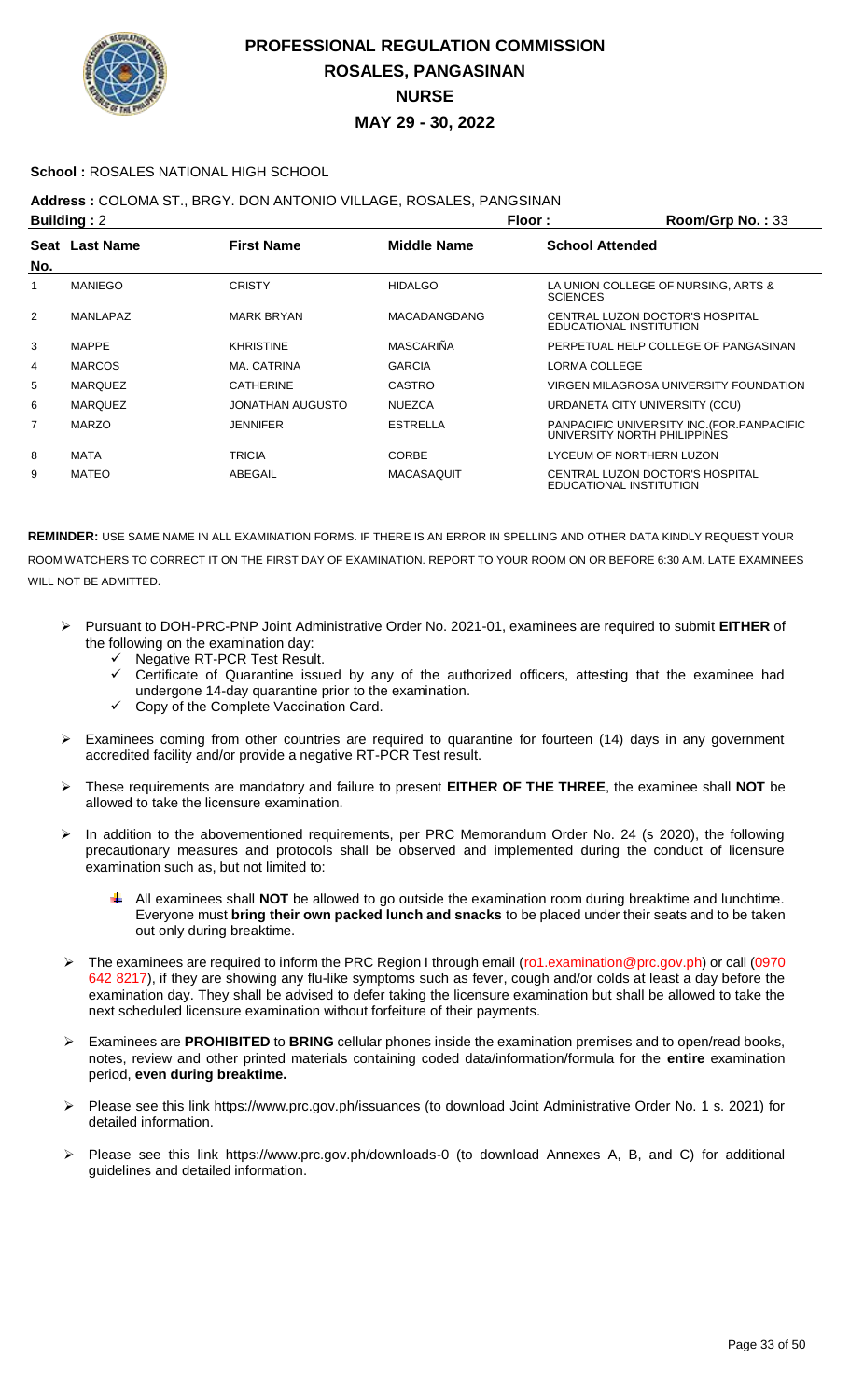

### **School :** ROSALES NATIONAL HIGH SCHOOL

## **Address :** COLOMA ST., BRGY. DON ANTONIO VILLAGE, ROSALES, PANGSINAN

| <b>Building: 2</b> |                    |                    | Room/Grp No.: 34                                                            |
|--------------------|--------------------|--------------------|-----------------------------------------------------------------------------|
| Seat Last Name     | <b>First Name</b>  | <b>Middle Name</b> | <b>School Attended</b>                                                      |
| <b>MEDINA</b>      | <b>JESLYNNE</b>    | <b>MONES</b>       | UNIVERSITY OF PANGASINAN                                                    |
| <b>MEDINA</b>      | YUMILYN            | <b>ELLAMIL</b>     | PANPACIFIC UNIVERSITY INC. (FOR. PANPACIFIC<br>UNIVERSITY NORTH PHILIPPINES |
| MEJIA              | <b>JOYZA MEIL</b>  | <b>PACUPAC</b>     | PHILIPPINE COLLEGE OF SCIENCE &<br>TECHNOLOGY-CALASIAO                      |
| <b>MELEGRITO</b>   | JAY ANTHONY        | <b>CORTES</b>      | CENTRAL LUZON DOCTOR'S HOSPITAL<br>EDUCATIONAL INSTITUTION                  |
| <b>MENDOZA</b>     | <b>HARRIE JANE</b> | <b>UMANOS</b>      | ARAULLO UNIVERSITY                                                          |
| <b>MENDOZA</b>     | LEDY JADE          | <b>ALBERTO</b>     | UNIVERSITY OF PANGASINAN                                                    |
| <b>MENDOZA</b>     | <b>MARIE RUTH</b>  | <b>DELOS REYES</b> | PIMSAT COLLEGES                                                             |
| <b>MENDOZA</b>     | RADELYN            | <b>PAGADOR</b>     | PANPACIFIC UNIVERSITY INC. (FOR. PANPACIFIC<br>UNIVERSITY NORTH PHILIPPINES |
| <b>MENDOZA</b>     | <b>RIO</b>         | <b>PATUNGAN</b>    | URDANETA CITY UNIVERSITY (CCU)                                              |
|                    |                    |                    | Floor:                                                                      |

- Pursuant to DOH-PRC-PNP Joint Administrative Order No. 2021-01, examinees are required to submit **EITHER** of the following on the examination day:
	- Negative RT-PCR Test Result.
	- Certificate of Quarantine issued by any of the authorized officers, attesting that the examinee had undergone 14-day quarantine prior to the examination.
	- Copy of the Complete Vaccination Card.
- $\triangleright$  Examinees coming from other countries are required to quarantine for fourteen (14) days in any government accredited facility and/or provide a negative RT-PCR Test result.
- These requirements are mandatory and failure to present **EITHER OF THE THREE**, the examinee shall **NOT** be allowed to take the licensure examination.
- > In addition to the abovementioned requirements, per PRC Memorandum Order No. 24 (s 2020), the following precautionary measures and protocols shall be observed and implemented during the conduct of licensure examination such as, but not limited to:
	- All examinees shall **NOT** be allowed to go outside the examination room during breaktime and lunchtime. Everyone must **bring their own packed lunch and snacks** to be placed under their seats and to be taken out only during breaktime.
- The examinees are required to inform the PRC Region I through email (ro1.examination@prc.gov.ph) or call (0970 642 8217), if they are showing any flu-like symptoms such as fever, cough and/or colds at least a day before the examination day. They shall be advised to defer taking the licensure examination but shall be allowed to take the next scheduled licensure examination without forfeiture of their payments.
- Examinees are **PROHIBITED** to **BRING** cellular phones inside the examination premises and to open/read books, notes, review and other printed materials containing coded data/information/formula for the **entire** examination period, **even during breaktime.**
- Please see this link https://www.prc.gov.ph/issuances (to download Joint Administrative Order No. 1 s. 2021) for detailed information.
- Please see this link https://www.prc.gov.ph/downloads-0 (to download Annexes A, B, and C) for additional guidelines and detailed information.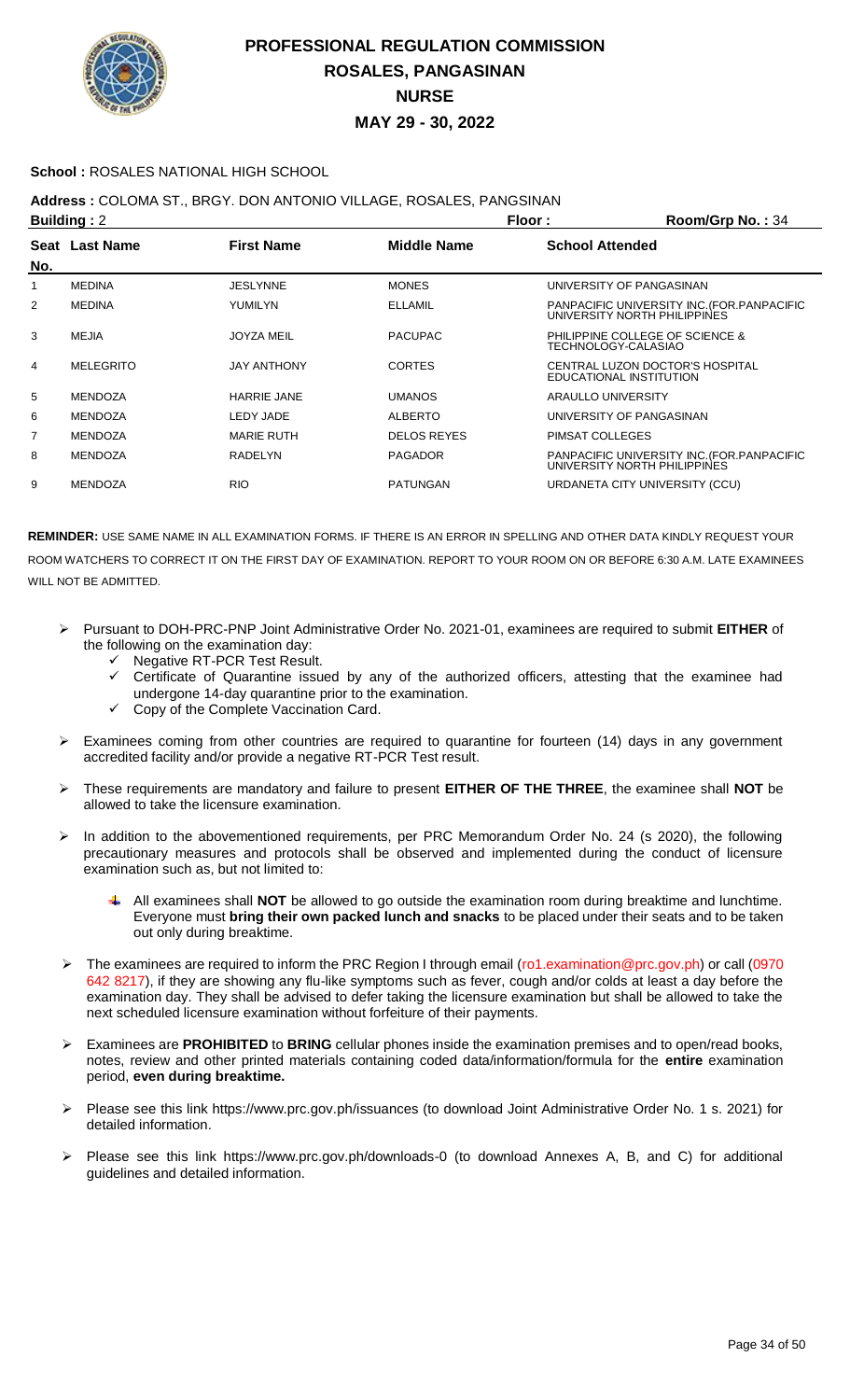

### **School :** ROSALES NATIONAL HIGH SCHOOL

## **Address :** COLOMA ST., BRGY. DON ANTONIO VILLAGE, ROSALES, PANGSINAN

| <b>Building: 2</b> |                   |                     |                 | Floor :                | Room/Grp No.: 35                                           |
|--------------------|-------------------|---------------------|-----------------|------------------------|------------------------------------------------------------|
| No.                | Seat Last Name    | <b>First Name</b>   | Middle Name     | <b>School Attended</b> |                                                            |
| 1                  | <b>MENES</b>      | <b>QUINA MARIE</b>  | <b>MONSALUD</b> |                        | UNIVERSITY OF LUZON (LUZON COLL.)                          |
| $\overline{2}$     | <b>MENESES</b>    | <b>JOANE</b>        | <b>REYES</b>    |                        | UNIVERSITY OF PANGASINAN                                   |
| 3                  | <b>MENIANO</b>    | <b>JAN KENNETH</b>  |                 |                        | COLEGIO DE DAGUPAN (for.COMPUTRONIX COLL)                  |
| 4                  | <b>MENOR</b>      | <b>ALDRIA MINZY</b> | <b>VINOYA</b>   |                        | VIRGEN MILAGROSA UNIVERSITY FOUNDATION                     |
| 5                  | <b>MILLARI</b>    | <b>MARCHELLY</b>    |                 |                        | CENTRAL LUZON DOCTOR'S HOSPITAL<br>EDUCATIONAL INSTITUTION |
| 6                  | <b>MONDEJAR</b>   | CHARITY JOY         | PADAYAO         |                        | URDANETA CITY UNIVERSITY (CCU)                             |
| $\overline{7}$     | <b>MONES</b>      | MICHAEL HENRY       | CALINGACION     | URDANETA               | LYCEUM NORTHWESTERN-F.T. DUQUE COLLEGE-                    |
| 8                  | <b>MONTEMAYOR</b> | <b>FLORDELIZA</b>   | <b>PONTAOE</b>  |                        | UNIVERSITY OF PANGASINAN                                   |
| 9                  | <b>MORLA</b>      | <b>GIRLIE</b>       | ORTIZ           | <b>SCIENCES</b>        | LA UNION COLLEGE OF NURSING. ARTS &                        |

- Pursuant to DOH-PRC-PNP Joint Administrative Order No. 2021-01, examinees are required to submit **EITHER** of the following on the examination day:
	- Negative RT-PCR Test Result.
	- $\checkmark$  Certificate of Quarantine issued by any of the authorized officers, attesting that the examinee had undergone 14-day quarantine prior to the examination.
	- Copy of the Complete Vaccination Card.
- > Examinees coming from other countries are required to quarantine for fourteen (14) days in any government accredited facility and/or provide a negative RT-PCR Test result.
- These requirements are mandatory and failure to present **EITHER OF THE THREE**, the examinee shall **NOT** be allowed to take the licensure examination.
- > In addition to the abovementioned requirements, per PRC Memorandum Order No. 24 (s 2020), the following precautionary measures and protocols shall be observed and implemented during the conduct of licensure examination such as, but not limited to:
	- All examinees shall **NOT** be allowed to go outside the examination room during breaktime and lunchtime. Everyone must **bring their own packed lunch and snacks** to be placed under their seats and to be taken out only during breaktime.
- The examinees are required to inform the PRC Region I through email (ro1.examination@prc.gov.ph) or call (0970 642 8217), if they are showing any flu-like symptoms such as fever, cough and/or colds at least a day before the examination day. They shall be advised to defer taking the licensure examination but shall be allowed to take the next scheduled licensure examination without forfeiture of their payments.
- Examinees are **PROHIBITED** to **BRING** cellular phones inside the examination premises and to open/read books, notes, review and other printed materials containing coded data/information/formula for the **entire** examination period, **even during breaktime.**
- Please see this link https://www.prc.gov.ph/issuances (to download Joint Administrative Order No. 1 s. 2021) for detailed information.
- Please see this link https://www.prc.gov.ph/downloads-0 (to download Annexes A, B, and C) for additional guidelines and detailed information.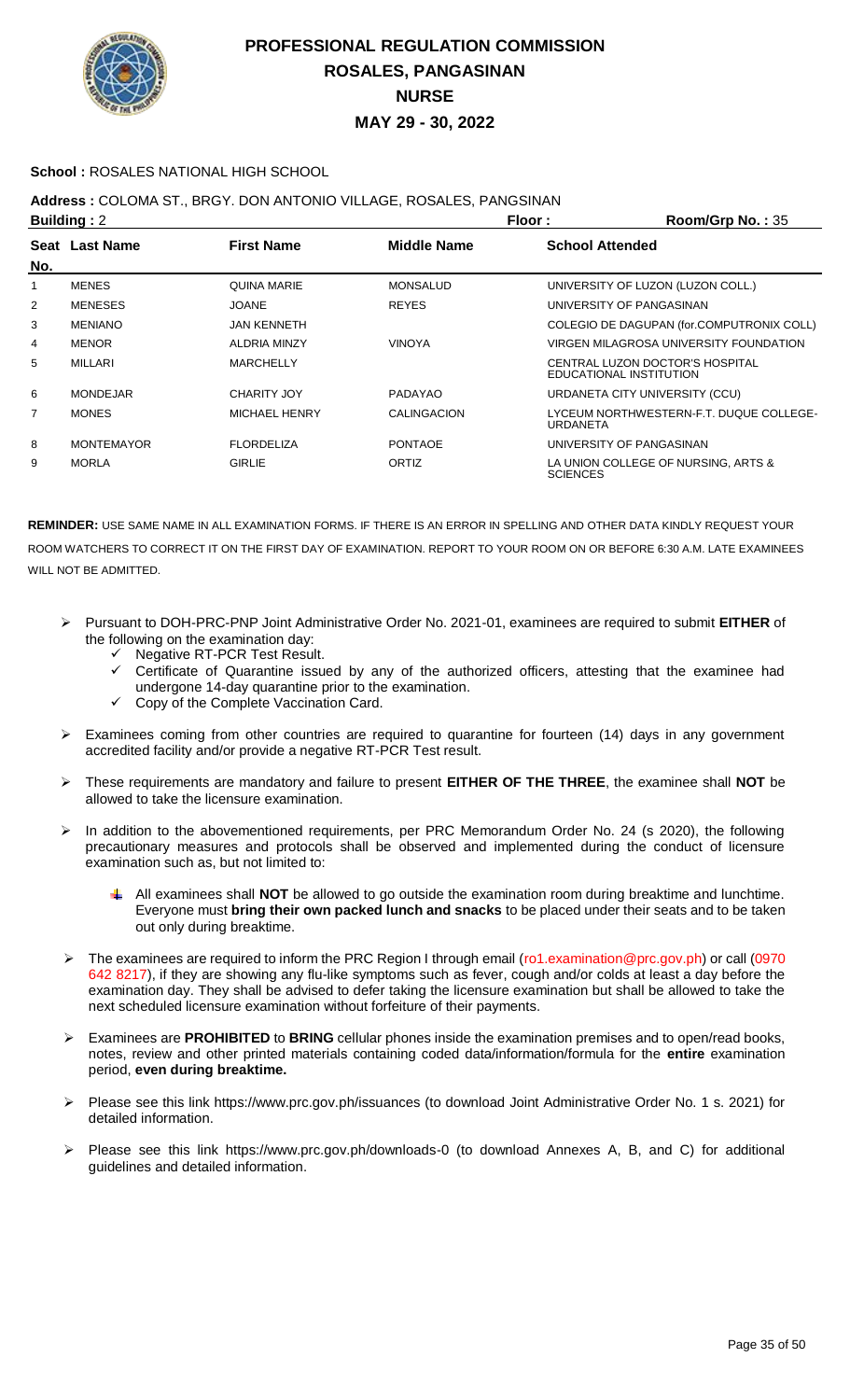

### **School :** ROSALES NATIONAL HIGH SCHOOL

## **Address :** COLOMA ST., BRGY. DON ANTONIO VILLAGE, ROSALES, PANGSINAN

| <b>Building: 2</b> |                  |                     | Floor:             | Room/Grp No.: 36                                       |
|--------------------|------------------|---------------------|--------------------|--------------------------------------------------------|
|                    | Seat Last Name   | <b>First Name</b>   | <b>Middle Name</b> | <b>School Attended</b>                                 |
| No.                |                  |                     |                    |                                                        |
|                    | <b>MOSTOLES</b>  | <b>ANTHONY ERIC</b> | VILLATA            | URDANETA CITY UNIVERSITY (CCU)                         |
| 2                  | <b>NAVAL</b>     | <b>JESUS JR</b>     | <b>JUAN</b>        | UNIVERSITY OF PANGASINAN                               |
| 3                  | <b>NAVARRO</b>   | <b>JOAN</b>         | RAMORAN            | LYCEUM NORTHWESTERN UNIVERSITY-<br><b>DAGUPAN CITY</b> |
| 4                  | <b>NGO</b>       | GERALD              | CAYABYAB           | COLEGIO DE DAGUPAN (for.COMPUTRONIX COLL)              |
| 5                  | <b>OBREGON</b>   | MA. RAZEL           | <b>NUÑEZ</b>       | PHILIPPINE COLLEGE OF SCIENCE &<br>TECHNOLOGY-CALASIAO |
| 6                  | <b>OCAMPO</b>    | MA. TRIXIE LEE      | <b>GULOYA</b>      | VIRGEN MILAGROSA UNIVERSITY FOUNDATION                 |
| $\overline{7}$     | <b>OLIMPO</b>    | <b>JUVY</b>         | ALEJANDRO          | THE GOOD SAMARITAN COLLEGES-CABANATUAN<br><b>CITY</b>  |
| 8                  | <b>OLIVAS</b>    | <b>SHERWIN</b>      | <b>GALANO</b>      | LYCEUM OF NORTHERN LUZON                               |
| 9                  | <b>OLTIVEROS</b> | <b>JULIE ANN</b>    | <b>CORAY</b>       | NUEVA ECIJA COLLEGES                                   |
|                    |                  |                     |                    |                                                        |

- Pursuant to DOH-PRC-PNP Joint Administrative Order No. 2021-01, examinees are required to submit **EITHER** of the following on the examination day:
	- V Negative RT-PCR Test Result.<br>V Certificate of Quarantine issue
	- Certificate of Quarantine issued by any of the authorized officers, attesting that the examinee had undergone 14-day quarantine prior to the examination.
	- Copy of the Complete Vaccination Card.
- > Examinees coming from other countries are required to quarantine for fourteen (14) days in any government accredited facility and/or provide a negative RT-PCR Test result.
- These requirements are mandatory and failure to present **EITHER OF THE THREE**, the examinee shall **NOT** be allowed to take the licensure examination.
- In addition to the abovementioned requirements, per PRC Memorandum Order No. 24 (s 2020), the following precautionary measures and protocols shall be observed and implemented during the conduct of licensure examination such as, but not limited to:
	- All examinees shall **NOT** be allowed to go outside the examination room during breaktime and lunchtime. Everyone must **bring their own packed lunch and snacks** to be placed under their seats and to be taken out only during breaktime.
- The examinees are required to inform the PRC Region I through email (ro1.examination@prc.gov.ph) or call (0970 642 8217), if they are showing any flu-like symptoms such as fever, cough and/or colds at least a day before the examination day. They shall be advised to defer taking the licensure examination but shall be allowed to take the next scheduled licensure examination without forfeiture of their payments.
- Examinees are **PROHIBITED** to **BRING** cellular phones inside the examination premises and to open/read books, notes, review and other printed materials containing coded data/information/formula for the **entire** examination period, **even during breaktime.**
- Please see this link https://www.prc.gov.ph/issuances (to download Joint Administrative Order No. 1 s. 2021) for detailed information.
- Please see this link https://www.prc.gov.ph/downloads-0 (to download Annexes A, B, and C) for additional guidelines and detailed information.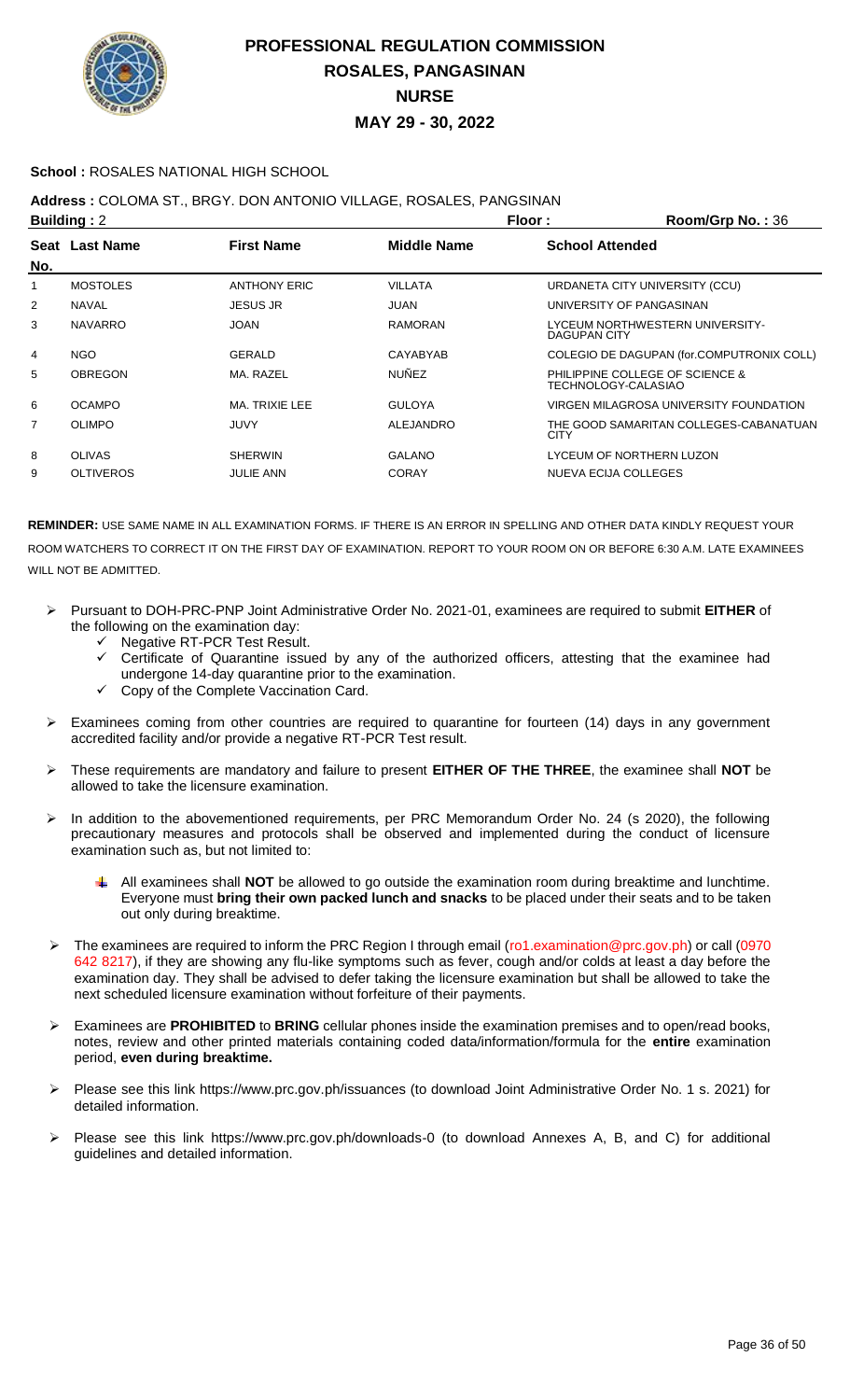

### **School :** ROSALES NATIONAL HIGH SCHOOL

## **Address :** COLOMA ST., BRGY. DON ANTONIO VILLAGE, ROSALES, PANGSINAN

|     | <b>Building: 2</b> |                     |                    | Floor :                     | Room/Grp No.: 37                  |
|-----|--------------------|---------------------|--------------------|-----------------------------|-----------------------------------|
|     | Seat Last Name     | <b>First Name</b>   | <b>Middle Name</b> | <b>School Attended</b>      |                                   |
| No. |                    |                     |                    |                             |                                   |
| 1   | <b>ONIA</b>        | MA. ALLYSA          | <b>CARPITANOS</b>  |                             | UNIVERSITY OF LUZON (LUZON COLL.) |
| 2   | <b>OPGUAR</b>      | <b>RAQUEL</b>       | CAYABYAB           | UNIVERSITY OF BAGUIO        |                                   |
| 3   | <b>ORPIANO</b>     | <b>RENICA ELLEN</b> | <b>MACARLING</b>   | PINES CITY COLLEGE (PCEC)   |                                   |
| 4   | <b>PABLO</b>       | <b>JEFFREY MARK</b> | <b>TOLENTINO</b>   | FOUNDATION, INC. (for.OLRA) | CARTHEL SCIENCE EDUCATIONAL       |
| 5   | <b>PACOT</b>       | CHARLENE            | <b>CORTEZ</b>      | UNIVERSITY OF BAGUIO        |                                   |
| 6   | <b>PADILLON</b>    | ALEXANDRIA JED      |                    |                             | URDANETA CITY UNIVERSITY (CCU)    |
| 7   | PADLAN             | <b>ROSALIA</b>      | <b>GABAIG</b>      | DAGUPAN CITY                | LYCEUM NORTHWESTERN UNIVERSITY-   |
| 8   | <b>PADUA</b>       | VALARIE             | <b>ELIANG</b>      | TECHNOLOGY-CALASIAO         | PHILIPPINE COLLEGE OF SCIENCE &   |
| 9   | <b>PAET</b>        | <b>JERMAYLIZ</b>    | <b>ARCONADO</b>    |                             | LYCEUM OF NORTHERN LUZON          |

- Pursuant to DOH-PRC-PNP Joint Administrative Order No. 2021-01, examinees are required to submit **EITHER** of the following on the examination day:
	- Negative RT-PCR Test Result.
	- $\checkmark$  Certificate of Quarantine issued by any of the authorized officers, attesting that the examinee had undergone 14-day quarantine prior to the examination.
	- Copy of the Complete Vaccination Card.
- Examinees coming from other countries are required to quarantine for fourteen (14) days in any government accredited facility and/or provide a negative RT-PCR Test result.
- These requirements are mandatory and failure to present **EITHER OF THE THREE**, the examinee shall **NOT** be allowed to take the licensure examination.
- > In addition to the abovementioned requirements, per PRC Memorandum Order No. 24 (s 2020), the following precautionary measures and protocols shall be observed and implemented during the conduct of licensure examination such as, but not limited to:
	- All examinees shall **NOT** be allowed to go outside the examination room during breaktime and lunchtime. Everyone must **bring their own packed lunch and snacks** to be placed under their seats and to be taken out only during breaktime.
- > The examinees are required to inform the PRC Region I through email (ro1.examination@prc.gov.ph) or call (0970 642 8217), if they are showing any flu-like symptoms such as fever, cough and/or colds at least a day before the examination day. They shall be advised to defer taking the licensure examination but shall be allowed to take the next scheduled licensure examination without forfeiture of their payments.
- Examinees are **PROHIBITED** to **BRING** cellular phones inside the examination premises and to open/read books, notes, review and other printed materials containing coded data/information/formula for the **entire** examination period, **even during breaktime.**
- Please see this link https://www.prc.gov.ph/issuances (to download Joint Administrative Order No. 1 s. 2021) for detailed information.
- Please see this link https://www.prc.gov.ph/downloads-0 (to download Annexes A, B, and C) for additional guidelines and detailed information.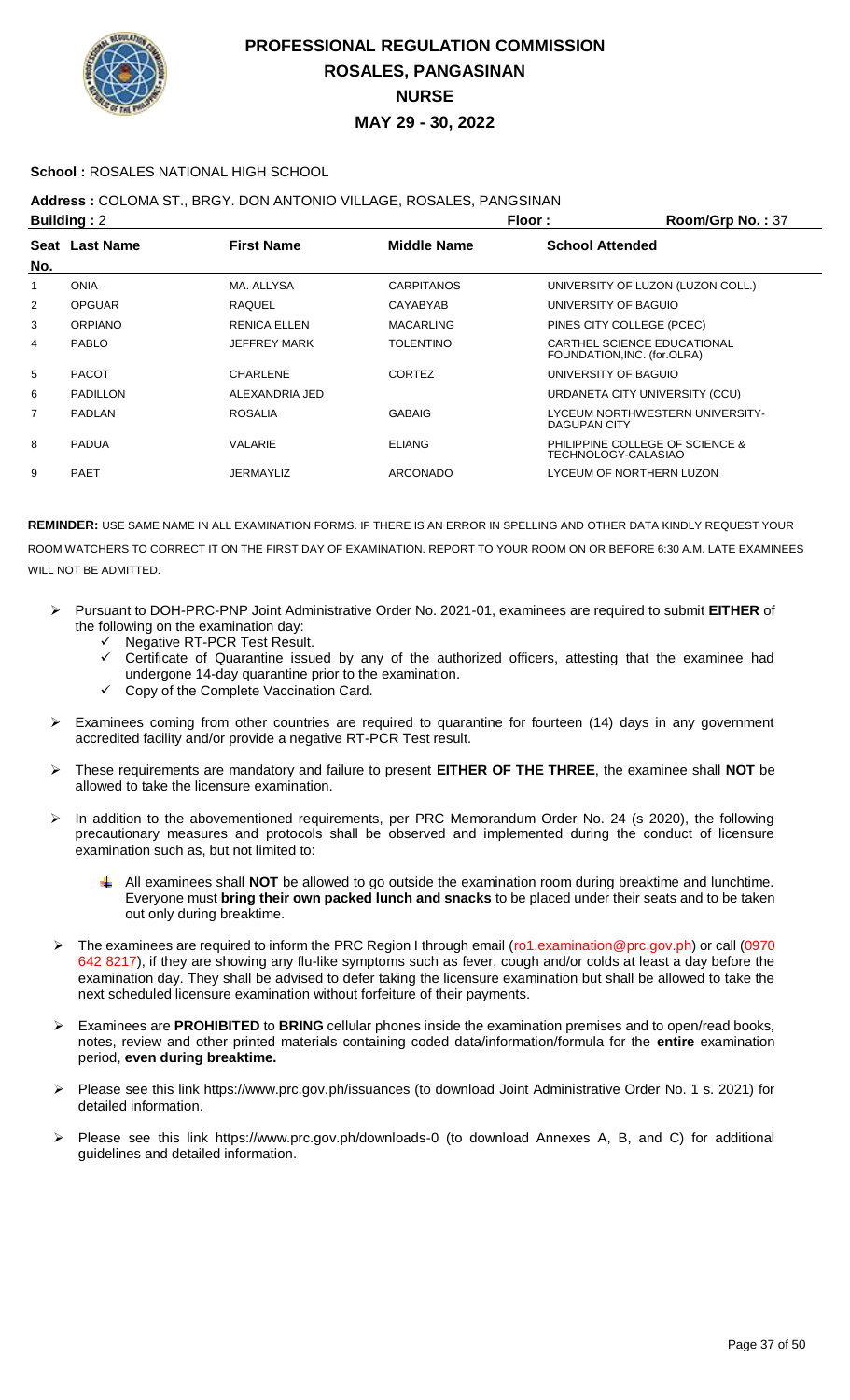

### **School :** ROSALES NATIONAL HIGH SCHOOL

## **Address :** COLOMA ST., BRGY. DON ANTONIO VILLAGE, ROSALES, PANGSINAN

| <b>Building: 2</b> |                   |                     |                    | Floor:<br>Room/Grp No.: 38                                                  |
|--------------------|-------------------|---------------------|--------------------|-----------------------------------------------------------------------------|
| No.                | Seat Last Name    | <b>First Name</b>   | <b>Middle Name</b> | <b>School Attended</b>                                                      |
| 1                  | PAGARIGAN         | <b>MA BERNADETH</b> | <b>DUQUE</b>       | CARTHEL SCIENCE EDUCATIONAL<br>FOUNDATION, INC. (for.OLRA)                  |
| 2                  | <b>PAGDILAO</b>   | <b>KLAINE</b>       | DELA CRUZ          | LYCEUM NORTHWESTERN UNIVERSITY-<br>DAGUPAN CITY                             |
| 3                  | PAGURAYAN         | <b>MELVYN</b>       | FERNANDEZ          | LA FORTUNA COLLEGE                                                          |
| 4                  | <b>PALADAN</b>    | JELYN               | <b>DELA FUENTE</b> | NUEVA ECIJA COLLEGES                                                        |
| 5                  | <b>PALAGANAS</b>  | ABEGAEL             | <b>GALAYUGO</b>    | LYCEUM NORTHWESTERN UNIVERSITY-<br><b>DAGUPAN CITY</b>                      |
| 6                  | PALAGANAS         | JONATHAN            | <b>ALCANTRA</b>    | LYCEUM NORTHWESTERN UNIVERSITY-<br>DAGUPAN CITY                             |
| 7                  | <b>PANANTAON</b>  | <b>NORMINAH</b>     | <b>QUINSAY</b>     | PANPACIFIC UNIVERSITY INC. (FOR. PANPACIFIC<br>UNIVERSITY NORTH PHILIPPINES |
| 8                  | <b>PANGILINAN</b> | <b>IAN</b>          | <b>ASTRERO</b>     | NUEVA ECIJA COLLEGES                                                        |
| 9                  | <b>PAQUIZ</b>     | <b>CHRISTIAN</b>    | <b>CASTRO</b>      | LYCEUM NORTHWESTERN UNIVERSITY-<br><b>DAGUPAN CITY</b>                      |

- Pursuant to DOH-PRC-PNP Joint Administrative Order No. 2021-01, examinees are required to submit **EITHER** of the following on the examination day:
	- G Negative RT-PCR Test Result.<br>Gertificate of Quarantine issue
	- Certificate of Quarantine issued by any of the authorized officers, attesting that the examinee had undergone 14-day quarantine prior to the examination.
	- Copy of the Complete Vaccination Card.
- $\triangleright$  Examinees coming from other countries are required to quarantine for fourteen (14) days in any government accredited facility and/or provide a negative RT-PCR Test result.
- These requirements are mandatory and failure to present **EITHER OF THE THREE**, the examinee shall **NOT** be allowed to take the licensure examination.
- In addition to the abovementioned requirements, per PRC Memorandum Order No. 24 (s 2020), the following precautionary measures and protocols shall be observed and implemented during the conduct of licensure examination such as, but not limited to:
	- All examinees shall **NOT** be allowed to go outside the examination room during breaktime and lunchtime. Everyone must **bring their own packed lunch and snacks** to be placed under their seats and to be taken out only during breaktime.
- The examinees are required to inform the PRC Region I through email (ro1.examination@prc.gov.ph) or call (0970 642 8217), if they are showing any flu-like symptoms such as fever, cough and/or colds at least a day before the examination day. They shall be advised to defer taking the licensure examination but shall be allowed to take the next scheduled licensure examination without forfeiture of their payments.
- Examinees are **PROHIBITED** to **BRING** cellular phones inside the examination premises and to open/read books, notes, review and other printed materials containing coded data/information/formula for the **entire** examination period, **even during breaktime.**
- Please see this link https://www.prc.gov.ph/issuances (to download Joint Administrative Order No. 1 s. 2021) for detailed information.
- Please see this link https://www.prc.gov.ph/downloads-0 (to download Annexes A, B, and C) for additional guidelines and detailed information.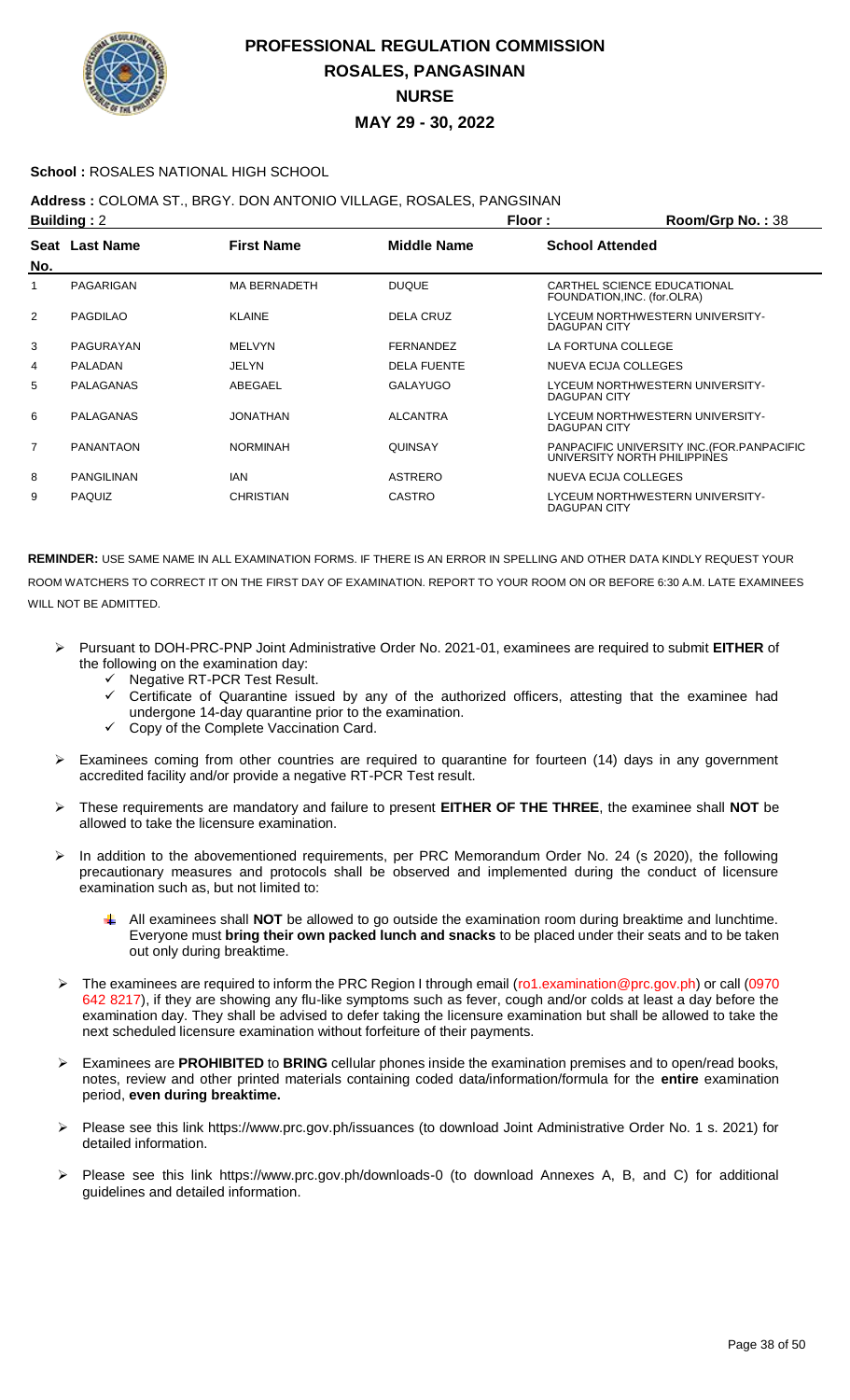

### **School :** ROSALES NATIONAL HIGH SCHOOL

### **Address :** COLOMA ST., BRGY. DON ANTONIO VILLAGE, ROSALES, PANGSINAN

| <b>Building: 2</b> |                 |                        | Floor:             | Room/Grp No.: 39       |                                                            |
|--------------------|-----------------|------------------------|--------------------|------------------------|------------------------------------------------------------|
| No.                | Seat Last Name  | <b>First Name</b>      | <b>Middle Name</b> | <b>School Attended</b> |                                                            |
|                    | <b>PARAJAS</b>  | <b>CARMINA</b>         | <b>VELORIA</b>     |                        | URDANETA CITY UNIVERSITY (CCU)                             |
| $\overline{2}$     | <b>PARAYNO</b>  | <b>MARK ANTHONY</b>    | <b>VELORIA</b>     |                        | <b>GOLDEN WEST COLLEGES</b>                                |
| 3                  | <b>PARUBRUB</b> | JEEZREL                |                    |                        | VIRGEN MILAGROSA UNIVERSITY FOUNDATION                     |
| 4                  | <b>PASCUAL</b>  | <b>ALVIN</b>           | <b>MENDOZA</b>     | TECHNOLOGY             | L. F. GONZALES COLLEGE OF SCIENCE &                        |
| 5                  | <b>PINEDA</b>   | <b>APPLE GRACE</b>     | <b>CUNAN</b>       |                        | CENTRAL LUZON DOCTOR'S HOSPITAL<br>EDUCATIONAL INSTITUTION |
| 6                  | <b>POQUIZ</b>   | <b>HEDYLIZA</b>        | CASTILLO           |                        | VIRGEN MILAGROSA UNIVERSITY FOUNDATION                     |
| 7                  | <b>PRADO</b>    | <b>EZRISON</b>         | <b>SORIANO</b>     |                        | VIRGEN MILAGROSA UNIVERSITY FOUNDATION                     |
| 8                  | <b>PREPOSE</b>  | <b>MARIA KRISANDRA</b> | <b>TOQUERO</b>     |                        | <b>BAGUIO CENTRAL UNIVERSITY</b>                           |
| 9                  | <b>QUIBAL</b>   | <b>MARILOU</b>         | SIMAN              |                        | CARTHEL SCIENCE EDUCATIONAL<br>FOUNDATION, INC. (for.OLRA) |

- Pursuant to DOH-PRC-PNP Joint Administrative Order No. 2021-01, examinees are required to submit **EITHER** of the following on the examination day:
	- Negative RT-PCR Test Result.
	- Certificate of Quarantine issued by any of the authorized officers, attesting that the examinee had undergone 14-day quarantine prior to the examination.
	- Copy of the Complete Vaccination Card.
- Examinees coming from other countries are required to quarantine for fourteen (14) days in any government accredited facility and/or provide a negative RT-PCR Test result.
- These requirements are mandatory and failure to present **EITHER OF THE THREE**, the examinee shall **NOT** be allowed to take the licensure examination.
- > In addition to the abovementioned requirements, per PRC Memorandum Order No. 24 (s 2020), the following precautionary measures and protocols shall be observed and implemented during the conduct of licensure examination such as, but not limited to:
	- All examinees shall **NOT** be allowed to go outside the examination room during breaktime and lunchtime. Everyone must **bring their own packed lunch and snacks** to be placed under their seats and to be taken out only during breaktime.
- The examinees are required to inform the PRC Region I through email (ro1.examination@prc.gov.ph) or call (0970 642 8217), if they are showing any flu-like symptoms such as fever, cough and/or colds at least a day before the examination day. They shall be advised to defer taking the licensure examination but shall be allowed to take the next scheduled licensure examination without forfeiture of their payments.
- Examinees are **PROHIBITED** to **BRING** cellular phones inside the examination premises and to open/read books, notes, review and other printed materials containing coded data/information/formula for the **entire** examination period, **even during breaktime.**
- Please see this link https://www.prc.gov.ph/issuances (to download Joint Administrative Order No. 1 s. 2021) for detailed information.
- Please see this link https://www.prc.gov.ph/downloads-0 (to download Annexes A, B, and C) for additional guidelines and detailed information.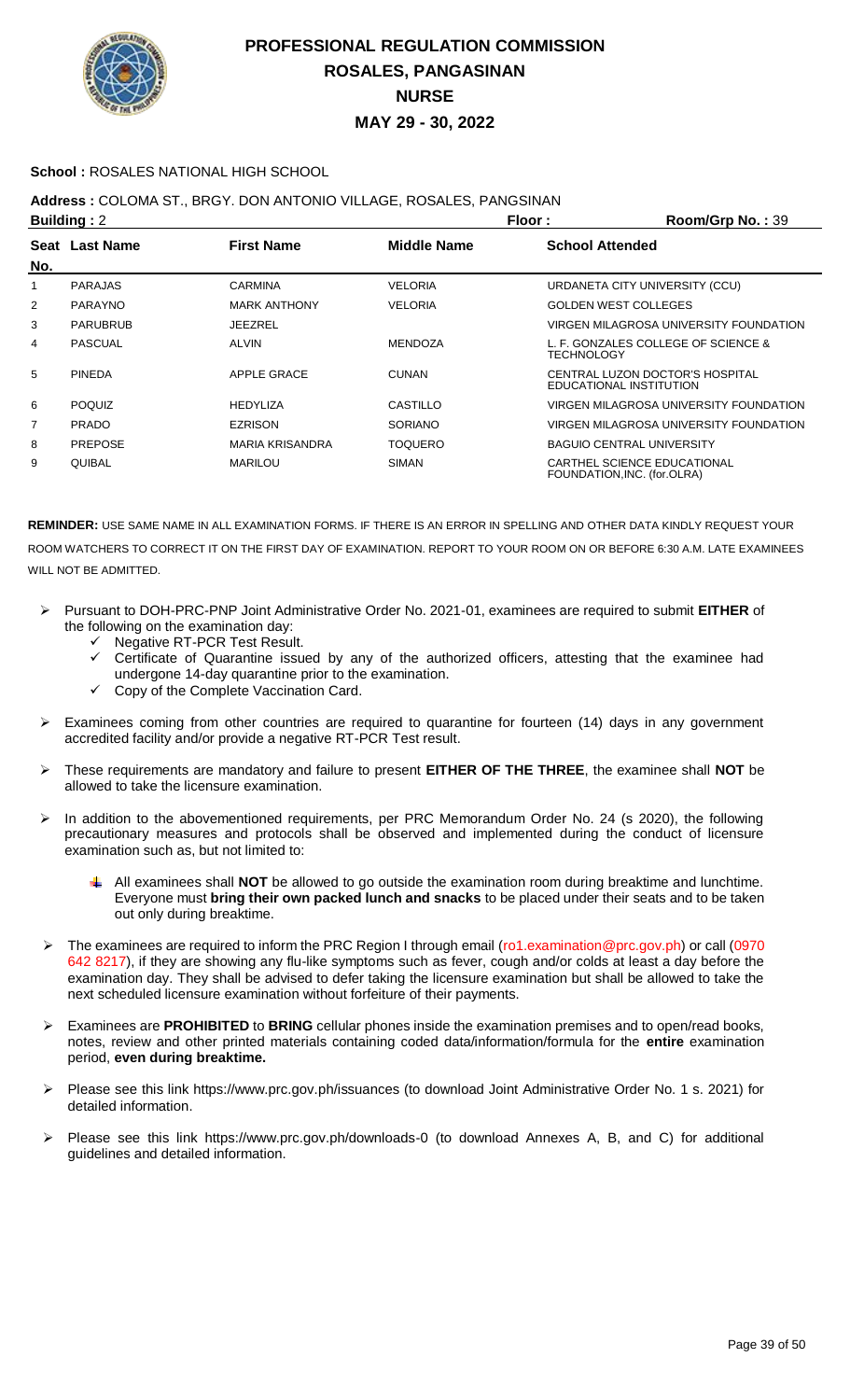

### **School :** ROSALES NATIONAL HIGH SCHOOL

## **Address :** COLOMA ST., BRGY. DON ANTONIO VILLAGE, ROSALES, PANGSINAN

|                | <b>Building: 2</b> |                     |                    | Floor:<br>Room/Grp No.: 40                                 |
|----------------|--------------------|---------------------|--------------------|------------------------------------------------------------|
| No.            | Seat Last Name     | <b>First Name</b>   | <b>Middle Name</b> | <b>School Attended</b>                                     |
|                | QUINTO             | <b>MIRRIAM</b>      | <b>SERRANO</b>     | LYCEUM NORTHWESTERN UNIVERSITY-<br>DAGUPAN CITY            |
| $\overline{2}$ | QUIZON             | <b>CORAZON</b>      | ADELANTAD          | CENTRAL LUZON DOCTOR'S HOSPITAL<br>EDUCATIONAL INSTITUTION |
| 3              | <b>RABADON</b>     | RACHELLE MAE        | DE LEON            | UNIVERSITY OF PANGASINAN                                   |
| 4              | <b>RAGUDOS</b>     | <b>DIANA</b>        | <b>TABLANG</b>     | LYCEUM NORTHWESTERN UNIVERSITY-<br>DAGUPAN CITY            |
| 5              | <b>RAMA</b>        | <b>MELISSA</b>      | <b>MACANAS</b>     | LYCEUM NORTHWESTERN UNIVERSITY-<br>DAGUPAN CITY            |
| 6              | RAMIREZ            | <b>NEIL PATRICK</b> | <b>CUCHAPIN</b>    | CENTRAL LUZON DOCTOR'S HOSPITAL<br>EDUCATIONAL INSTITUTION |
| 7              | <b>RAMOS</b>       | <b>JELOME</b>       | <b>ACOSTA</b>      | NORTHERN LUZON ADVENTIST COLLEGE                           |
| 8              | <b>RAMOS</b>       | <b>JOANA MARIE</b>  | <b>VIDAD</b>       | THE GOOD SAMARITAN COLLEGES-CABANATUAN<br><b>CITY</b>      |
| 9              | <b>RAMOS</b>       | <b>ROSE LYN</b>     | <b>SORIANO</b>     | VIRGEN MILAGROSA UNIVERSITY FOUNDATION                     |

- Pursuant to DOH-PRC-PNP Joint Administrative Order No. 2021-01, examinees are required to submit **EITHER** of the following on the examination day:
	- $\checkmark$  Negative RT-PCR Test Result.<br> $\checkmark$  Certificate of Quarantine issue
	- Certificate of Quarantine issued by any of the authorized officers, attesting that the examinee had undergone 14-day quarantine prior to the examination.
	- $\checkmark$  Copy of the Complete Vaccination Card.
- $\triangleright$  Examinees coming from other countries are required to quarantine for fourteen (14) days in any government accredited facility and/or provide a negative RT-PCR Test result.
- These requirements are mandatory and failure to present **EITHER OF THE THREE**, the examinee shall **NOT** be allowed to take the licensure examination.
- In addition to the abovementioned requirements, per PRC Memorandum Order No. 24 (s 2020), the following precautionary measures and protocols shall be observed and implemented during the conduct of licensure examination such as, but not limited to:
	- All examinees shall **NOT** be allowed to go outside the examination room during breaktime and lunchtime. Everyone must **bring their own packed lunch and snacks** to be placed under their seats and to be taken out only during breaktime.
- The examinees are required to inform the PRC Region I through email (ro1.examination@prc.gov.ph) or call (0970 642 8217), if they are showing any flu-like symptoms such as fever, cough and/or colds at least a day before the examination day. They shall be advised to defer taking the licensure examination but shall be allowed to take the next scheduled licensure examination without forfeiture of their payments.
- Examinees are **PROHIBITED** to **BRING** cellular phones inside the examination premises and to open/read books, notes, review and other printed materials containing coded data/information/formula for the **entire** examination period, **even during breaktime.**
- Please see this link https://www.prc.gov.ph/issuances (to download Joint Administrative Order No. 1 s. 2021) for detailed information.
- Please see this link https://www.prc.gov.ph/downloads-0 (to download Annexes A, B, and C) for additional guidelines and detailed information.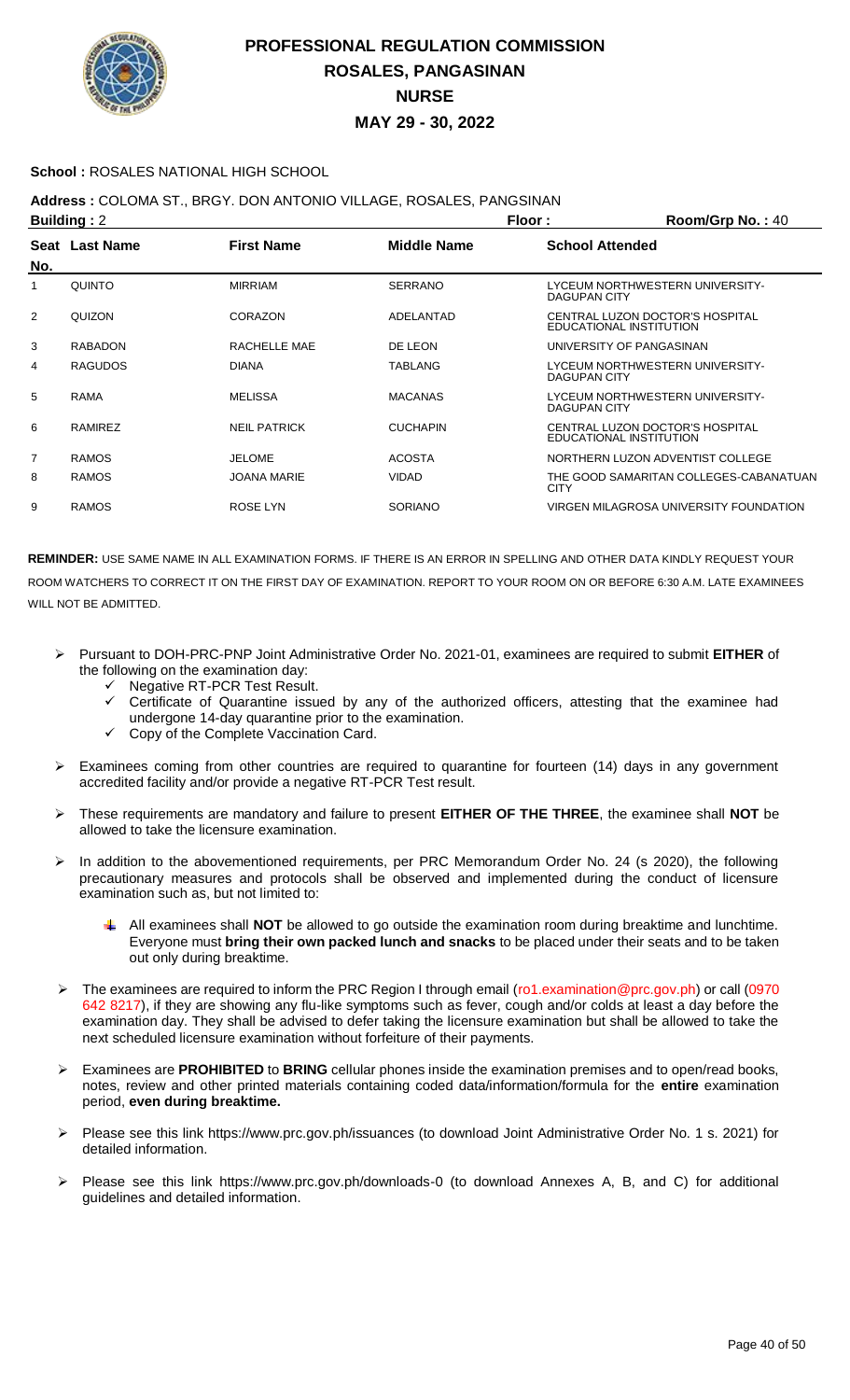

### **School :** ROSALES NATIONAL HIGH SCHOOL

**Address :** COLOMA ST., BRGY. DON ANTONIO VILLAGE, ROSALES, PANGSINAN

| <b>Building: 2</b> |                   |                   |                    | Floor:<br>Room/Grp No.: 41                                 |
|--------------------|-------------------|-------------------|--------------------|------------------------------------------------------------|
| No.                | Seat Last Name    | <b>First Name</b> | <b>Middle Name</b> | <b>School Attended</b>                                     |
| 1                  | <b>RAMOS</b>      | SARAH JOY         | <b>SANCHEZ</b>     | THE GOOD SAMARITAN COLLEGES-CABANATUAN<br><b>CITY</b>      |
| 2                  | <b>RECOLIZADO</b> | <b>LORNA</b>      | <b>BRIONES</b>     | LYCEUM NORTHWESTERN UNIVERSITY-<br>DAGUPAN CITY            |
| 3                  | <b>REGASPI</b>    | <b>MARICRIS</b>   | <b>ONIA</b>        | <b>GOLDEN WEST COLLEGES</b>                                |
| 4                  | <b>REMOLLINO</b>  | <b>SHERYL</b>     |                    | NATIONAL UNIVERSITY-BAGUIO CITY                            |
| 5                  | <b>REYES</b>      | <b>JENNIFER</b>   | <b>CAUTON</b>      | LYCEUM OF NORTHERN LUZON                                   |
| 6                  | <b>RIVERA</b>     | <b>MARCK</b>      | <b>SABADO</b>      | LYCEUM OF NORTHERN LUZON                                   |
| 7                  | <b>RODRIGUEZ</b>  | <b>MELANIE</b>    | <b>VELASCO</b>     | CARTHEL SCIENCE EDUCATIONAL<br>FOUNDATION, INC. (for.OLRA) |
| 8                  | <b>ROSAL</b>      | <b>DAISY</b>      | DELA CRUZ          | THE GOOD SAMARITAN COLLEGES-CABANATUAN<br><b>CITY</b>      |
| 9                  | <b>ROSARIO</b>    | <b>ALEXUS</b>     | <b>POSADAS</b>     | VIRGEN MILAGROSA UNIVERSITY FOUNDATION                     |

- Pursuant to DOH-PRC-PNP Joint Administrative Order No. 2021-01, examinees are required to submit **EITHER** of the following on the examination day:
	- Negative RT-PCR Test Result.
	- $\checkmark$  Certificate of Quarantine issued by any of the authorized officers, attesting that the examinee had undergone 14-day quarantine prior to the examination.
	- Copy of the Complete Vaccination Card.
- Examinees coming from other countries are required to quarantine for fourteen (14) days in any government accredited facility and/or provide a negative RT-PCR Test result.
- These requirements are mandatory and failure to present **EITHER OF THE THREE**, the examinee shall **NOT** be allowed to take the licensure examination.
- In addition to the abovementioned requirements, per PRC Memorandum Order No. 24 (s 2020), the following precautionary measures and protocols shall be observed and implemented during the conduct of licensure examination such as, but not limited to:
	- All examinees shall **NOT** be allowed to go outside the examination room during breaktime and lunchtime. Everyone must **bring their own packed lunch and snacks** to be placed under their seats and to be taken out only during breaktime.
- The examinees are required to inform the PRC Region I through email (ro1.examination@prc.gov.ph) or call (0970 642 8217), if they are showing any flu-like symptoms such as fever, cough and/or colds at least a day before the examination day. They shall be advised to defer taking the licensure examination but shall be allowed to take the next scheduled licensure examination without forfeiture of their payments.
- Examinees are **PROHIBITED** to **BRING** cellular phones inside the examination premises and to open/read books, notes, review and other printed materials containing coded data/information/formula for the **entire** examination period, **even during breaktime.**
- Please see this link https://www.prc.gov.ph/issuances (to download Joint Administrative Order No. 1 s. 2021) for detailed information.
- Please see this link https://www.prc.gov.ph/downloads-0 (to download Annexes A, B, and C) for additional guidelines and detailed information.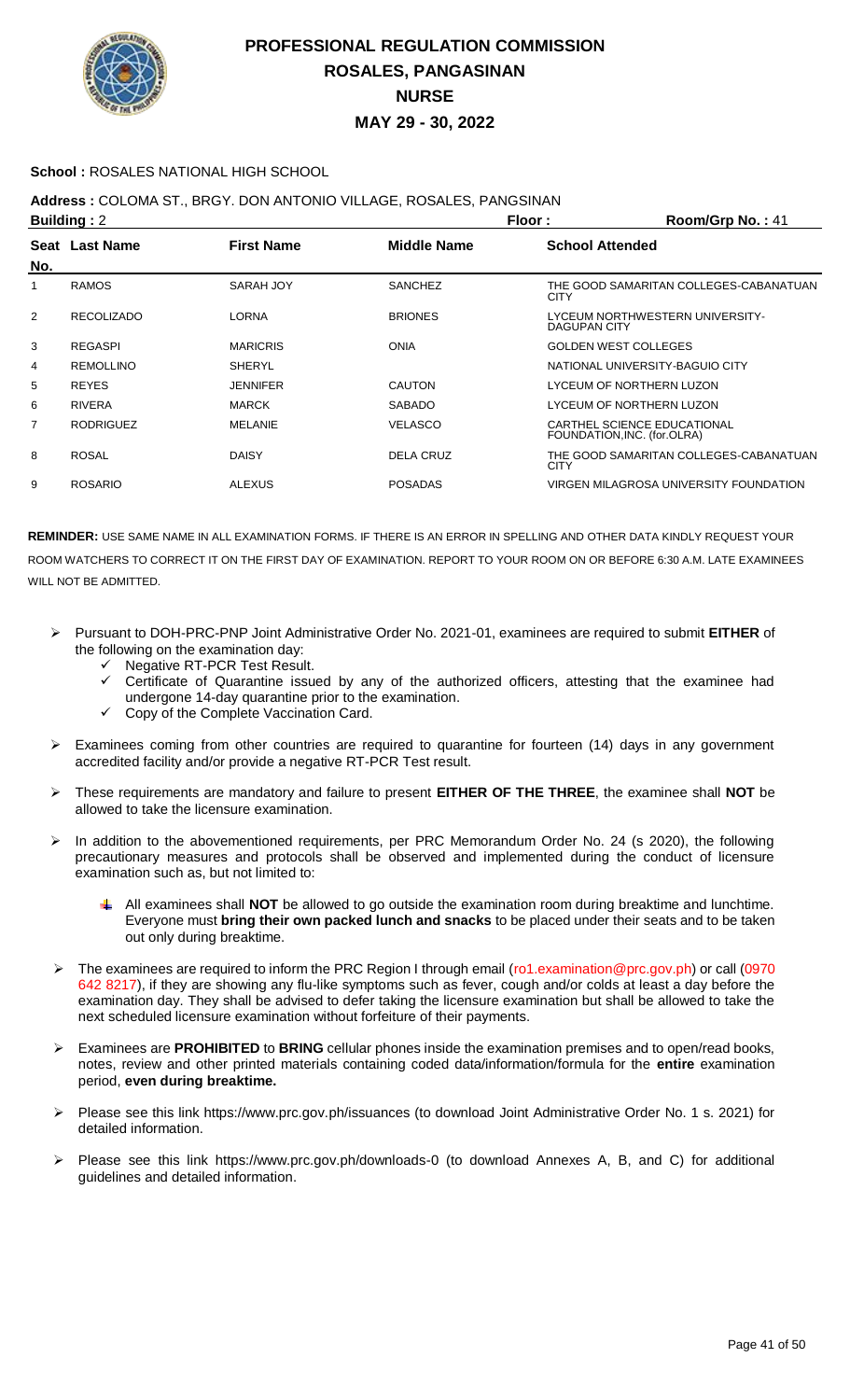

### **School :** ROSALES NATIONAL HIGH SCHOOL

### **Address :** COLOMA ST., BRGY. DON ANTONIO VILLAGE, ROSALES, PANGSINAN

| <b>Building: 2</b> |                   |                       |                    | Floor:<br>Room/Grp No.: 42                                                  |
|--------------------|-------------------|-----------------------|--------------------|-----------------------------------------------------------------------------|
| No.                | Seat Last Name    | <b>First Name</b>     | <b>Middle Name</b> | <b>School Attended</b>                                                      |
| 1                  | <b>ROSEL</b>      | <b>JONATHAN</b>       | <b>IGLESIAS</b>    | PANGASINAN STATE UNIVERSITY-BAYAMBANG                                       |
| 2                  | <b>RUIZ</b>       | <b>MAC LAWRENCE</b>   | ABIAN              | UNIVERSITY OF BAGUIO                                                        |
| 3                  | <b>SABADO</b>     | <b>MARIA CRISTINA</b> | <b>PEREZ</b>       | PINES CITY COLLEGE (PCEC)                                                   |
| 4                  | <b>SAGUN</b>      | <b>JENNIFER</b>       | <b>CABADING</b>    | <b>GOLDEN WEST COLLEGES</b>                                                 |
| 5                  | <b>SALAGUBANG</b> | <b>DOLLY</b>          | <b>SUYAT</b>       | PANPACIFIC UNIVERSITY INC. (FOR. PANPACIFIC<br>UNIVERSITY NORTH PHILIPPINES |
| 6                  | <b>SALAYUG</b>    | ROSE ANNE             | <b>AUSTRIA</b>     | LYCEUM NORTHWESTERN UNIVERSITY-<br>DAGUPAN CITY                             |
| 7                  | SAMAD             | <b>JUNAINA</b>        | <b>GURO</b>        | <b>BAGUIO CENTRAL UNIVERSITY</b>                                            |
| 8                  | <b>SAMBRANO</b>   | EDWARD                | CASTELLANO         | DR. GLORIA D. LACSON FOUNDATION COLLEGES.<br>INC-NUEVA ECIJA                |
| 9                  | <b>SAMONTE</b>    | <b>JOANA MARIE</b>    | <b>SIADOR</b>      | LYCEUM OF NORTHERN LUZON                                                    |
|                    |                   |                       |                    |                                                                             |

- Pursuant to DOH-PRC-PNP Joint Administrative Order No. 2021-01, examinees are required to submit **EITHER** of the following on the examination day:
	- Negative RT-PCR Test Result.
	- Certificate of Quarantine issued by any of the authorized officers, attesting that the examinee had undergone 14-day quarantine prior to the examination.
	- Copy of the Complete Vaccination Card.
- Examinees coming from other countries are required to quarantine for fourteen (14) days in any government accredited facility and/or provide a negative RT-PCR Test result.
- These requirements are mandatory and failure to present **EITHER OF THE THREE**, the examinee shall **NOT** be allowed to take the licensure examination.
- > In addition to the abovementioned requirements, per PRC Memorandum Order No. 24 (s 2020), the following precautionary measures and protocols shall be observed and implemented during the conduct of licensure examination such as, but not limited to:
	- All examinees shall **NOT** be allowed to go outside the examination room during breaktime and lunchtime. Everyone must **bring their own packed lunch and snacks** to be placed under their seats and to be taken out only during breaktime.
- The examinees are required to inform the PRC Region I through email (ro1.examination@prc.gov.ph) or call (0970 642 8217), if they are showing any flu-like symptoms such as fever, cough and/or colds at least a day before the examination day. They shall be advised to defer taking the licensure examination but shall be allowed to take the next scheduled licensure examination without forfeiture of their payments.
- Examinees are **PROHIBITED** to **BRING** cellular phones inside the examination premises and to open/read books, notes, review and other printed materials containing coded data/information/formula for the **entire** examination period, **even during breaktime.**
- Please see this link https://www.prc.gov.ph/issuances (to download Joint Administrative Order No. 1 s. 2021) for detailed information.
- Please see this link https://www.prc.gov.ph/downloads-0 (to download Annexes A, B, and C) for additional guidelines and detailed information.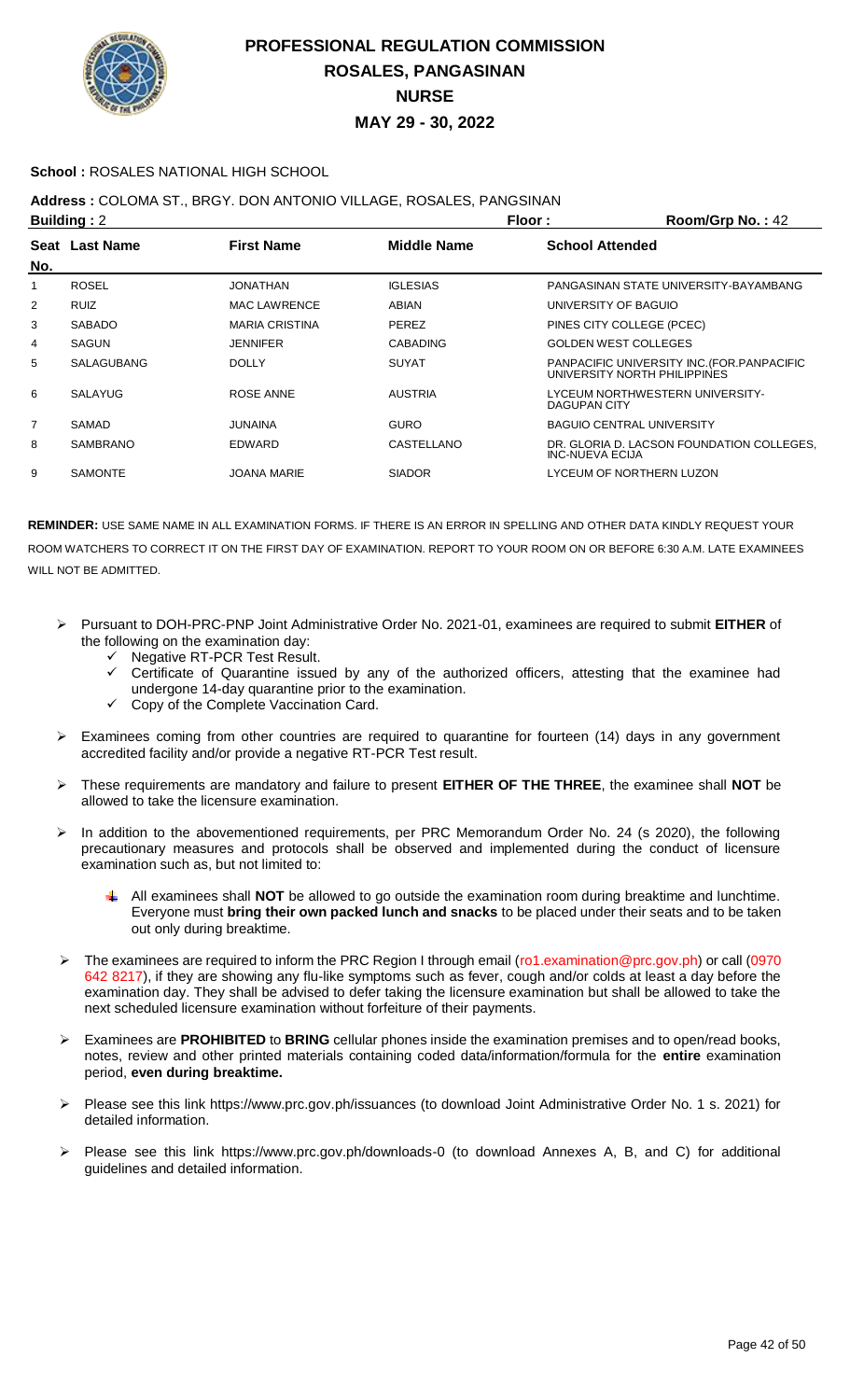

### **School :** ROSALES NATIONAL HIGH SCHOOL

### **Address :** COLOMA ST., BRGY. DON ANTONIO VILLAGE, ROSALES, PANGSINAN

| <b>Building: 2</b> |                  |                      |                 | Floor:                  | Room/Grp No.: 43                        |
|--------------------|------------------|----------------------|-----------------|-------------------------|-----------------------------------------|
| No.                | Seat Last Name   | <b>First Name</b>    | Middle Name     | <b>School Attended</b>  |                                         |
|                    | <b>SAMPANG</b>   | <b>ERROL</b>         | <b>PINGOL</b>   |                         | ECUMENICAL CHRISTIAN COLLEGE            |
| 2                  | <b>SAMSON</b>    | <b>ENAH ANGELIKA</b> | <b>SORIANO</b>  | UNION CHRISTIAN COLLEGE |                                         |
| 3                  | <b>SANCHEZ</b>   | <b>ELSA</b>          | <b>MONTORIO</b> |                         | URDANETA CITY UNIVERSITY (CCU)          |
| 4                  | <b>SANTIAGO</b>  | <b>KRISMALYN</b>     | <b>AQUINO</b>   | <b>BALANGA</b>          | BATAAN PENINSULA STATE UNIVERSTIY -     |
| 5                  | <b>SANTIAGO</b>  | LIEZEL ANN           | <b>PABLO</b>    | TECHNOLOGY-CALASIAO     | PHILIPPINE COLLEGE OF SCIENCE &         |
| 6                  | <b>SANTOS</b>    | <b>BLESSIE</b>       | <b>BUENO</b>    |                         | SOUTHEAST ASIAN COLLEGE (UDMC)          |
| 7                  | <b>SANTOS</b>    | <b>MARYROSE</b>      | DE GUZMAN       | <b>URDANETA</b>         | LYCEUM NORTHWESTERN-F.T. DUQUE COLLEGE- |
| 8                  | <b>SATURNINO</b> | JERBYANN             | ESPERANZA       | <b>DAGUPAN CITY</b>     | LYCEUM NORTHWESTERN UNIVERSITY-         |
| 9                  | <b>SERRANO</b>   | <b>KRISTINE MAE</b>  | <b>BAYUGA</b>   | <b>CITY</b>             | THE GOOD SAMARITAN COLLEGES-CABANATUAN  |

- Pursuant to DOH-PRC-PNP Joint Administrative Order No. 2021-01, examinees are required to submit **EITHER** of the following on the examination day:
	- $\checkmark$  Negative RT-PCR Test Result.
	- $\checkmark$  Certificate of Quarantine issued by any of the authorized officers, attesting that the examinee had undergone 14-day quarantine prior to the examination.
	- Copy of the Complete Vaccination Card.
- Examinees coming from other countries are required to quarantine for fourteen (14) days in any government accredited facility and/or provide a negative RT-PCR Test result.
- These requirements are mandatory and failure to present **EITHER OF THE THREE**, the examinee shall **NOT** be allowed to take the licensure examination.
- > In addition to the abovementioned requirements, per PRC Memorandum Order No. 24 (s 2020), the following precautionary measures and protocols shall be observed and implemented during the conduct of licensure examination such as, but not limited to:
	- All examinees shall **NOT** be allowed to go outside the examination room during breaktime and lunchtime. Everyone must **bring their own packed lunch and snacks** to be placed under their seats and to be taken out only during breaktime.
- The examinees are required to inform the PRC Region I through email (ro1.examination@prc.gov.ph) or call (0970 642 8217), if they are showing any flu-like symptoms such as fever, cough and/or colds at least a day before the examination day. They shall be advised to defer taking the licensure examination but shall be allowed to take the next scheduled licensure examination without forfeiture of their payments.
- Examinees are **PROHIBITED** to **BRING** cellular phones inside the examination premises and to open/read books, notes, review and other printed materials containing coded data/information/formula for the **entire** examination period, **even during breaktime.**
- Please see this link https://www.prc.gov.ph/issuances (to download Joint Administrative Order No. 1 s. 2021) for detailed information.
- Please see this link https://www.prc.gov.ph/downloads-0 (to download Annexes A, B, and C) for additional guidelines and detailed information.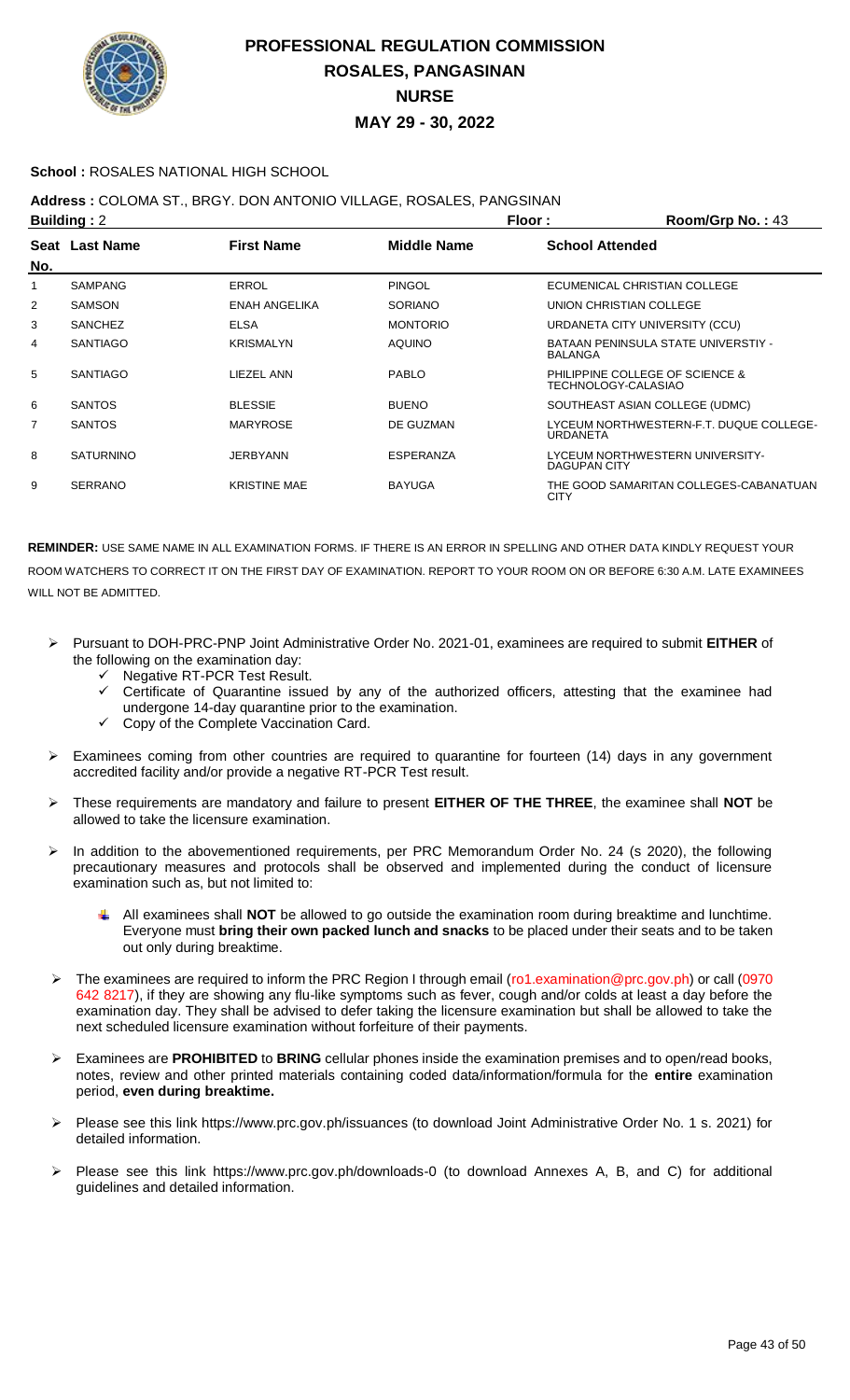

### **School :** ROSALES NATIONAL HIGH SCHOOL

**Address :** COLOMA ST., BRGY. DON ANTONIO VILLAGE, ROSALES, PANGSINAN

| <b>Building: 2</b> |                |                    |                 | Floor:                      | Room/Grp No.: 44                                                            |
|--------------------|----------------|--------------------|-----------------|-----------------------------|-----------------------------------------------------------------------------|
| No.                | Seat Last Name | <b>First Name</b>  | Middle Name     | <b>School Attended</b>      |                                                                             |
|                    | <b>SICAT</b>   | <b>SANDY</b>       | <b>FLORES</b>   | <b>CITY</b>                 | THE GOOD SAMARITAN COLLEGES-CABANATUAN                                      |
| $\overline{2}$     | <b>SIGUA</b>   | <b>JOHN ANDREW</b> | <b>TACADINO</b> | FOUNDATION, INC. (for.OLRA) | CARTHEL SCIENCE EDUCATIONAL                                                 |
| 3                  | <b>SINLAO</b>  | JAESON             | <b>BULATAO</b>  |                             | VIRGEN MILAGROSA UNIVERSITY FOUNDATION                                      |
| 4                  | <b>SIPLOC</b>  | SHERYL ANN         | <b>MERIALES</b> |                             | PANPACIFIC UNIVERSITY INC. (FOR. PANPACIFIC<br>UNIVERSITY NORTH PHILIPPINES |
| 5                  | <b>SISON</b>   | <b>JOMAR</b>       | <b>INES</b>     |                             | PANPACIFIC UNIVERSITY INC. (FOR. PANPACIFIC<br>UNIVERSITY NORTH PHILIPPINES |
| 6                  | <b>SISON</b>   | <b>MICHELLE</b>    | <b>JUANATAS</b> | <b>DAGUPAN CITY</b>         | LYCEUM NORTHWESTERN UNIVERSITY-                                             |
| $\overline{7}$     | <b>SISON</b>   | <b>PINKY ROSE</b>  | <b>OMBAC</b>    |                             | UNIVERSITY OF PANGASINAN                                                    |
| 8                  | <b>SISON</b>   | QUEENIE JOY        |                 |                             | COLEGIO DE DAGUPAN (for.COMPUTRONIX COLL)                                   |
| 9                  | <b>SISON</b>   | <b>RYAN</b>        | <b>ATENTA</b>   |                             | VIRGEN MILAGROSA UNIVERSITY FOUNDATION                                      |

- Pursuant to DOH-PRC-PNP Joint Administrative Order No. 2021-01, examinees are required to submit **EITHER** of the following on the examination day:
	- ← Negative RT-PCR Test Result.
	- Certificate of Quarantine issued by any of the authorized officers, attesting that the examinee had undergone 14-day quarantine prior to the examination.
	- Copy of the Complete Vaccination Card.
- Examinees coming from other countries are required to quarantine for fourteen (14) days in any government accredited facility and/or provide a negative RT-PCR Test result.
- These requirements are mandatory and failure to present **EITHER OF THE THREE**, the examinee shall **NOT** be allowed to take the licensure examination.
- In addition to the abovementioned requirements, per PRC Memorandum Order No. 24 (s 2020), the following precautionary measures and protocols shall be observed and implemented during the conduct of licensure examination such as, but not limited to:
	- All examinees shall **NOT** be allowed to go outside the examination room during breaktime and lunchtime. Everyone must **bring their own packed lunch and snacks** to be placed under their seats and to be taken out only during breaktime.
- The examinees are required to inform the PRC Region I through email (ro1.examination@prc.gov.ph) or call (0970 642 8217), if they are showing any flu-like symptoms such as fever, cough and/or colds at least a day before the examination day. They shall be advised to defer taking the licensure examination but shall be allowed to take the next scheduled licensure examination without forfeiture of their payments.
- Examinees are **PROHIBITED** to **BRING** cellular phones inside the examination premises and to open/read books, notes, review and other printed materials containing coded data/information/formula for the **entire** examination period, **even during breaktime.**
- Please see this link https://www.prc.gov.ph/issuances (to download Joint Administrative Order No. 1 s. 2021) for detailed information.
- Please see this link https://www.prc.gov.ph/downloads-0 (to download Annexes A, B, and C) for additional guidelines and detailed information.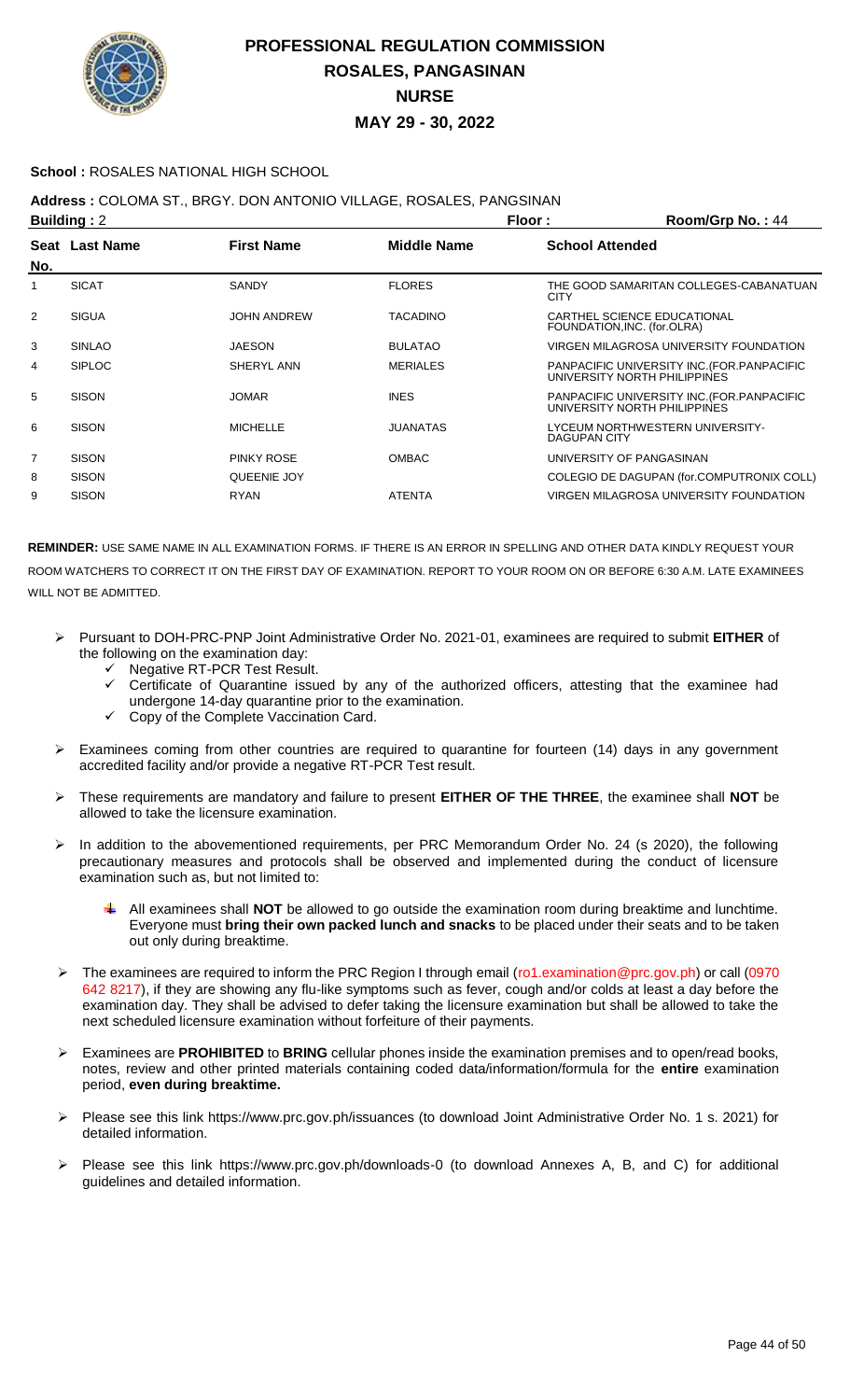

### **School :** ROSALES NATIONAL HIGH SCHOOL

### **Address :** COLOMA ST., BRGY. DON ANTONIO VILLAGE, ROSALES, PANGSINAN

|                | <b>Building: 2</b> |                    | Floor:             | $Room/Grp$ No.: 45                                     |
|----------------|--------------------|--------------------|--------------------|--------------------------------------------------------|
|                | Seat Last Name     | <b>First Name</b>  | <b>Middle Name</b> | <b>School Attended</b>                                 |
| No.            |                    |                    |                    |                                                        |
|                | <b>SISON</b>       | THRISTINNE         | <b>MADARANG</b>    | NUEVA ECIJA COLLEGES                                   |
| $\overline{2}$ | SOBERANO           | <b>AURELIA</b>     | <b>ESTACIO</b>     | URDANETA CITY UNIVERSITY (CCU)                         |
| 3              | <b>SOLILAP</b>     | <b>GIRLIE ANN</b>  | <b>QUINTO</b>      | URDANETA CITY UNIVERSITY (CCU)                         |
| 4              | <b>SOLOMON</b>     | <b>EMY LOU</b>     | QUINTANO           | VIRGEN MILAGROSA UNIVERSITY FOUNDATION                 |
| 5              | <b>SOMINTAC</b>    | <b>JOHN DERICK</b> | <b>BERNARDO</b>    | COLEGIO DE DAGUPAN (for.COMPUTRONIX COLL)              |
| 6              | <b>SORIANO</b>     | <b>HAZEL ANNE</b>  | <b>OYANGUREN</b>   | PHILIPPINE COLLEGE OF SCIENCE &<br>TECHNOLOGY-CALASIAO |
| $\overline{7}$ | <b>SORIANO</b>     | <b>KATHERINE</b>   | <b>MENOR</b>       | PERPETUAL HELP COLLEGE OF PANGASINAN                   |
| 8              | <b>SORIANO</b>     | RACHEL ANN         | <b>SELVIO</b>      | UNIVERSITY OF PANGASINAN                               |
| 9              | <b>SORIANO</b>     | <b>RICHARD</b>     | <b>TERCENIO</b>    | LYCEUM OF NORTHERN LUZON                               |
|                |                    |                    |                    |                                                        |

- Pursuant to DOH-PRC-PNP Joint Administrative Order No. 2021-01, examinees are required to submit **EITHER** of the following on the examination day:
	- $\checkmark$  Negative RT-PCR Test Result.
	- $\checkmark$  Certificate of Quarantine issued by any of the authorized officers, attesting that the examinee had undergone 14-day quarantine prior to the examination.
	- $\checkmark$  Copy of the Complete Vaccination Card.
- > Examinees coming from other countries are required to quarantine for fourteen (14) days in any government accredited facility and/or provide a negative RT-PCR Test result.
- These requirements are mandatory and failure to present **EITHER OF THE THREE**, the examinee shall **NOT** be allowed to take the licensure examination.
- In addition to the abovementioned requirements, per PRC Memorandum Order No. 24 (s 2020), the following precautionary measures and protocols shall be observed and implemented during the conduct of licensure examination such as, but not limited to:
	- All examinees shall **NOT** be allowed to go outside the examination room during breaktime and lunchtime. Everyone must **bring their own packed lunch and snacks** to be placed under their seats and to be taken out only during breaktime.
- > The examinees are required to inform the PRC Region I through email (ro1.examination@prc.gov.ph) or call (0970 642 8217), if they are showing any flu-like symptoms such as fever, cough and/or colds at least a day before the examination day. They shall be advised to defer taking the licensure examination but shall be allowed to take the next scheduled licensure examination without forfeiture of their payments.
- Examinees are **PROHIBITED** to **BRING** cellular phones inside the examination premises and to open/read books, notes, review and other printed materials containing coded data/information/formula for the **entire** examination period, **even during breaktime.**
- Please see this link https://www.prc.gov.ph/issuances (to download Joint Administrative Order No. 1 s. 2021) for detailed information.
- Please see this link https://www.prc.gov.ph/downloads-0 (to download Annexes A, B, and C) for additional guidelines and detailed information.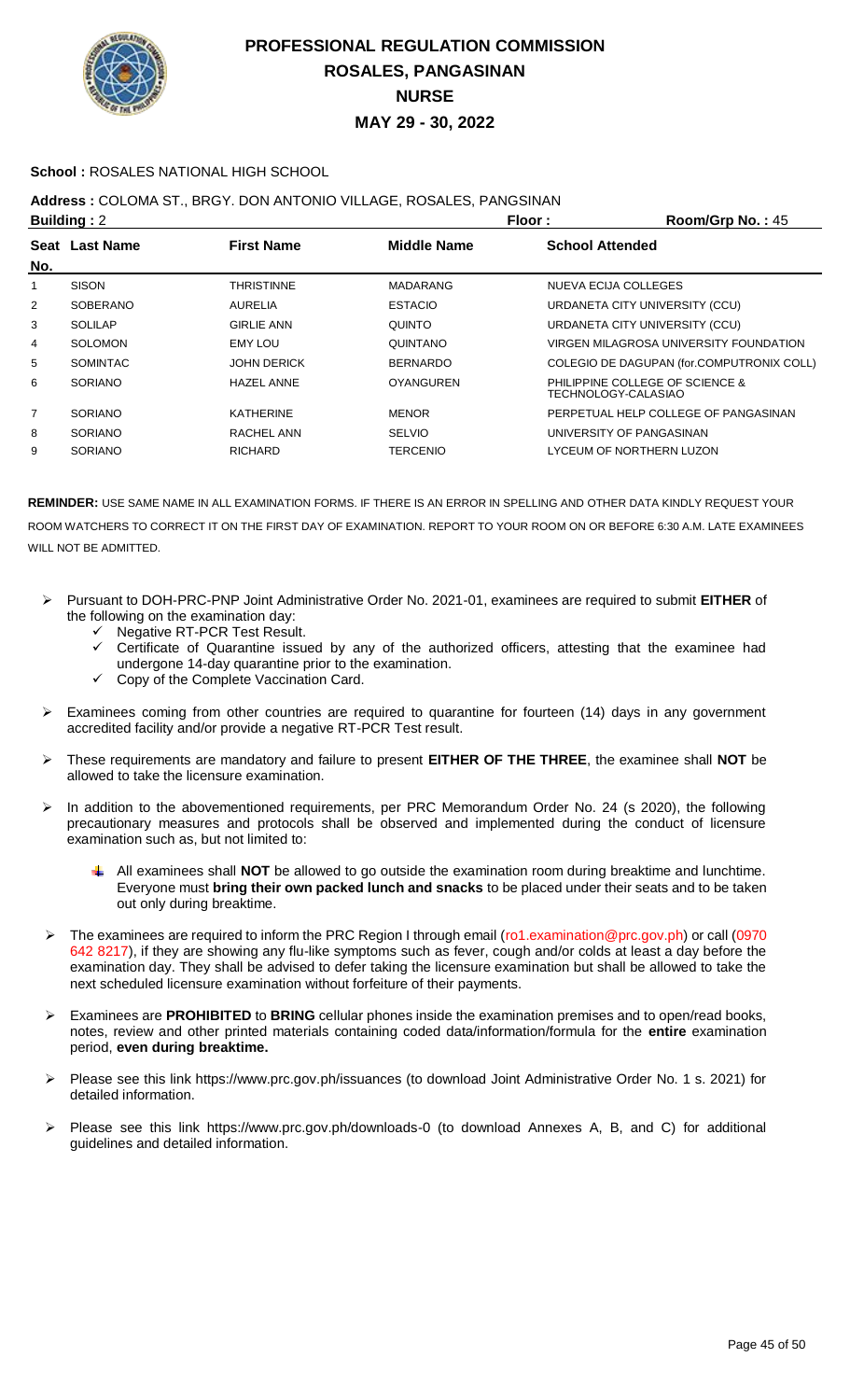

### **School :** ROSALES NATIONAL HIGH SCHOOL

### **Address :** COLOMA ST., BRGY. DON ANTONIO VILLAGE, ROSALES, PANGSINAN

|                | <b>Building: 2</b> |                       | Floor:           | Room/Grp No.: 46                                                            |
|----------------|--------------------|-----------------------|------------------|-----------------------------------------------------------------------------|
| No.            | Seat Last Name     | <b>First Name</b>     | Middle Name      | <b>School Attended</b>                                                      |
| 1              | SOTTO              | <b>PRINCES MUREEN</b> | <b>BAUTISTA</b>  | EMILIO AGUINALDO COLLEGE-DASMARIÑAS                                         |
| 2              | <b>SURATOS</b>     | <b>GRACE</b>          | <b>SABUERO</b>   | UNIVERSITY OF PANGASINAN                                                    |
| 3              | TABIO              | <b>KRISEL</b>         | GALLARDO         | LA FORTUNA COLLEGE                                                          |
| 4              | <b>TABOBO</b>      | <b>MA FATIMA</b>      | <b>ESQUEJO</b>   | PANPACIFIC UNIVERSITY INC. (FOR. PANPACIFIC<br>UNIVERSITY NORTH PHILIPPINES |
| 5              | <b>TABON</b>       | RICA ANGELA           | ALEJO            | DON MARIANO MARCOS MEMORIAL STATE<br>UNIVERSITY-AGOO                        |
| 6              | TALBO              | <b>ROSALIE</b>        | <b>MABITASAN</b> | PANPACIFIC UNIVERSITY INC. (FOR. PANPACIFIC<br>UNIVERSITY NORTH PHILIPPINES |
| $\overline{7}$ | TAMAYO             | JENNYLYN              | SALAZAR          | LYCEUM OF NORTHERN LUZON                                                    |
| 8              | <b>TAMAYO</b>      | <b>MARGARET</b>       | <b>BAUTISTA</b>  | LYCEUM NORTHWESTERN UNIVERSITY-<br>DAGUPAN CITY                             |
| 9              | <b>TANDOC</b>      | <b>MENIRIZA</b>       | <b>DADUYA</b>    | UNIVERSITY OF LUZON (LUZON COLL.)                                           |

- Pursuant to DOH-PRC-PNP Joint Administrative Order No. 2021-01, examinees are required to submit **EITHER** of the following on the examination day:
	- Negative RT-PCR Test Result.
	- Certificate of Quarantine issued by any of the authorized officers, attesting that the examinee had undergone 14-day quarantine prior to the examination.
	- Copy of the Complete Vaccination Card.
- Examinees coming from other countries are required to quarantine for fourteen (14) days in any government accredited facility and/or provide a negative RT-PCR Test result.
- These requirements are mandatory and failure to present **EITHER OF THE THREE**, the examinee shall **NOT** be allowed to take the licensure examination.
- > In addition to the abovementioned requirements, per PRC Memorandum Order No. 24 (s 2020), the following precautionary measures and protocols shall be observed and implemented during the conduct of licensure examination such as, but not limited to:
	- All examinees shall **NOT** be allowed to go outside the examination room during breaktime and lunchtime. Everyone must **bring their own packed lunch and snacks** to be placed under their seats and to be taken out only during breaktime.
- The examinees are required to inform the PRC Region I through email (ro1.examination@prc.gov.ph) or call (0970 642 8217), if they are showing any flu-like symptoms such as fever, cough and/or colds at least a day before the examination day. They shall be advised to defer taking the licensure examination but shall be allowed to take the next scheduled licensure examination without forfeiture of their payments.
- Examinees are **PROHIBITED** to **BRING** cellular phones inside the examination premises and to open/read books, notes, review and other printed materials containing coded data/information/formula for the **entire** examination period, **even during breaktime.**
- Please see this link https://www.prc.gov.ph/issuances (to download Joint Administrative Order No. 1 s. 2021) for detailed information.
- Please see this link https://www.prc.gov.ph/downloads-0 (to download Annexes A, B, and C) for additional guidelines and detailed information.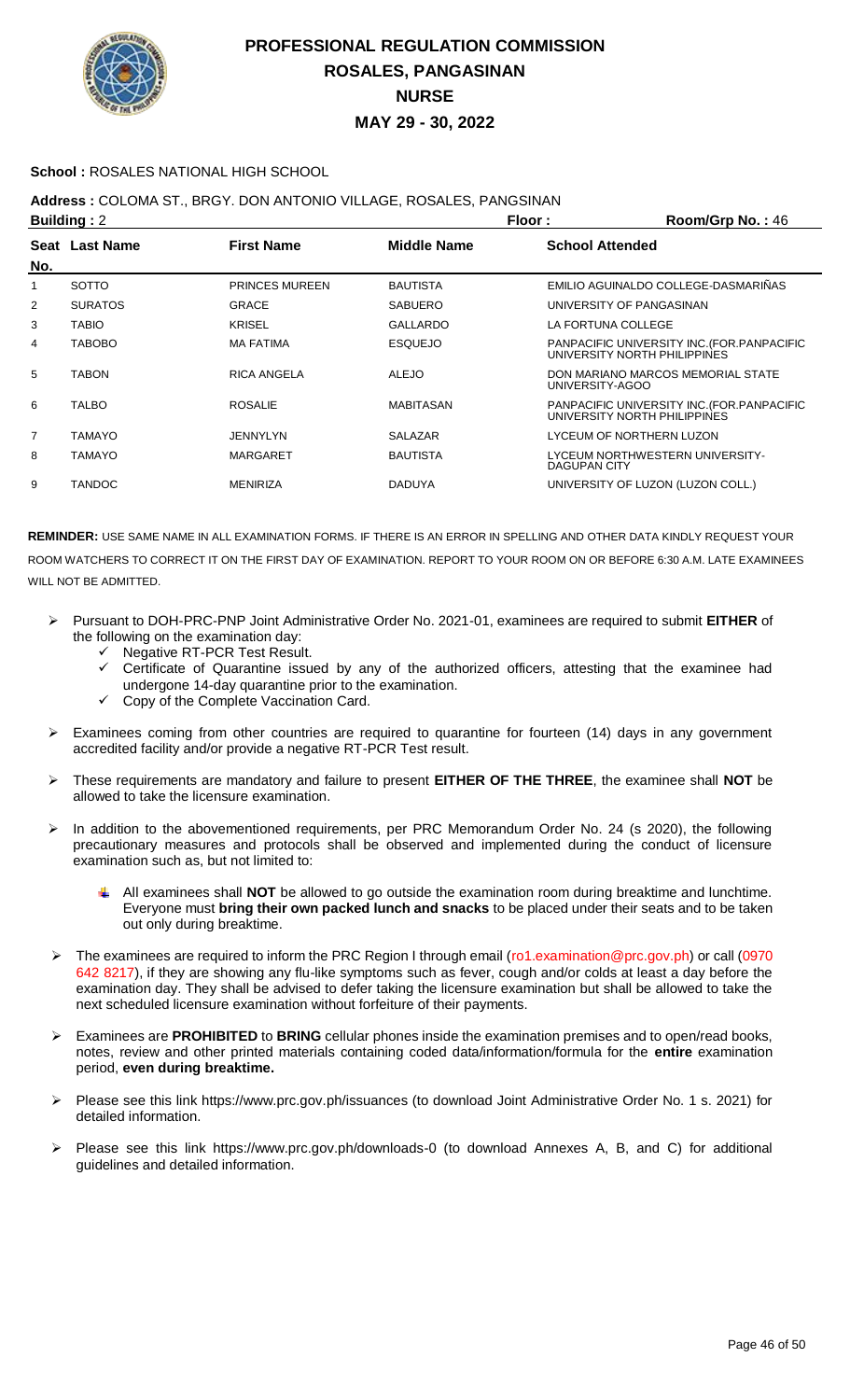

### **School :** ROSALES NATIONAL HIGH SCHOOL

### **Address :** COLOMA ST., BRGY. DON ANTONIO VILLAGE, ROSALES, PANGSINAN

| <b>Building: 2</b> |                  |                         |                | Floor:<br>Room/Grp No.: 47                                    |
|--------------------|------------------|-------------------------|----------------|---------------------------------------------------------------|
| No.                | Seat Last Name   | <b>First Name</b>       | Middle Name    | <b>School Attended</b>                                        |
|                    | <b>TANDOC</b>    | <b>MIA MAY</b>          | SAPLA          | PERPETUAL HELP COLLEGE OF PANGASINAN                          |
| 2                  | <b>TAYABAN</b>   | <b>JENNY ROSE</b>       | <b>BALAHIW</b> | VIRGEN MILAGROSA UNIVERSITY FOUNDATION                        |
| 3                  | <b>TEJANO</b>    | <b>CARLA ERICA</b>      | <b>MIRANDA</b> | NUEVA ECIJA COLLEGES                                          |
| 4                  | <b>TERTE</b>     | <b>ROWENA</b>           | <b>PRADO</b>   | LYCEUM NORTHWESTERN UNIVERSITY-<br>DAGUPAN CITY               |
| 5                  | TIONGSON         | ALLAN                   | <b>MARCOS</b>  | CARTHEL SCIENCE EDUCATIONAL<br>FOUNDATION, INC. (for.OLRA)    |
| 6                  | <b>TIONGSON</b>  | SHELLA MARIE            | <b>SANCHEZ</b> | CARTHEL SCIENCE EDUCATIONAL<br>FOUNDATION, INC. (for.OLRA)    |
| 7                  | <b>TOLENTINO</b> | <b>CHARUSHIN</b>        | VENTURINA      | ARAULLO UNIVERSITY                                            |
| 8                  | <b>TOLENTINO</b> | <b>KRYSHLER MART</b>    | NANGEL         | NUEVA ECIJA UNIVERSITY OF SCIENCE &<br>TECHNOLOGY-CABANATUAN) |
| 9                  | <b>TULAGAN</b>   | <b>MARNIEL CLARISSA</b> | DE LUNA        | VIRGEN MILAGROSA UNIVERSITY FOUNDATION                        |

- Pursuant to DOH-PRC-PNP Joint Administrative Order No. 2021-01, examinees are required to submit **EITHER** of the following on the examination day:
	- Negative RT-PCR Test Result.
	- Certificate of Quarantine issued by any of the authorized officers, attesting that the examinee had undergone 14-day quarantine prior to the examination.
	- Copy of the Complete Vaccination Card.
- Examinees coming from other countries are required to quarantine for fourteen (14) days in any government accredited facility and/or provide a negative RT-PCR Test result.
- These requirements are mandatory and failure to present **EITHER OF THE THREE**, the examinee shall **NOT** be allowed to take the licensure examination.
- In addition to the abovementioned requirements, per PRC Memorandum Order No. 24 (s 2020), the following precautionary measures and protocols shall be observed and implemented during the conduct of licensure examination such as, but not limited to:
	- All examinees shall **NOT** be allowed to go outside the examination room during breaktime and lunchtime. Everyone must **bring their own packed lunch and snacks** to be placed under their seats and to be taken out only during breaktime.
- The examinees are required to inform the PRC Region I through email (ro1.examination@prc.gov.ph) or call (0970 642 8217), if they are showing any flu-like symptoms such as fever, cough and/or colds at least a day before the examination day. They shall be advised to defer taking the licensure examination but shall be allowed to take the next scheduled licensure examination without forfeiture of their payments.
- Examinees are **PROHIBITED** to **BRING** cellular phones inside the examination premises and to open/read books, notes, review and other printed materials containing coded data/information/formula for the **entire** examination period, **even during breaktime.**
- Please see this link https://www.prc.gov.ph/issuances (to download Joint Administrative Order No. 1 s. 2021) for detailed information.
- Please see this link https://www.prc.gov.ph/downloads-0 (to download Annexes A, B, and C) for additional guidelines and detailed information.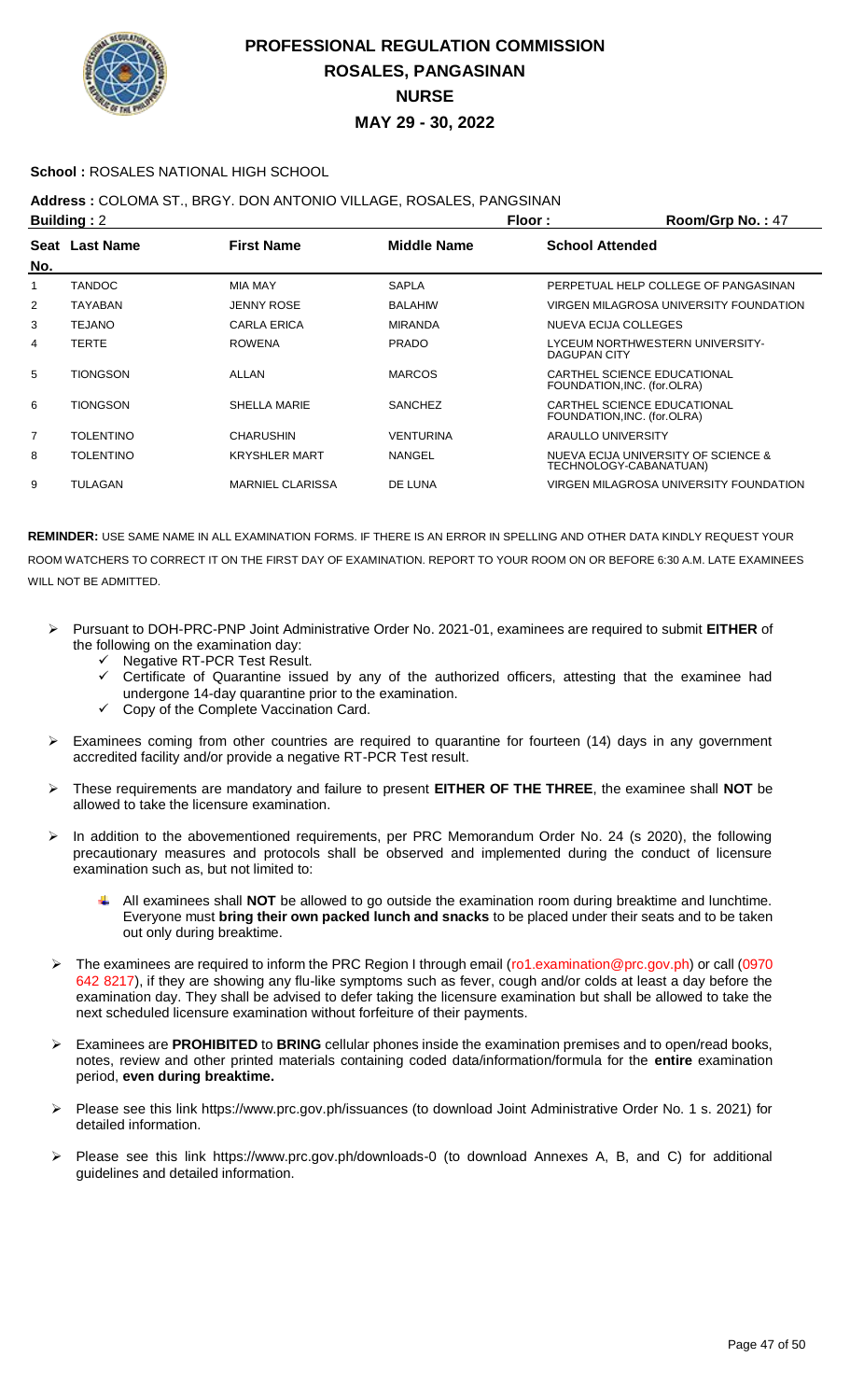

### **School :** ROSALES NATIONAL HIGH SCHOOL

### **Address :** COLOMA ST., BRGY. DON ANTONIO VILLAGE, ROSALES, PANGSINAN

|                | <b>Building: 2</b> |                   |                 | Floor:<br>Room/Grp No.: 48                                                  |
|----------------|--------------------|-------------------|-----------------|-----------------------------------------------------------------------------|
| No.            | Seat Last Name     | <b>First Name</b> | Middle Name     | <b>School Attended</b>                                                      |
|                | <b>TULLAO</b>      | <b>REYNALDO</b>   | <b>GAVINA</b>   | URDANETA CITY UNIVERSITY (CCU)                                              |
| 2              | <b>ULANDAY</b>     | <b>SHEILA</b>     | ABALOS          | LYCEUM NORTHWESTERN UNIVERSITY-<br><b>DAGUPAN CITY</b>                      |
| 3              | <b>UMINGA</b>      | KATREYNA MALU     | MACARAEG        | UNIVERSITY OF BAGUIO                                                        |
| 4              | <b>UNTALAN</b>     | THEDA JEE         | <b>ESPINOZA</b> | PERPETUAL HELP COLLEGE OF PANGASINAN                                        |
| 5              | <b>URPILLA</b>     | <b>OLEVIA</b>     | DE LEON         | LYCEUM NORTHWESTERN UNIVERSITY-<br><b>DAGUPAN CITY</b>                      |
| 6              | <b>USISA</b>       | KATRINA ANNA      | <b>VILLAR</b>   | PANPACIFIC UNIVERSITY INC. (FOR. PANPACIFIC<br>UNIVERSITY NORTH PHILIPPINES |
| $\overline{7}$ | VALDEZ             | DIVINE GRACE      | PASTORAL        | PANPACIFIC UNIVERSITY INC. (FOR. PANPACIFIC<br>UNIVERSITY NORTH PHILIPPINES |
| 8              | VALDEZ             | <b>JOSEPHINE</b>  | <b>TORRENTE</b> | DR. GLORIA D. LACSON FOUNDATION COLLEGES,<br><b>INC-NUEVA ECIJA</b>         |
| 9              | VALDEZ             | <b>MARLON</b>     | <b>PASTORAL</b> | COLEGIO DE DAGUPAN (for.COMPUTRONIX COLL)                                   |

- Pursuant to DOH-PRC-PNP Joint Administrative Order No. 2021-01, examinees are required to submit **EITHER** of the following on the examination day:
	- Negative RT-PCR Test Result.
	- Certificate of Quarantine issued by any of the authorized officers, attesting that the examinee had undergone 14-day quarantine prior to the examination.
	- Copy of the Complete Vaccination Card.
- Examinees coming from other countries are required to quarantine for fourteen (14) days in any government accredited facility and/or provide a negative RT-PCR Test result.
- These requirements are mandatory and failure to present **EITHER OF THE THREE**, the examinee shall **NOT** be allowed to take the licensure examination.
- > In addition to the abovementioned requirements, per PRC Memorandum Order No. 24 (s 2020), the following precautionary measures and protocols shall be observed and implemented during the conduct of licensure examination such as, but not limited to:
	- All examinees shall **NOT** be allowed to go outside the examination room during breaktime and lunchtime. Everyone must **bring their own packed lunch and snacks** to be placed under their seats and to be taken out only during breaktime.
- The examinees are required to inform the PRC Region I through email (ro1.examination@prc.gov.ph) or call (0970 642 8217), if they are showing any flu-like symptoms such as fever, cough and/or colds at least a day before the examination day. They shall be advised to defer taking the licensure examination but shall be allowed to take the next scheduled licensure examination without forfeiture of their payments.
- Examinees are **PROHIBITED** to **BRING** cellular phones inside the examination premises and to open/read books, notes, review and other printed materials containing coded data/information/formula for the **entire** examination period, **even during breaktime.**
- Please see this link https://www.prc.gov.ph/issuances (to download Joint Administrative Order No. 1 s. 2021) for detailed information.
- Please see this link https://www.prc.gov.ph/downloads-0 (to download Annexes A, B, and C) for additional guidelines and detailed information.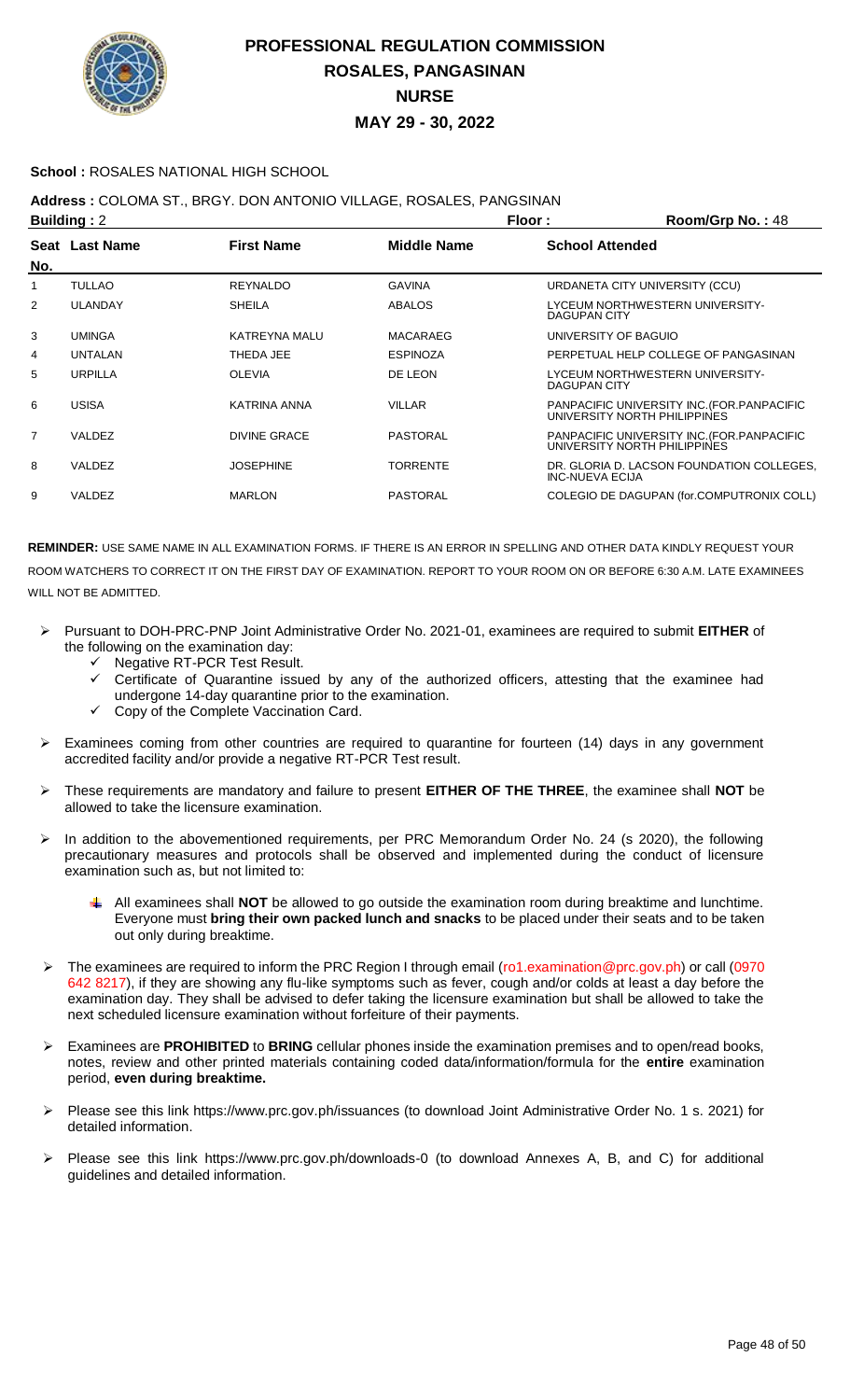

### **School :** ROSALES NATIONAL HIGH SCHOOL

**Address :** COLOMA ST., BRGY. DON ANTONIO VILLAGE, ROSALES, PANGSINAN

|                | <b>Building: 2</b> |                      | Floor:             | Room/Grp No.: 49                                                            |
|----------------|--------------------|----------------------|--------------------|-----------------------------------------------------------------------------|
| No.            | Seat Last Name     | <b>First Name</b>    | <b>Middle Name</b> | <b>School Attended</b>                                                      |
|                | <b>VALETE</b>      | <b>KRISTIAN JOY</b>  | <b>MAQUIDANG</b>   | CENTRAL LUZON DOCTOR'S HOSPITAL<br>EDUCATIONAL INSTITUTION                  |
| $\overline{2}$ | <b>VALLOYAS</b>    | <b>GWEN STEFANIE</b> | LAGRIMAS           | TARLAC STATE UNIVERSITY (TARLAC COLLEGE<br>OF TECH.)                        |
| 3              | <b>VENTURA</b>     | MARY JEAN            | <b>RIEGO</b>       | PANPACIFIC UNIVERSITY INC. (FOR. PANPACIFIC<br>UNIVERSITY NORTH PHILIPPINES |
| 4              | <b>VERONA</b>      | <b>ROXANNE</b>       | ABARA              | PERPETUAL HELP COLLEGE OF MANILA                                            |
| 5              | <b>VEROSIL</b>     | <b>IRENE</b>         | <b>VILLAPAÑA</b>   | DR. GLORIA D. LACSON FOUNDATION COLLEGES,<br><b>INC-NUEVA ECIJA</b>         |
| 6              | VILLANUEVA         | <b>ROSELLE</b>       | VALLEJO            | LYCEUM NORTHWESTERN UNIVERSITY-<br>DAGUPAN CITY                             |
| $\overline{7}$ | VILLANUEVA         | <b>ROY</b>           | CELI               | LYCEUM OF NORTHERN LUZON                                                    |
| 8              | VILLAREAL          | <b>ELLYN GHE</b>     | OSTIL              | COLEGIO DE DAGUPAN (for.COMPUTRONIX COLL)                                   |

- Pursuant to DOH-PRC-PNP Joint Administrative Order No. 2021-01, examinees are required to submit **EITHER** of the following on the examination day:
	- Negative RT-PCR Test Result.
	- Certificate of Quarantine issued by any of the authorized officers, attesting that the examinee had undergone 14-day quarantine prior to the examination.
	- Copy of the Complete Vaccination Card.
- $\triangleright$  Examinees coming from other countries are required to quarantine for fourteen (14) days in any government accredited facility and/or provide a negative RT-PCR Test result.
- These requirements are mandatory and failure to present **EITHER OF THE THREE**, the examinee shall **NOT** be allowed to take the licensure examination.
- > In addition to the abovementioned requirements, per PRC Memorandum Order No. 24 (s 2020), the following precautionary measures and protocols shall be observed and implemented during the conduct of licensure examination such as, but not limited to:
	- All examinees shall **NOT** be allowed to go outside the examination room during breaktime and lunchtime. Everyone must **bring their own packed lunch and snacks** to be placed under their seats and to be taken out only during breaktime.
- The examinees are required to inform the PRC Region I through email (ro1.examination@prc.gov.ph) or call (0970 642 8217), if they are showing any flu-like symptoms such as fever, cough and/or colds at least a day before the examination day. They shall be advised to defer taking the licensure examination but shall be allowed to take the next scheduled licensure examination without forfeiture of their payments.
- Examinees are **PROHIBITED** to **BRING** cellular phones inside the examination premises and to open/read books, notes, review and other printed materials containing coded data/information/formula for the **entire** examination period, **even during breaktime.**
- Please see this link https://www.prc.gov.ph/issuances (to download Joint Administrative Order No. 1 s. 2021) for detailed information.
- Please see this link https://www.prc.gov.ph/downloads-0 (to download Annexes A, B, and C) for additional guidelines and detailed information.